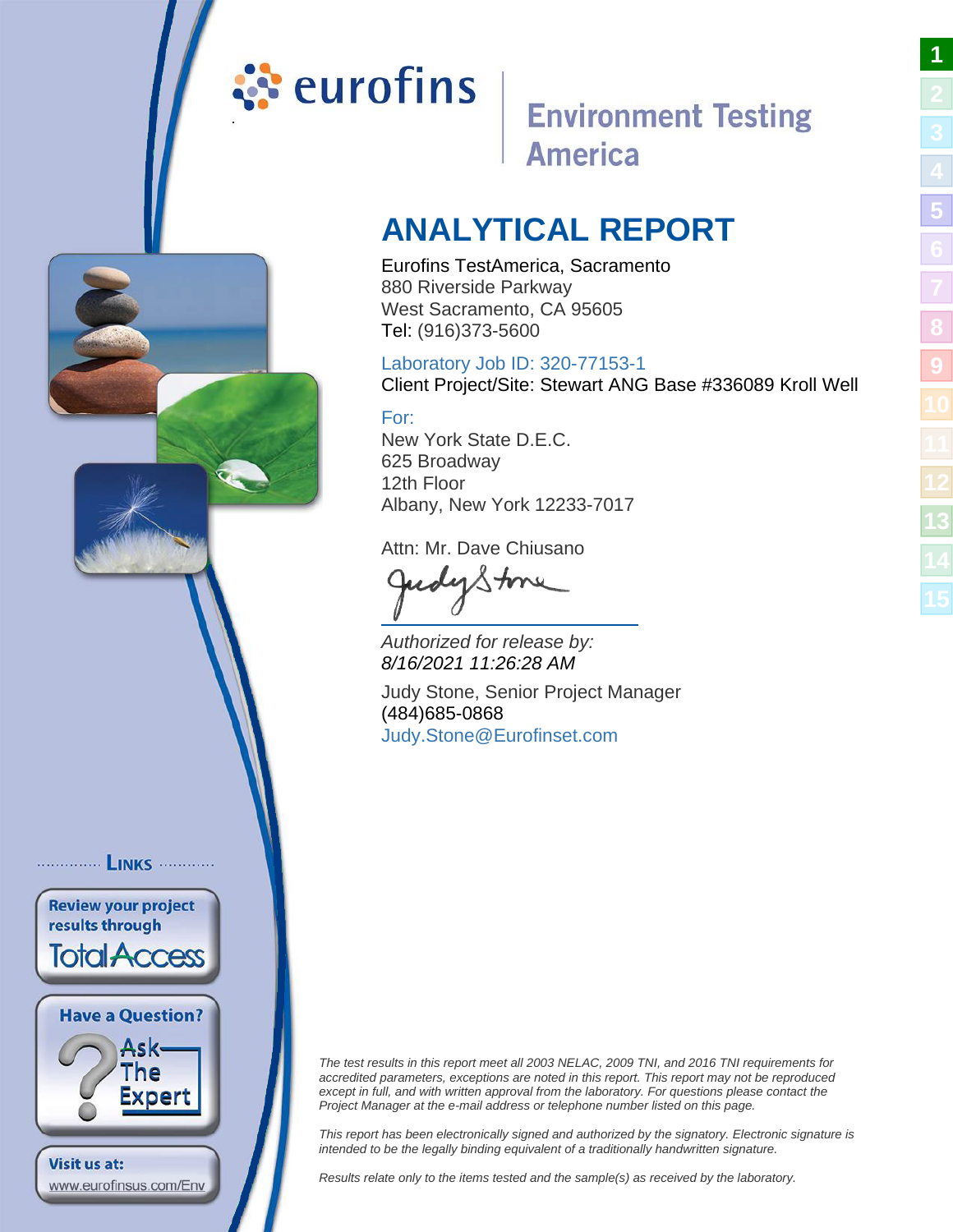Client: New York State D.E.C. Project/Site: Stewart ANG Base #336089 Kroll Well

> I certify that this data package is in compliance with the terms and conditions of the contract, both technically and for completeness, for other than the conditions detailed within the body of this report. Release of the data contained in this sample data package and in the electronic data deliverable has been authorized by the Laboratory Manager or his/her designee, as verified by the following signature.

udystme

Judy Stone Senior Project Manager 8/16/2021 11:26:28 AM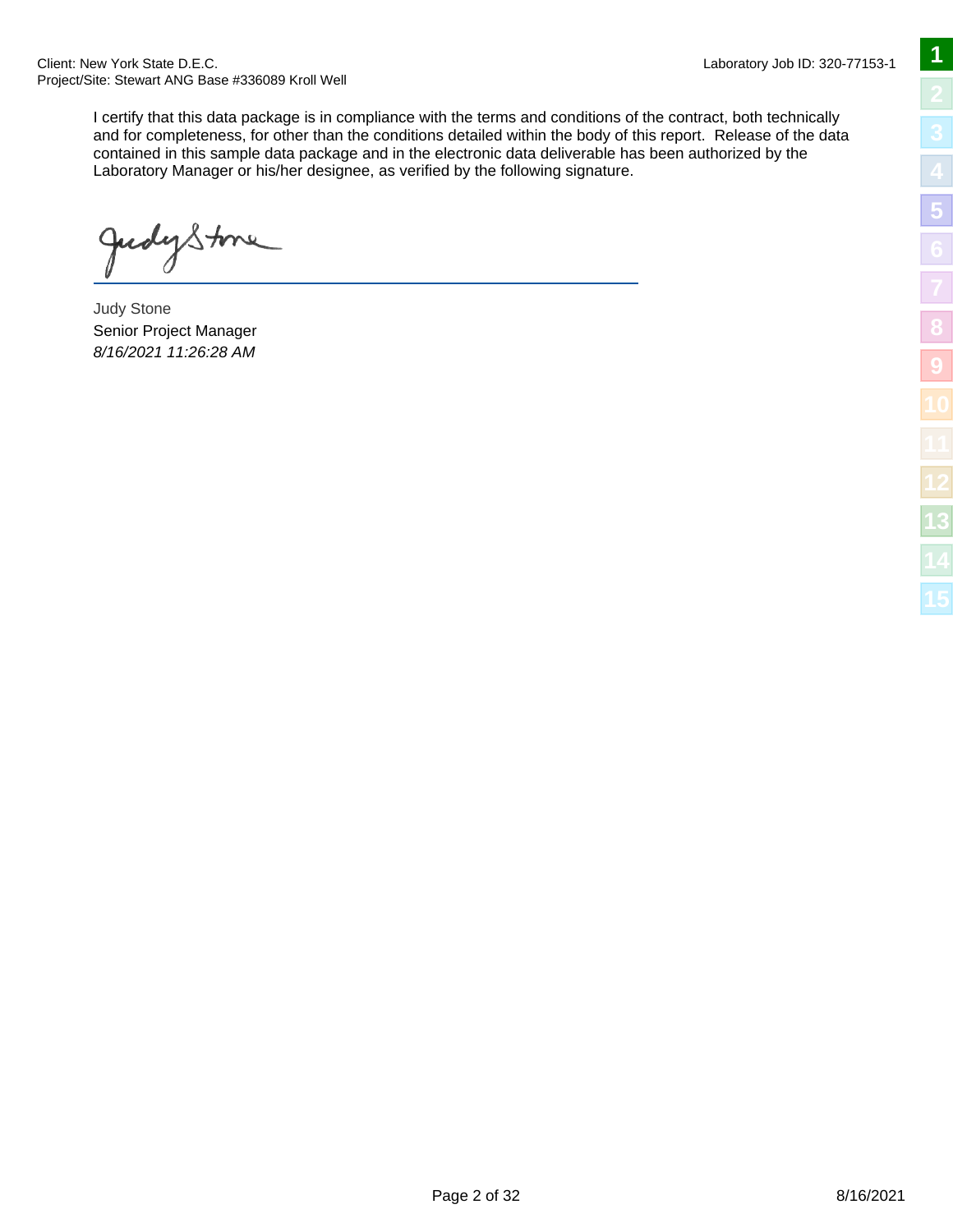# **Table of Contents**

<span id="page-2-0"></span>

| 5  |
|----|
| -6 |
|    |
| 17 |
| 19 |
| 25 |
| 26 |
| 28 |
| 29 |
| 30 |
| 31 |
| 32 |
|    |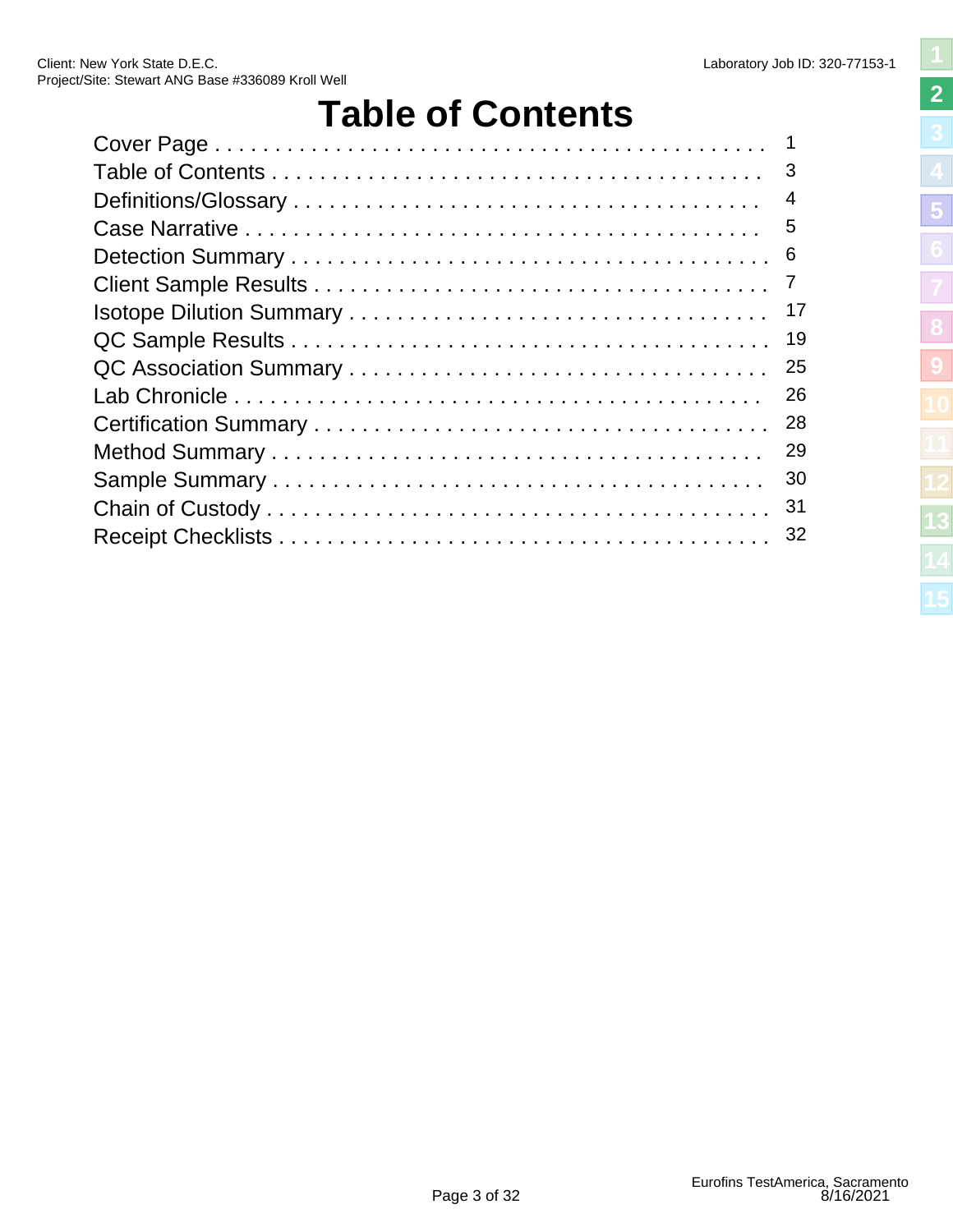# **Definitions/Glossary**

### <span id="page-3-0"></span>Client: New York State D.E.C. **Client:** New York State D.E.C. Project/Site: Stewart ANG Base #336089 Kroll Well

**[3](#page-3-0)**

**[5](#page-5-0)**

**[8](#page-18-0)**

**[9](#page-24-0)**

# **Qualifiers**

### **LCMS**

**Qualifie** 

| Qualifier | <b>Qualifier Description</b>                              |
|-----------|-----------------------------------------------------------|
|           | Value is EMPC (estimated maximum possible concentration). |
|           |                                                           |

| <b>Glossary</b> |                                                                                                             |
|-----------------|-------------------------------------------------------------------------------------------------------------|
| Abbreviation    | These commonly used abbreviations may or may not be present in this report.                                 |
| $\overline{a}$  | Listed under the "D" column to designate that the result is reported on a dry weight basis                  |
| %R              | Percent Recovery                                                                                            |
| CFL             | <b>Contains Free Liquid</b>                                                                                 |
| CFU             | <b>Colony Forming Unit</b>                                                                                  |
| <b>CNF</b>      | Contains No Free Liquid                                                                                     |
| <b>DER</b>      | Duplicate Error Ratio (normalized absolute difference)                                                      |
| Dil Fac         | <b>Dilution Factor</b>                                                                                      |
| DL.             | Detection Limit (DoD/DOE)                                                                                   |
| DL, RA, RE, IN  | Indicates a Dilution, Re-analysis, Re-extraction, or additional Initial metals/anion analysis of the sample |
| DLC             | Decision Level Concentration (Radiochemistry)                                                               |
| EDL             | <b>Estimated Detection Limit (Dioxin)</b>                                                                   |
| <b>LOD</b>      | Limit of Detection (DoD/DOE)                                                                                |
| LOQ             | Limit of Quantitation (DoD/DOE)                                                                             |
| <b>MCL</b>      | EPA recommended "Maximum Contaminant Level"                                                                 |
| MDA             | Minimum Detectable Activity (Radiochemistry)                                                                |
| MDC             | Minimum Detectable Concentration (Radiochemistry)                                                           |
| MDL             | <b>Method Detection Limit</b>                                                                               |
| ML.             | Minimum Level (Dioxin)                                                                                      |
| <b>MPN</b>      | Most Probable Number                                                                                        |
| MQL             | <b>Method Quantitation Limit</b>                                                                            |
| NC.             | <b>Not Calculated</b>                                                                                       |
| ND.             | Not Detected at the reporting limit (or MDL or EDL if shown)                                                |
| NEG             | Negative / Absent                                                                                           |
| POS             | Positive / Present                                                                                          |
| PQL             | <b>Practical Quantitation Limit</b>                                                                         |
| <b>PRES</b>     | Presumptive                                                                                                 |
| QC              | <b>Quality Control</b>                                                                                      |
| RER             | Relative Error Ratio (Radiochemistry)                                                                       |
| RL              | Reporting Limit or Requested Limit (Radiochemistry)                                                         |
| RPD             | Relative Percent Difference, a measure of the relative difference between two points                        |
| <b>TEF</b>      | Toxicity Equivalent Factor (Dioxin)                                                                         |
| <b>TEQ</b>      | Toxicity Equivalent Quotient (Dioxin)                                                                       |
| <b>TNTC</b>     | Too Numerous To Count                                                                                       |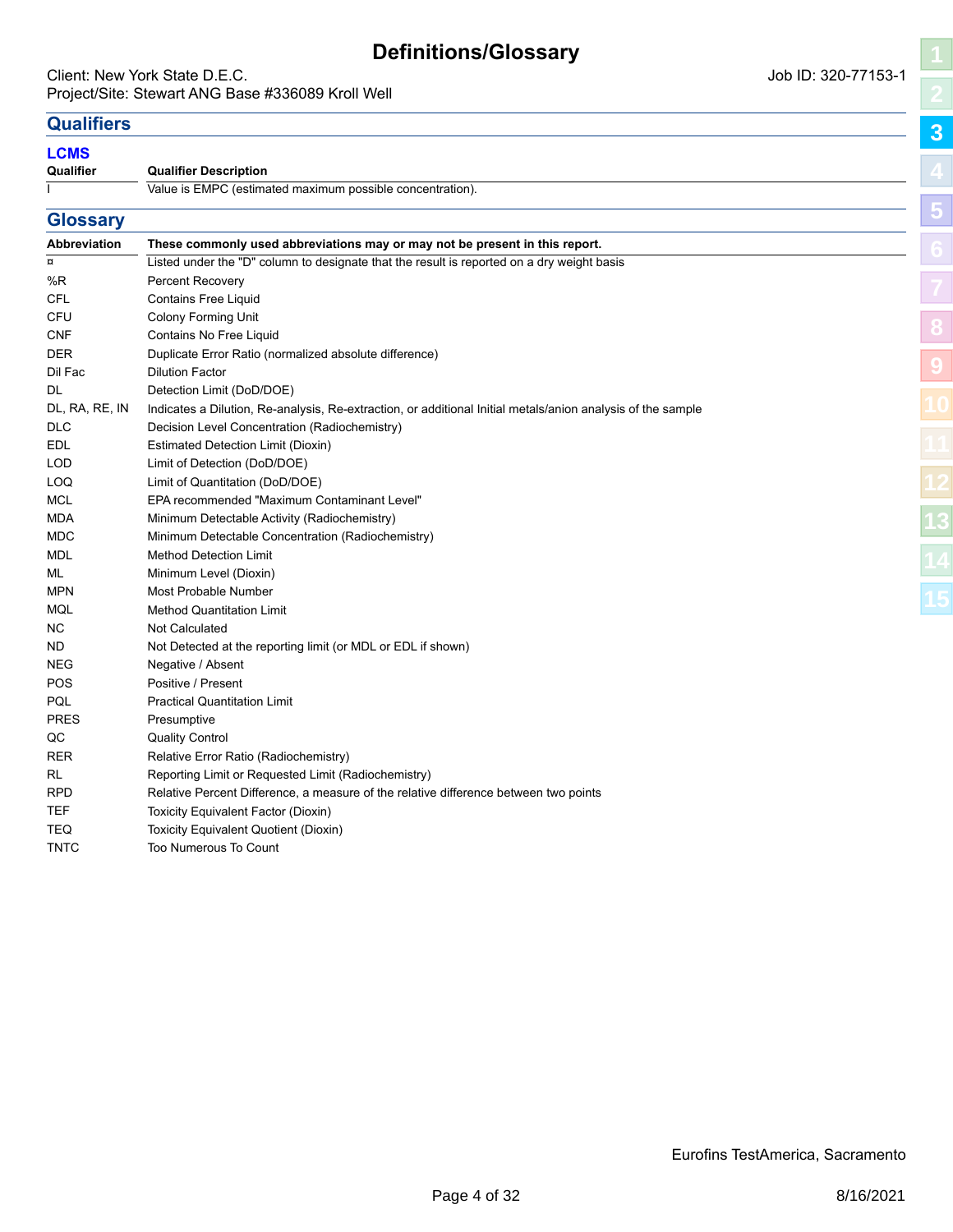# <span id="page-4-0"></span>**Job ID: 320-77153-1**

### **Laboratory: Eurofins TestAmerica, Sacramento**

**Narrative**

**Job Narrative 320-77153-1**

**Case Narrative**

### **Comments**

No additional comments.

### **Receipt**

The samples were received on 8/4/2021 10:00 AM. Unless otherwise noted below, the samples arrived in good condition, and where required, properly preserved and on ice. The temperature of the cooler at receipt was 1.1º C.

### **LCMS**

Method 537 (modified): The "I" qualifier means the transition mass ratio for the indicated analyte was outside of the established ratio limits. The qualitative identification of the analyte has some degree of uncertainty, and the reported value may have some high bias. However, analyst judgement was used to positively identify the analyte. A-25 (320-77153-5)

No additional analytical or quality issues were noted, other than those described above or in the Definitions/Glossary page.

### **Organic Prep**

No analytical or quality issues were noted, other than those described in the Definitions/Glossary page.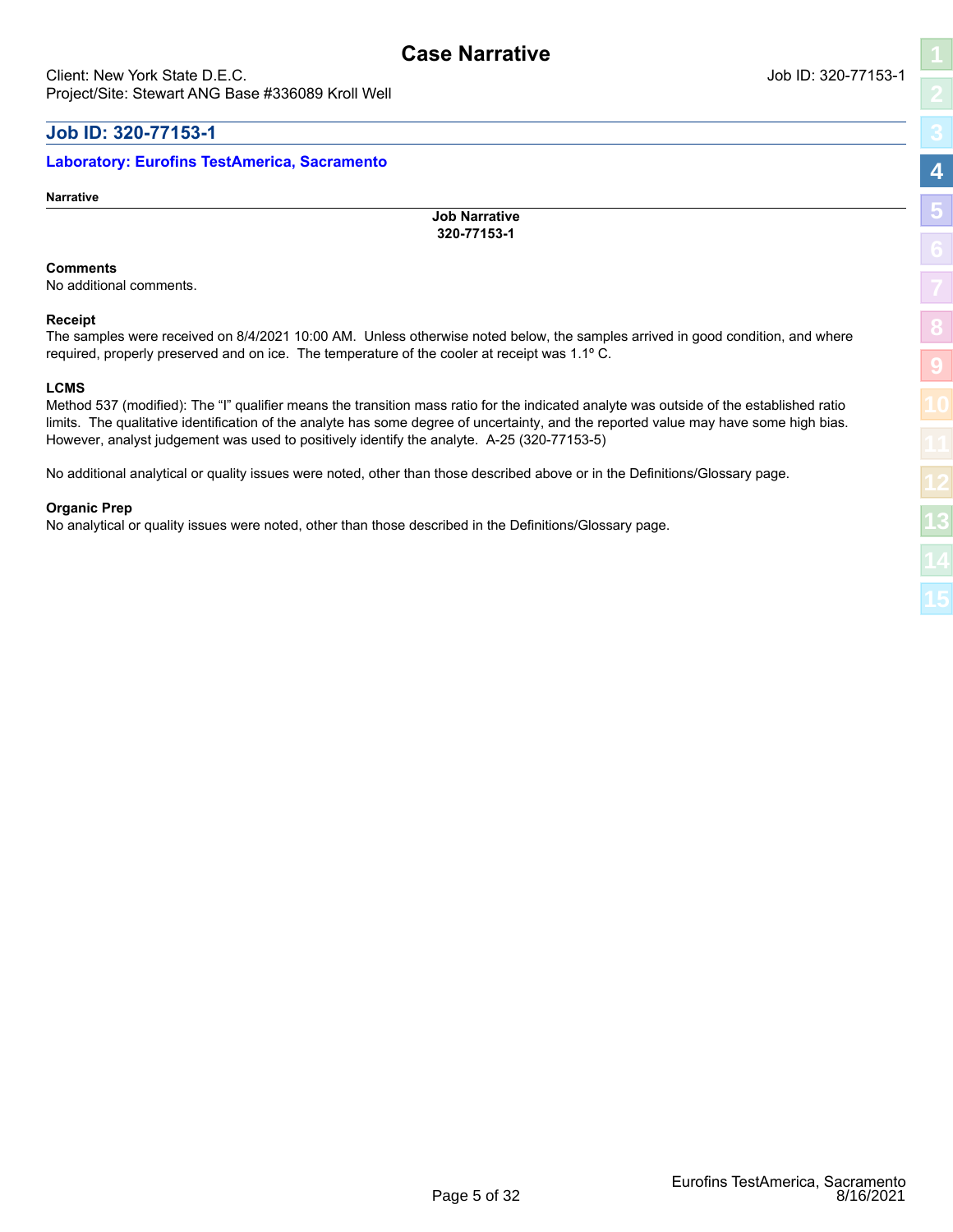# **Detection Summary**

**RL**

**Analyte Result Qualifier MDL Unit Dil Fac D Method Prep Type**

Perfluorohexanoic acid (PFHxA) 2.5 1.8 ng/L 1 537 (modified) Total/NA Perfluoroheptanoic acid (PFHpA) 2.0 1.8 ng/L 1 537 (modified) Total/NA Perfluorooctanoic acid (PFOA) 7.0 1.8 ng/L 1 537 (modified) Total/NA Perfluorobutanesulfonic acid (PFBS) 5.3 1.8 ng/L 1 537 (modified) Total/NA Perfluorooctanesulfonic acid (PFOS) 8.0 1.8 ng/L 1 537 (modified) Total/NA

**Client Sample ID: Mid point Lab Sample ID: 320-77153-2**

**Analyte Result Qualifier MDL Unit Dil Fac D Method Prep Type**

**Client Sample ID: Effluent Lab Sample ID: 320-77153-3**

**Client Sample ID: Duplicate Lab Sample ID: 320-77153-4**

**RL**

1.8 ng/L

 $\frac{1}{4.6}$   $\frac{1}{\text{mq/L}}$ 

 $\overline{2.4}$   $\overline{2.4}$   $\overline{1.8}$   $\overline{1.8}$   $\overline{1.8}$   $\overline{1.8}$   $\overline{1.8}$   $\overline{1.8}$   $\overline{1.8}$   $\overline{1.8}$   $\overline{1.8}$   $\overline{1.8}$   $\overline{1.8}$   $\overline{1.8}$   $\overline{1.8}$   $\overline{1.8}$   $\overline{1.8}$   $\overline{1.8}$   $\overline{1.8}$   $\overline{1.8}$ 

 $\frac{5.1}{5.1}$   $\frac{1}{\sqrt{1.1}}$   $\frac{1}{\sqrt{1.1}}$   $\frac{1}{\sqrt{1.1}}$   $\frac{1}{\sqrt{1.1}}$   $\frac{1}{\sqrt{1.1}}$   $\frac{1}{\sqrt{1.1}}$   $\frac{1}{\sqrt{1.1}}$   $\frac{1}{\sqrt{1.1}}$   $\frac{1}{\sqrt{1.1}}$   $\frac{1}{\sqrt{1.1}}$   $\frac{1}{\sqrt{1.1}}$   $\frac{1}{\sqrt{1.1}}$   $\frac{1}{\sqrt{1.1}}$   $\frac{1}{\sqrt{1.1$ 

### <span id="page-5-0"></span>Client: New York State D.E.C. Job ID: 320-77153-1 Project/Site: Stewart ANG Base #336089 Kroll Well

## **Client Sample ID: Influent Lab Sample ID: 320-77153-1**

Perfluoropentanoic acid (PFPeA)

Perfluorobutanoic acid (PFBA)

No Detections.

No Detections.

|   | ׇ֚֚֚֕ |
|---|-------|
|   | ĺ     |
|   | í     |
|   |       |
|   | l     |
|   |       |
|   | l     |
| ۱ |       |
|   |       |
|   |       |

| <b>Client Sample ID: A-25</b>       |                         |     |                 |                  | Lab Sample ID: 320-77153-5 |           |  |  |  |
|-------------------------------------|-------------------------|-----|-----------------|------------------|----------------------------|-----------|--|--|--|
| Analyte                             | <b>Result Qualifier</b> | RL  | <b>MDL</b> Unit | Dil Fac D Method |                            | Prep Type |  |  |  |
| Perfluoropentanoic acid (PFPeA)     | 2.5                     | 1.8 | ng/L            |                  | 537 (modified)             | Total/NA  |  |  |  |
| Perfluorohexanoic acid (PFHxA)      | 2.3                     | 1.8 | nq/L            |                  | 537 (modified)             | Total/NA  |  |  |  |
| Perfluorooctanoic acid (PFOA)       | 4.9                     | 1.8 | nq/L            |                  | 537 (modified)             | Total/NA  |  |  |  |
| Perfluorobutanesulfonic acid (PFBS) | 4.5                     | 1.8 | ng/L            |                  | 537 (modified)             | Total/NA  |  |  |  |
| Perfluorooctanesulfonic acid (PFOS) | $4.3 \;$ 1              | 1.8 | nq/L            |                  | 537 (modified)             | Total/NA  |  |  |  |

# **Client Sample ID: A-50 Lab Sample ID: 320-77153-6**

| Analyte                             | <b>Result Qualifier</b> | <b>RL</b> | <b>MDL</b> Unit |      |  | Dil Fac D Method | <b>Prep Type</b> |
|-------------------------------------|-------------------------|-----------|-----------------|------|--|------------------|------------------|
| Perfluoropentanoic acid (PFPeA)     | <u>.</u>                | .8        |                 | ng/L |  | 537 (modified)   | Total/NA         |
| Perfluorobutanesulfonic acid (PFBS) | 2.4                     | 1.8       |                 | ng/L |  | 537 (modified)   | Total/NA         |

### **Client Sample ID: A-75 Lab Sample ID: 320-77153-7**

| Analyte<br>Perfluoropentanoic acid (PFPeA) | 2.1 | <b>Result Qualifier</b> | <b>RL</b><br>1.8 | <b>MDL</b> Unit<br>ng/L |  | Dil Fac D Method<br>537 (modified) | <b>Prep Type</b><br>Total/NA |
|--------------------------------------------|-----|-------------------------|------------------|-------------------------|--|------------------------------------|------------------------------|
| <b>Client Sample ID: B-25</b>              |     |                         |                  |                         |  | Lab Sample ID: 320-77153-8         |                              |
| Analyte                                    |     | <b>Result Qualifier</b> | RL               | <b>MDL</b> Unit         |  | Dil Fac D Method                   | <b>Prep Type</b>             |
| Perfluorobutanoic acid (PFBA)              | 5.2 |                         | 4.6              | ng/L                    |  | 537 (modified)                     | Total/NA                     |

# Perfluorobutanoic acid (PFBA) **Client Sample ID: B-50 Lab Sample ID: 320-77153-9**

No Detections.

# **Client Sample ID: B-75 Lab Sample ID: 320-77153-10**

No Detections.

This Detection Summary does not include radiochemical test results.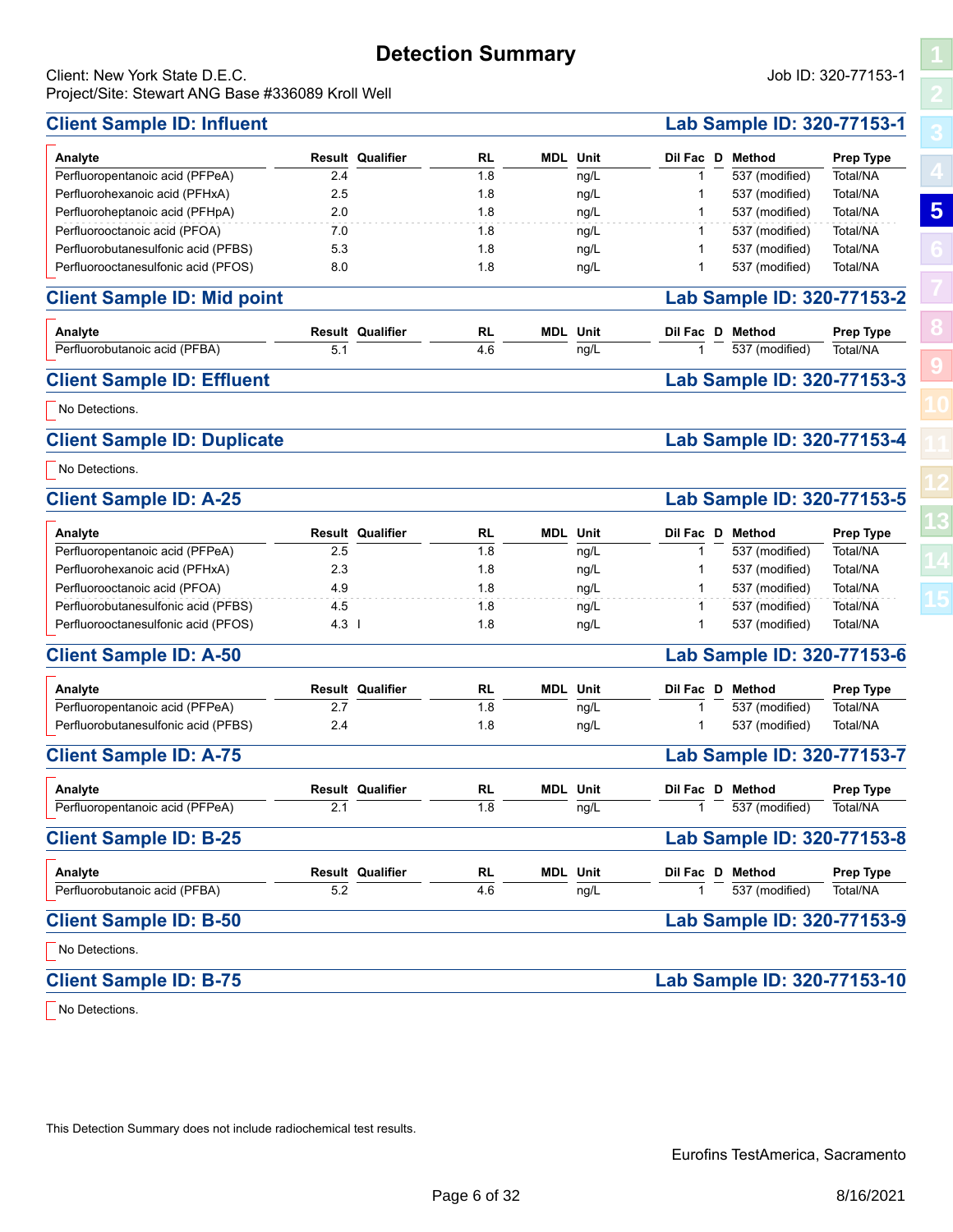<span id="page-6-0"></span>Client: New York State D.E.C. **Community** Client: New York State D.E.C. Project/Site: Stewart ANG Base #336089 Kroll Well

# **Date Collected: 08/03/21 11:22 Matrix: Water Date Received: 08/04/21 10:00**

|  | Job ID: 320-77153- |  |
|--|--------------------|--|
|  |                    |  |

# **Client Sample ID: Influent Lab Sample ID: 320-77153-1**

| Analyte                                                      |                  | <b>Result Qualifier</b> | <b>RL</b>  | <b>MDL</b> Unit |      | D | Prepared                      | Analyzed                      | Dil Fac        |  |
|--------------------------------------------------------------|------------------|-------------------------|------------|-----------------|------|---|-------------------------------|-------------------------------|----------------|--|
| Perfluorobutanoic acid (PFBA)                                | <b>ND</b>        |                         | 4.6        |                 | ng/L |   | 08/06/21 05:02                | 08/08/21 20:11                | 1              |  |
| <b>Perfluoropentanoic acid (PFPeA)</b>                       | 2.4              |                         | 1.8        |                 | ng/L |   |                               | 08/06/21 05:02 08/08/21 20:11 |                |  |
| <b>Perfluorohexanoic acid (PFHxA)</b>                        | 2.5              |                         | 1.8        |                 | ng/L |   |                               | 08/06/21 05:02 08/08/21 20:11 | 1              |  |
| <b>Perfluoroheptanoic acid (PFHpA)</b>                       | 2.0              |                         | 1.8        |                 | ng/L |   |                               | 08/06/21 05:02 08/08/21 20:11 | 1              |  |
| <b>Perfluorooctanoic acid (PFOA)</b>                         | 7.0              |                         | 1.8        |                 | ng/L |   |                               | 08/06/21 05:02 08/08/21 20:11 |                |  |
| Perfluorononanoic acid (PFNA)                                | ND               |                         | 1.8        |                 | ng/L |   |                               | 08/06/21 05:02 08/08/21 20:11 |                |  |
| Perfluorodecanoic acid (PFDA)                                | <b>ND</b>        |                         | 1.8        |                 | ng/L |   |                               | 08/06/21 05:02 08/08/21 20:11 |                |  |
| Perfluoroundecanoic acid (PFUnA)                             | ND               |                         | 1.8        |                 | ng/L |   |                               | 08/06/21 05:02 08/08/21 20:11 |                |  |
| Perfluorododecanoic acid (PFDoA)                             | <b>ND</b>        |                         | 1.8        |                 | ng/L |   |                               | 08/06/21 05:02 08/08/21 20:11 |                |  |
| Perfluorotridecanoic acid (PFTriA)                           | ND               |                         | 1.8        |                 | ng/L |   |                               | 08/06/21 05:02 08/08/21 20:11 |                |  |
| Perfluorotetradecanoic acid (PFTeA)                          | ND               |                         | 1.8        |                 | ng/L |   |                               | 08/06/21 05:02 08/08/21 20:11 |                |  |
| Perfluorobutanesulfonic acid<br>(PFBS)                       | 5.3              |                         | 1.8        |                 | ng/L |   |                               | 08/06/21 05:02 08/08/21 20:11 | 1              |  |
| Perfluorohexanesulfonic acid (PFHxS)                         | <b>ND</b>        |                         | 1.8        |                 | ng/L |   |                               | 08/06/21 05:02 08/08/21 20:11 | 1              |  |
| Perfluoroheptanesulfonic Acid<br>(PFHpS)                     | ND               |                         | 1.8        |                 | ng/L |   |                               | 08/06/21 05:02 08/08/21 20:11 |                |  |
| <b>Perfluorooctanesulfonic acid</b><br>(PFOS)                | 8.0              |                         | 1.8        |                 | ng/L |   |                               | 08/06/21 05:02 08/08/21 20:11 |                |  |
| Perfluorodecanesulfonic acid (PFDS)                          | ND               |                         | 1.8        |                 | ng/L |   |                               | 08/06/21 05:02 08/08/21 20:11 |                |  |
| Perfluorooctanesulfonamide (FOSA)                            | <b>ND</b>        |                         | 1.8        |                 | ng/L |   | 08/06/21 05:02 08/08/21 20:11 |                               |                |  |
| N-methylperfluorooctanesulfonamidoa<br>cetic acid (NMeFOSAA) | <b>ND</b>        |                         | 4.6        |                 | ng/L |   |                               | 08/06/21 05:02 08/08/21 20:11 |                |  |
| N-ethylperfluorooctanesulfonamidoac<br>etic acid (NEtFOSAA)  | ND               |                         | 4.6        |                 | ng/L |   |                               | 08/06/21 05:02 08/08/21 20:11 |                |  |
| 6:2 FTS                                                      | <b>ND</b>        |                         | 4.6        |                 | ng/L |   |                               | 08/06/21 05:02 08/08/21 20:11 |                |  |
| 8:2 FTS                                                      | <b>ND</b>        |                         | 1.8        |                 | ng/L |   |                               | 08/06/21 05:02 08/08/21 20:11 | 1              |  |
| <b>Isotope Dilution</b>                                      | <b>%Recovery</b> | Qualifier               | Limits     |                 |      |   | <b>Prepared</b>               | Analyzed                      | <b>Dil Fac</b> |  |
| 13C4 PFBA                                                    | 82               |                         | $25 - 150$ |                 |      |   |                               | 08/06/21 05:02 08/08/21 20:11 | $\mathbf{1}$   |  |
| 13C5 PFPeA                                                   | 93               |                         | $25 - 150$ |                 |      |   |                               | 08/06/21 05:02 08/08/21 20:11 | 1              |  |
| 13C2 PFHxA                                                   | 92               |                         | $25 - 150$ |                 |      |   |                               | 08/06/21 05:02 08/08/21 20:11 | 1              |  |
| 13C4 PFHpA                                                   | 100              |                         | $25 - 150$ |                 |      |   |                               | 08/06/21 05:02 08/08/21 20:11 | 1              |  |
| 13C4 PFOA                                                    | 97               |                         | $25 - 150$ |                 |      |   |                               | 08/06/21 05:02 08/08/21 20:11 | 1              |  |
| 13C5 PFNA                                                    | 95               |                         | $25 - 150$ |                 |      |   |                               | 08/06/21 05:02 08/08/21 20:11 |                |  |
| 13C2 PFDA                                                    | 100              |                         | $25 - 150$ |                 |      |   |                               | 08/06/21 05:02 08/08/21 20:11 |                |  |
| 13C2 PFUnA                                                   | 99               |                         | $25 - 150$ |                 |      |   |                               | 08/06/21 05:02 08/08/21 20:11 |                |  |
| 13C2 PFDoA                                                   | 99               |                         | $25 - 150$ |                 |      |   |                               | 08/06/21 05:02 08/08/21 20:11 | 1              |  |
| 13C2 PFTeDA                                                  | 99               |                         | 25 - 150   |                 |      |   |                               | 08/06/21 05:02 08/08/21 20:11 | 1              |  |
| 1802 PFHxS                                                   | 83               |                         | 25 - 150   |                 |      |   |                               | 08/06/21 05:02 08/08/21 20:11 |                |  |
| 13C4 PFOS                                                    | 78               |                         | 25 - 150   |                 |      |   |                               | 08/06/21 05:02 08/08/21 20:11 |                |  |
| 13C8 FOSA                                                    | 88               |                         | 25 - 150   |                 |      |   |                               | 08/06/21 05:02 08/08/21 20:11 |                |  |
| d3-NMeFOSAA                                                  | 75               |                         | 25 - 150   |                 |      |   |                               | 08/06/21 05:02 08/08/21 20:11 |                |  |
| d5-NEtFOSAA                                                  | 96               |                         | 25 - 150   |                 |      |   |                               | 08/06/21 05:02 08/08/21 20:11 |                |  |
| M2-6:2 FTS                                                   | 77               |                         | 25 - 150   |                 |      |   |                               | 08/06/21 05:02 08/08/21 20:11 |                |  |
|                                                              |                  |                         |            |                 |      |   |                               |                               |                |  |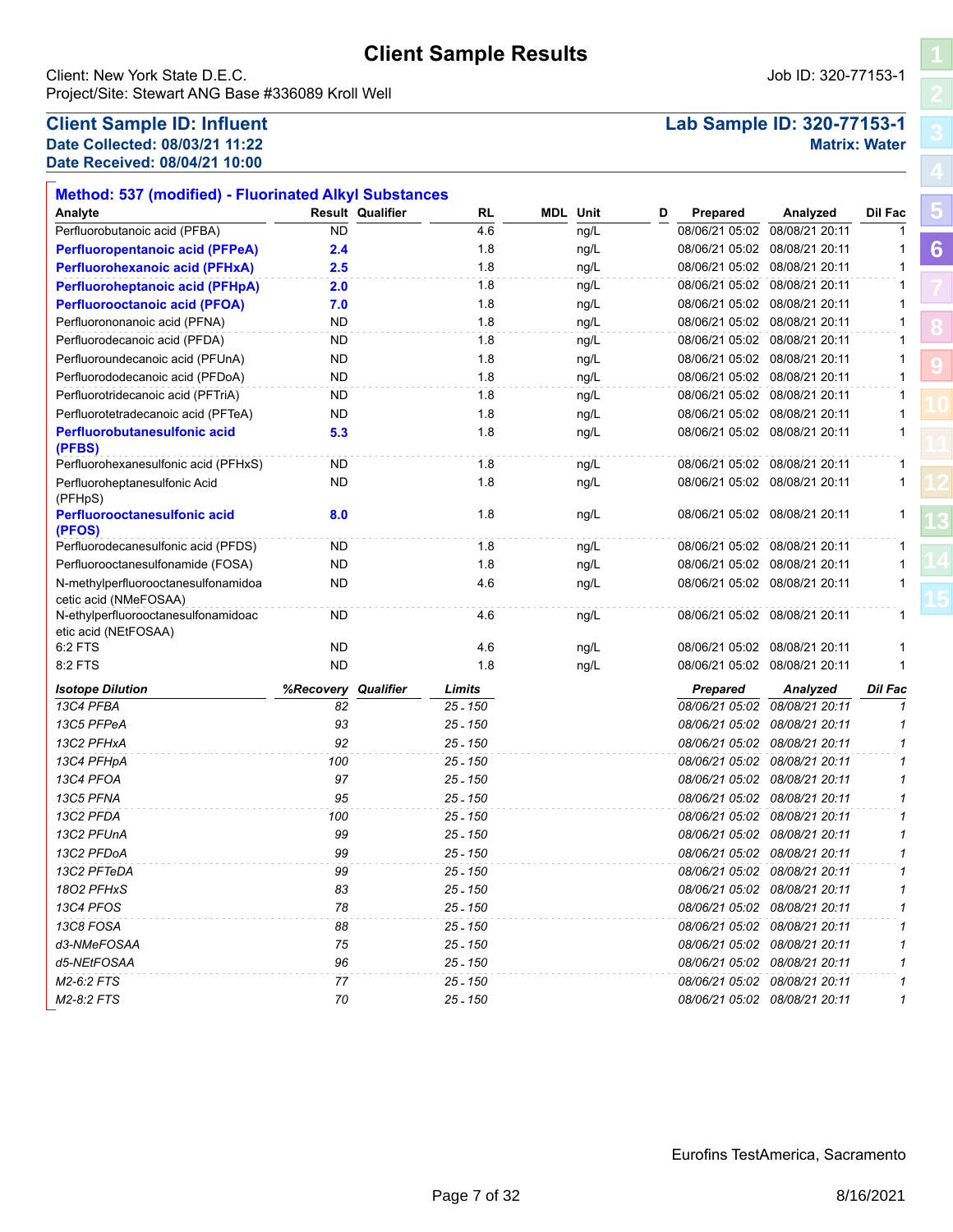**RL MDL**

Client: New York State D.E.C. Job ID: 320-77153-1 Project/Site: Stewart ANG Base #336089 Kroll Well

**Method: 537 (modified) - Fluorinated Alkyl Substances**

### **Client Sample ID: Mid point Lab Sample ID: 320-77153-2 Date Collected: 08/03/21 11:02 Matrix: Water Date Received: 08/04/21 10:00**

| <b>Perfluorobutanoic acid (PFBA)</b>                        | 5.1       | 4.6                 | ng/L |                               | 08/06/21 05:02 08/08/21 20:20  | 1            |
|-------------------------------------------------------------|-----------|---------------------|------|-------------------------------|--------------------------------|--------------|
| Perfluoropentanoic acid (PFPeA)                             | ND        | 1.8                 | ng/L |                               | 08/06/21 05:02 08/08/21 20:20  |              |
| Perfluorohexanoic acid (PFHxA)                              | ND        | 1.8                 | ng/L |                               | 08/06/21 05:02 08/08/21 20:20  | 1            |
| Perfluoroheptanoic acid (PFHpA)                             | <b>ND</b> | 1.8                 | ng/L |                               | 08/06/21 05:02 08/08/21 20:20  | 1            |
| Perfluorooctanoic acid (PFOA)                               | ND        | 1.8                 | ng/L |                               | 08/06/21 05:02 08/08/21 20:20  |              |
| Perfluorononanoic acid (PFNA)                               | ND        | 1.8                 | ng/L |                               | 08/06/21 05:02 08/08/21 20:20  | 1            |
| Perfluorodecanoic acid (PFDA)                               | ND        | 1.8                 | ng/L |                               | 08/06/21 05:02 08/08/21 20:20  | 1            |
| Perfluoroundecanoic acid (PFUnA)                            | ND        | 1.8                 | ng/L |                               | 08/06/21 05:02 08/08/21 20:20  | 1            |
| Perfluorododecanoic acid (PFDoA)                            | ND        | 1.8                 | ng/L |                               | 08/06/21 05:02 08/08/21 20:20  | 1            |
| Perfluorotridecanoic acid (PFTriA)                          | <b>ND</b> | 1.8                 | ng/L |                               | 08/06/21 05:02 08/08/21 20:20  | 1            |
| Perfluorotetradecanoic acid (PFTeA)                         | <b>ND</b> | 1.8                 | ng/L |                               | 08/06/21 05:02 08/08/21 20:20  | 1            |
| Perfluorobutanesulfonic acid (PFBS)                         | <b>ND</b> | 1.8                 | ng/L | 08/06/21 05:02 08/08/21 20:20 |                                | $\mathbf{1}$ |
| Perfluorohexanesulfonic acid (PFHxS)                        | ND        | 1.8                 | ng/L | 08/06/21 05:02 08/08/21 20:20 |                                | 1            |
| Perfluoroheptanesulfonic Acid                               | <b>ND</b> | 1.8                 | ng/L |                               | 08/06/21 05:02 08/08/21 20:20  | 1            |
| (PFHpS)<br>Perfluorooctanesulfonic acid (PFOS)              | ND        | 1.8                 | ng/L |                               | 08/06/21 05:02 08/08/21 20:20  | $\mathbf{1}$ |
| Perfluorodecanesulfonic acid (PFDS)                         | <b>ND</b> | 1.8                 | ng/L | 08/06/21 05:02 08/08/21 20:20 |                                | 1            |
| Perfluorooctanesulfonamide (FOSA)                           | ND        | 1.8                 | ng/L |                               | 08/06/21 05:02 08/08/21 20:20  | 1            |
| N-methylperfluorooctanesulfonamidoa                         | <b>ND</b> | 4.6                 | ng/L |                               | 08/06/21 05:02 08/08/21 20:20  | 1            |
| cetic acid (NMeFOSAA)                                       |           |                     |      |                               |                                |              |
| N-ethylperfluorooctanesulfonamidoac<br>etic acid (NEtFOSAA) | ND        | 4.6                 | ng/L |                               | 08/06/21 05:02 08/08/21 20:20  | 1            |
| $6:2$ FTS                                                   | ND        | 4.6                 | ng/L |                               | 08/06/21 05:02 08/08/21 20:20  | 1            |
| 8:2 FTS                                                     | <b>ND</b> | 1.8                 | ng/L | 08/06/21 05:02 08/08/21 20:20 |                                | 1            |
| <b>Isotope Dilution</b>                                     | %Recovery | Qualifier<br>Limits |      | <b>Prepared</b>               | Analyzed                       | Dil Fac      |
| 13C4 PFBA                                                   | 88        | 25 - 150            |      |                               | 08/06/21 05:02 08/08/21 20:20  | $\mathbf{1}$ |
| 13C5 PFPeA                                                  | 88        | $25 - 150$          |      |                               | 08/06/21 05:02 08/08/21 20:20  | 1            |
| 13C2 PFHxA                                                  | 89        | $25 - 150$          |      |                               | 08/06/21 05:02 08/08/21 20:20  | 1            |
| 13C4 PFHpA                                                  | 98        | 25 - 150            |      |                               | 08/06/21 05:02 08/08/21 20:20  | 1            |
| 13C4 PFOA                                                   | 98        | $25 - 150$          |      |                               | 08/06/21 05:02 08/08/21 20:20  | 1            |
| 13C5 PFNA                                                   | 89        | $25 - 150$          |      |                               | 08/06/21 05:02 08/08/21 20:20  | 1            |
| 13C2 PFDA                                                   | 92        | $25 - 150$          |      |                               | 08/06/21 05:02 08/08/21 20:20  | 1            |
| 13C2 PFUnA                                                  | 93        | $25 - 150$          |      |                               | 08/06/21 05:02 08/08/21 20:20  | 1            |
| 13C2 PFDoA                                                  | 96        | $25 - 150$          |      |                               | 08/06/21 05:02 08/08/21 20:20  | 1            |
| 13C2 PFTeDA                                                 | 96        | $25 - 150$          |      |                               | 08/06/21 05:02 08/08/21 20:20  | 1            |
| 1802 PFHxS                                                  | 85        | 25 - 150            |      |                               | 08/06/21 05:02 08/08/21 20:20  | 1            |
| 13C4 PFOS                                                   | 77        | $25 - 150$          |      |                               | 08/06/21 05:02 08/08/21 20:20  | 1            |
| 13C8 FOSA                                                   | 84        | $25 - 150$          |      |                               | 08/06/21 05:02 08/08/21 20:20  | 1            |
| d3-NMeFOSAA                                                 | 71        | $25 - 150$          |      |                               | 08/06/21 05:02 08/08/21 20:20  | 1            |
|                                                             |           |                     |      |                               |                                | 1            |
| d5-NEtFOSAA                                                 | 84        | 25 - 150            |      |                               | 08/06/21 05:02 08/08/21 20:20  |              |
| M2-6:2 FTS                                                  | 68        | 25 - 150            |      |                               | 08/06/21 05:02 08/08/21 20:20  |              |
| M2-8:2 FTS                                                  | 65        | 25 - 150            |      |                               | 08/06/21 05:02  08/08/21 20:20 | 1            |
| <b>Client Sample ID: Effluent</b>                           |           |                     |      | Lab Sample ID: 320-77153-3    |                                |              |

| <b>Method: 537 (modified) - Fluorinated Alkyl Substances</b> |           |                         |     |                 |      |   |          |                               |                |  |
|--------------------------------------------------------------|-----------|-------------------------|-----|-----------------|------|---|----------|-------------------------------|----------------|--|
| Analyte                                                      |           | <b>Result Qualifier</b> |     | <b>MDL</b> Unit |      | D | Prepared | Analyzed                      | <b>Dil Fac</b> |  |
| Perfluorobutanoic acid (PFBA)                                | <b>ND</b> |                         | 4.6 |                 | nq/L |   |          | 08/06/21 05:02 08/08/21 20:29 |                |  |

Eurofins TestAmerica, Sacramento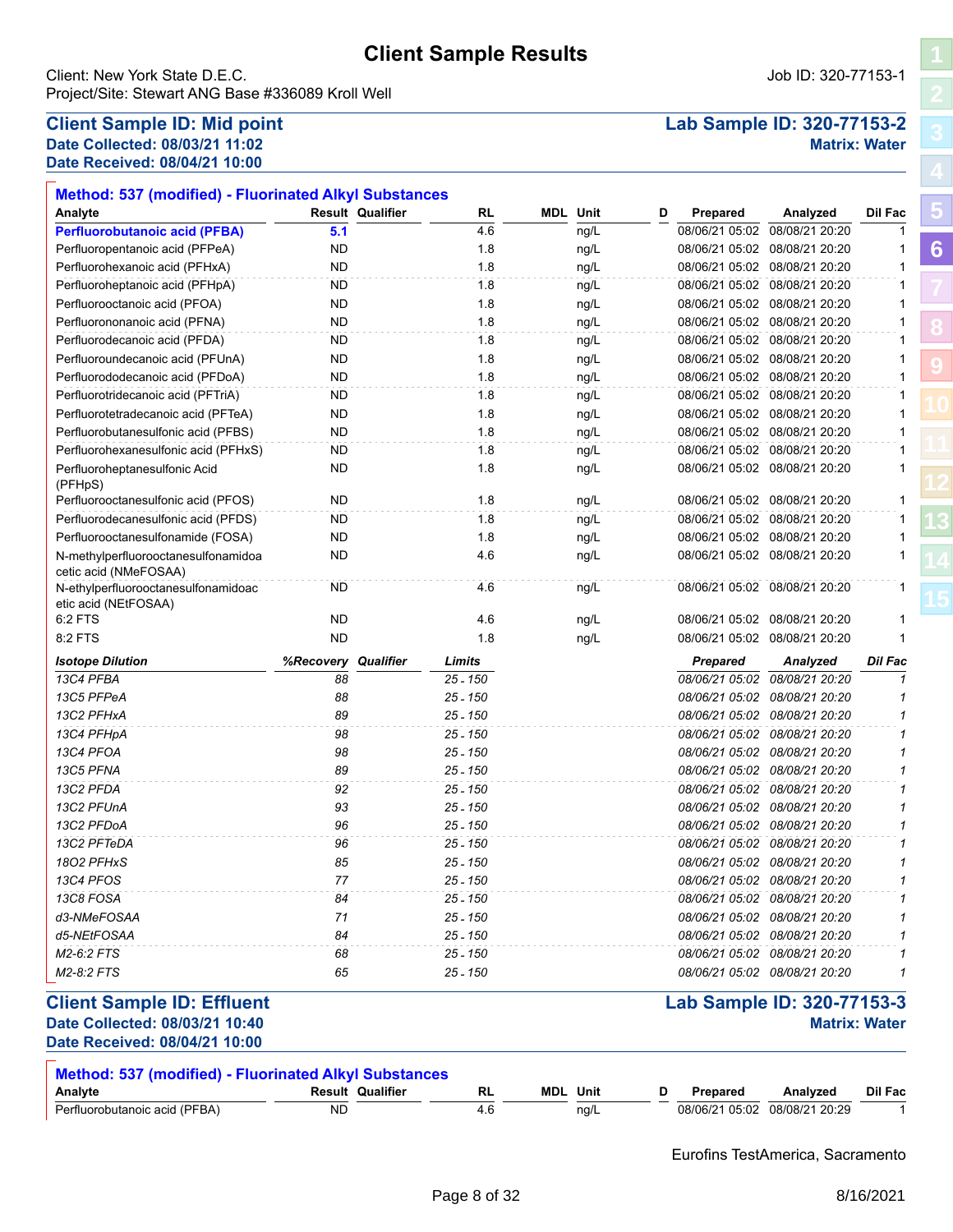| Iliant Cample ID: Dunliagta |    |            |                               | Loh Comple ID: 220 77452 4 |  |
|-----------------------------|----|------------|-------------------------------|----------------------------|--|
| M2-8:2 FTS                  | 62 | 25 - 150   | 08/06/21 05:02 08/08/21 20:29 |                            |  |
| M2-6:2 FTS                  |    | 25 - 150   | 08/06/21 05:02 08/08/21 20:29 |                            |  |
| d5-NEtFOSAA                 | 80 | 25 - 150   | 08/06/21 05:02 08/08/21 20:29 |                            |  |
| d3-NMeFOSAA                 | 68 | 25 - 150   | 08/06/21 05:02 08/08/21 20:29 |                            |  |
| 13C8 FOSA                   | 84 | $25 - 150$ | 08/06/21 05:02 08/08/21 20:29 |                            |  |

### **Client Sample ID: Duplicate Lab Sample ID: 320-77153-4 Date Collected: 08/03/21 00:00 Matrix: Water**

# **Analyte Result Qualifier Unit D Prepared Analyzed Dil Fac**

| Perfluorobutanoic acid (PFBA)   | ND | 4.⊍ | ng/L | 08/06/21 05:02 08/08/21 20:57 |  |
|---------------------------------|----|-----|------|-------------------------------|--|
| Perfluoropentanoic acid (PFPeA) | ND |     | ng/L | 08/06/21 05:02 08/08/21 20:57 |  |
|                                 |    |     |      |                               |  |

**RL MDL**

Eurofins TestAmerica, Sacramento

### Page 9 of 32 8/16/2021

| <b>Method: 537 (modified) - Fluorinated Alkyl Substances (Continued)</b> |           |                         |            |                 |      |   |                |                               |              |
|--------------------------------------------------------------------------|-----------|-------------------------|------------|-----------------|------|---|----------------|-------------------------------|--------------|
| Analyte                                                                  |           | <b>Result Qualifier</b> | RL         | <b>MDL</b> Unit |      | D | Prepared       | Analyzed                      | Dil Fac      |
| Perfluoropentanoic acid (PFPeA)                                          | <b>ND</b> |                         | 1.8        |                 | ng/L |   | 08/06/21 05:02 | 08/08/21 20:29                |              |
| Perfluorohexanoic acid (PFHxA)                                           | <b>ND</b> |                         | 1.8        |                 | ng/L |   |                | 08/06/21 05:02 08/08/21 20:29 | 1            |
| Perfluoroheptanoic acid (PFHpA)                                          | <b>ND</b> |                         | 1.8        |                 | ng/L |   |                | 08/06/21 05:02 08/08/21 20:29 | 1            |
| Perfluorooctanoic acid (PFOA)                                            | <b>ND</b> |                         | 1.8        |                 | ng/L |   |                | 08/06/21 05:02 08/08/21 20:29 |              |
| Perfluorononanoic acid (PFNA)                                            | <b>ND</b> |                         | 1.8        |                 | ng/L |   |                | 08/06/21 05:02 08/08/21 20:29 | 1            |
| Perfluorodecanoic acid (PFDA)                                            | <b>ND</b> |                         | 1.8        |                 | ng/L |   |                | 08/06/21 05:02 08/08/21 20:29 | 1            |
| Perfluoroundecanoic acid (PFUnA)                                         | <b>ND</b> |                         | 1.8        |                 | ng/L |   |                | 08/06/21 05:02 08/08/21 20:29 |              |
| Perfluorododecanoic acid (PFDoA)                                         | <b>ND</b> |                         | 1.8        |                 | ng/L |   |                | 08/06/21 05:02 08/08/21 20:29 | 1            |
| Perfluorotridecanoic acid (PFTriA)                                       | <b>ND</b> |                         | 1.8        |                 | ng/L |   |                | 08/06/21 05:02 08/08/21 20:29 | 1            |
| Perfluorotetradecanoic acid (PFTeA)                                      | <b>ND</b> |                         | 1.8        |                 | ng/L |   |                | 08/06/21 05:02 08/08/21 20:29 | 1            |
| Perfluorobutanesulfonic acid (PFBS)                                      | <b>ND</b> |                         | 1.8        |                 | ng/L |   |                | 08/06/21 05:02 08/08/21 20:29 | 1            |
| Perfluorohexanesulfonic acid (PFHxS)                                     | <b>ND</b> |                         | 1.8        |                 | ng/L |   |                | 08/06/21 05:02 08/08/21 20:29 | 1            |
| Perfluoroheptanesulfonic Acid<br>(PFHpS)                                 | <b>ND</b> |                         | 1.8        |                 | ng/L |   |                | 08/06/21 05:02 08/08/21 20:29 |              |
| Perfluorooctanesulfonic acid (PFOS)                                      | <b>ND</b> |                         | 1.8        |                 | ng/L |   |                | 08/06/21 05:02 08/08/21 20:29 |              |
| Perfluorodecanesulfonic acid (PFDS)                                      | <b>ND</b> |                         | 1.8        |                 | ng/L |   |                | 08/06/21 05:02 08/08/21 20:29 | 1            |
| Perfluorooctanesulfonamide (FOSA)                                        | <b>ND</b> |                         | 1.8        |                 | ng/L |   |                | 08/06/21 05:02 08/08/21 20:29 |              |
| N-methylperfluorooctanesulfonamidoa<br>cetic acid (NMeFOSAA)             | <b>ND</b> |                         | 4.6        |                 | ng/L |   |                | 08/06/21 05:02 08/08/21 20:29 |              |
| N-ethylperfluorooctanesulfonamidoac<br>etic acid (NEtFOSAA)              | ND        |                         | 4.6        |                 | ng/L |   |                | 08/06/21 05:02 08/08/21 20:29 | 1            |
| 6:2 FTS                                                                  | ND        |                         | 4.6        |                 | ng/L |   |                | 08/06/21 05:02 08/08/21 20:29 |              |
| 8:2 FTS                                                                  | <b>ND</b> |                         | 1.8        |                 | ng/L |   |                | 08/06/21 05:02 08/08/21 20:29 | 1            |
| <b>Isotope Dilution</b>                                                  | %Recovery | Qualifier               | Limits     |                 |      |   | Prepared       | Analyzed                      | Dil Fac      |
| 13C4 PFBA                                                                | 85        |                         | 25 - 150   |                 |      |   |                | 08/06/21 05:02 08/08/21 20:29 |              |
| 13C5 PFPeA                                                               | 84        |                         | $25 - 150$ |                 |      |   |                | 08/06/21 05:02 08/08/21 20:29 | 1            |
| 13C2 PFHxA                                                               | 84        |                         | $25 - 150$ |                 |      |   |                | 08/06/21 05:02 08/08/21 20:29 | $\mathbf{1}$ |
| 13C4 PFHpA                                                               | 103       |                         | $25 - 150$ |                 |      |   |                | 08/06/21 05:02 08/08/21 20:29 | 1            |
| 13C4 PFOA                                                                | 101       |                         | $25 - 150$ |                 |      |   |                | 08/06/21 05:02 08/08/21 20:29 |              |
| 13C5 PFNA                                                                | 92        |                         | 25 - 150   |                 |      |   |                | 08/06/21 05:02 08/08/21 20:29 | 1            |
| 13C2 PFDA                                                                | 92        |                         | 25 - 150   |                 |      |   |                | 08/06/21 05:02 08/08/21 20:29 | 1            |
| 13C2 PFUnA                                                               | 87        |                         | $25 - 150$ |                 |      |   |                | 08/06/21 05:02 08/08/21 20:29 |              |
| 13C2 PFDoA                                                               | 89        |                         | $25 - 150$ |                 |      |   |                | 08/06/21 05:02 08/08/21 20:29 |              |
| 13C2 PFTeDA                                                              | 90        |                         | 25 - 150   |                 |      |   |                | 08/06/21 05:02 08/08/21 20:29 |              |
| 1802 PFHxS                                                               | 85        |                         | $25 - 150$ |                 |      |   |                | 08/06/21 05:02 08/08/21 20:29 | 1            |
| 13C4 PFOS                                                                | 73        |                         | $25 - 150$ |                 |      |   |                | 08/06/21 05:02 08/08/21 20:29 | 1            |

# **Client Sample Results**

Project/Site: Stewart ANG Base #336089 Kroll Well

# **Client Sample ID: Effluent Lab Sample ID: 320-77153-3 Date Collected: 08/03/21 10:40 Matrix: Water Date Received: 08/04/21 10:00**

**Date Received: 08/04/21 10:00**

**Method: 537 (modified) - Fluorinated Alkyl Substances**

Client: New York State D.E.C. Job ID: 320-77153-1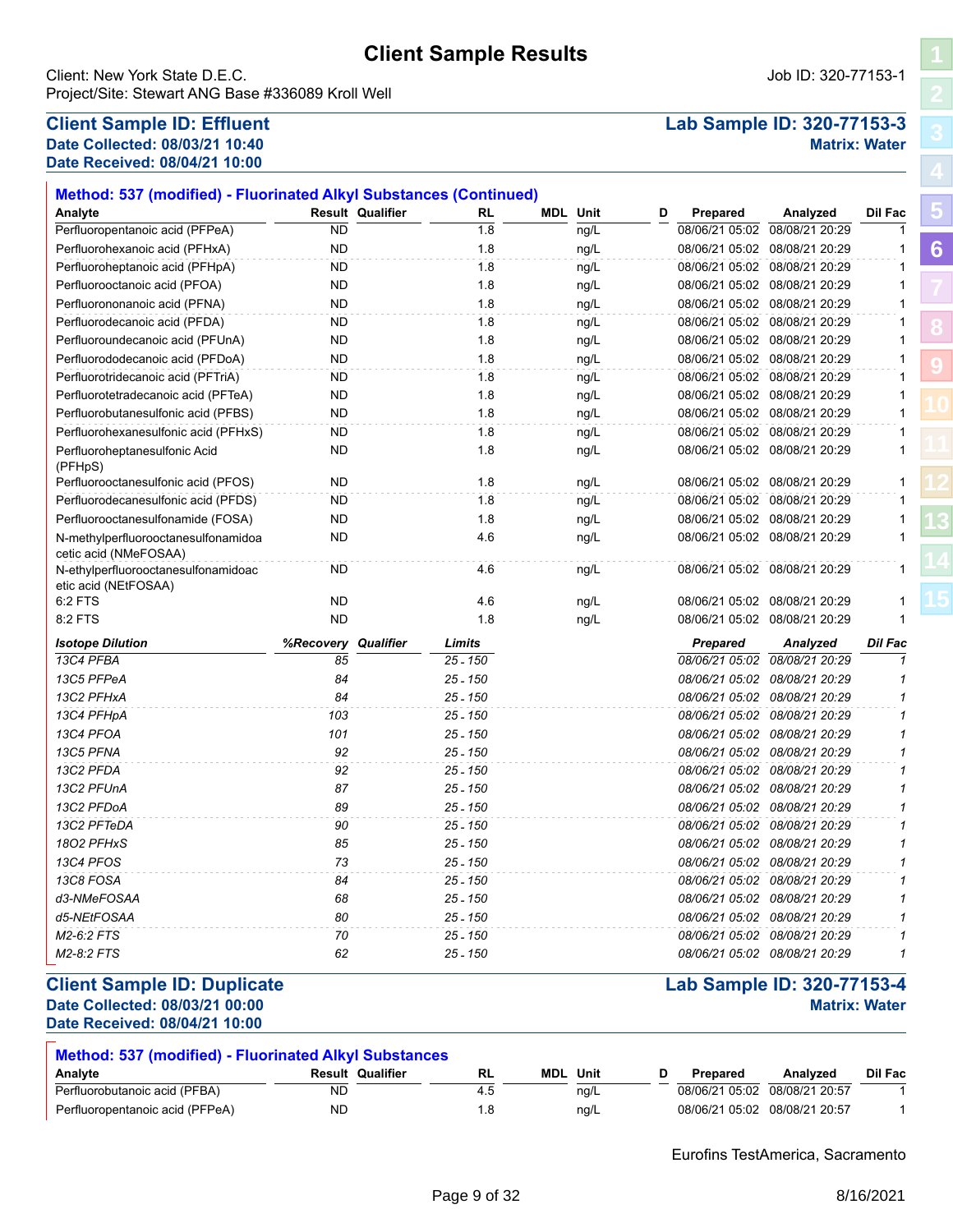|  | <b>Client Sample Results</b> |
|--|------------------------------|

### Client: New York State D.E.C. Job ID: 320-77153-1 Project/Site: Stewart ANG Base #336089 Kroll Well

# **Client Sample ID: Duplicate Lab Sample ID: 320-77153-4 Date Collected: 08/03/21 00:00 Matrix: Water Date Received: 08/04/21 10:00**

| Method: 537 (modified) - Fluorinated Alkyl Substances (Continued) |                         |                     |     |                 |      |   |                 |                               |                |
|-------------------------------------------------------------------|-------------------------|---------------------|-----|-----------------|------|---|-----------------|-------------------------------|----------------|
| Analyte                                                           | <b>Result Qualifier</b> |                     | RL  | <b>MDL Unit</b> |      | D | Prepared        | Analyzed                      | Dil Fac        |
| Perfluorohexanoic acid (PFHxA)                                    | <b>ND</b>               |                     | 1.8 |                 | ng/L |   |                 | 08/06/21 05:02 08/08/21 20:57 | $\mathbf{1}$   |
| Perfluoroheptanoic acid (PFHpA)                                   | <b>ND</b>               |                     | 1.8 |                 | ng/L |   |                 | 08/06/21 05:02 08/08/21 20:57 | $\mathbf{1}$   |
| Perfluorooctanoic acid (PFOA)                                     | <b>ND</b>               |                     | 1.8 |                 | ng/L |   |                 | 08/06/21 05:02 08/08/21 20:57 | $\mathbf{1}$   |
| Perfluorononanoic acid (PFNA)                                     | <b>ND</b>               |                     | 1.8 |                 | ng/L |   |                 | 08/06/21 05:02 08/08/21 20:57 | $\mathbf{1}$   |
| Perfluorodecanoic acid (PFDA)                                     | ND                      |                     | 1.8 |                 | ng/L |   |                 | 08/06/21 05:02 08/08/21 20:57 | $\mathbf{1}$   |
| Perfluoroundecanoic acid (PFUnA)                                  | ND                      |                     | 1.8 |                 | ng/L |   |                 | 08/06/21 05:02 08/08/21 20:57 | $\mathbf{1}$   |
| Perfluorododecanoic acid (PFDoA)                                  | <b>ND</b>               |                     | 1.8 |                 | ng/L |   |                 | 08/06/21 05:02 08/08/21 20:57 | $\mathbf{1}$   |
| Perfluorotridecanoic acid (PFTriA)                                | ND                      |                     | 1.8 |                 | ng/L |   |                 | 08/06/21 05:02 08/08/21 20:57 | -1             |
| Perfluorotetradecanoic acid (PFTeA)                               | <b>ND</b>               |                     | 1.8 |                 | ng/L |   |                 | 08/06/21 05:02 08/08/21 20:57 | $\mathbf{1}$   |
| Perfluorobutanesulfonic acid (PFBS)                               | <b>ND</b>               |                     | 1.8 |                 | ng/L |   |                 | 08/06/21 05:02 08/08/21 20:57 | $\mathbf{1}$   |
| Perfluorohexanesulfonic acid (PFHxS)                              | ND                      |                     | 1.8 |                 | ng/L |   |                 | 08/06/21 05:02 08/08/21 20:57 | $\mathbf{1}$   |
| Perfluoroheptanesulfonic Acid<br>(PFHpS)                          | <b>ND</b>               |                     | 1.8 |                 | ng/L |   |                 | 08/06/21 05:02 08/08/21 20:57 | $\mathbf{1}$   |
| Perfluorooctanesulfonic acid (PFOS)                               | <b>ND</b>               |                     | 1.8 |                 | ng/L |   |                 | 08/06/21 05:02 08/08/21 20:57 | $\mathbf{1}$   |
| Perfluorodecanesulfonic acid (PFDS)                               | <b>ND</b>               |                     | 1.8 |                 | ng/L |   |                 | 08/06/21 05:02 08/08/21 20:57 | -1             |
| Perfluorooctanesulfonamide (FOSA)                                 | <b>ND</b>               |                     | 1.8 |                 | ng/L |   |                 | 08/06/21 05:02 08/08/21 20:57 | $\mathbf{1}$   |
| N-methylperfluorooctanesulfonamidoa<br>cetic acid (NMeFOSAA)      | <b>ND</b>               |                     | 4.5 |                 | ng/L |   |                 | 08/06/21 05:02 08/08/21 20:57 | $\mathbf{1}$   |
| N-ethylperfluorooctanesulfonamidoac<br>etic acid (NEtFOSAA)       | <b>ND</b>               |                     | 4.5 |                 | ng/L |   |                 | 08/06/21 05:02 08/08/21 20:57 | $\mathbf{1}$   |
| 6:2 FTS                                                           | <b>ND</b>               |                     | 4.5 |                 | ng/L |   |                 | 08/06/21 05:02 08/08/21 20:57 | $\mathbf{1}$   |
| 8:2 FTS                                                           | <b>ND</b>               |                     | 1.8 |                 | ng/L |   |                 | 08/06/21 05:02 08/08/21 20:57 | $\mathbf{1}$   |
| <b>Isotope Dilution</b>                                           | %Recovery               | Qualifier<br>Limits |     |                 |      |   | <b>Prepared</b> | Analyzed                      | <b>Dil Fac</b> |
| 13C4 PFBA                                                         | 85                      | $25 - 150$          |     |                 |      |   |                 | 08/06/21 05:02 08/08/21 20:57 | $\mathbf{1}$   |
| 13C5 PFPeA                                                        | 84                      | $25 - 150$          |     |                 |      |   |                 | 08/06/21 05:02 08/08/21 20:57 | $\mathcal I$   |
| 13C2 PFHxA                                                        | 84                      | $25 - 150$          |     |                 |      |   |                 | 08/06/21 05:02 08/08/21 20:57 | $\mathcal I$   |
| 13C4 PFHpA                                                        | 96                      | $25 - 150$          |     |                 |      |   |                 | 08/06/21 05:02 08/08/21 20:57 | $\mathbf{1}$   |
| 13C4 PFOA                                                         | 97                      | $25 - 150$          |     |                 |      |   |                 | 08/06/21 05:02 08/08/21 20:57 | $\mathcal I$   |
| 13C5 PFNA                                                         | 85                      | $25 - 150$          |     |                 |      |   |                 | 08/06/21 05:02 08/08/21 20:57 | $\mathcal I$   |
| 13C2 PFDA                                                         | 89                      | $25 - 150$          |     |                 |      |   |                 | 08/06/21 05:02 08/08/21 20:57 | 1              |
| 13C2 PFUnA                                                        | 82                      | $25 - 150$          |     |                 |      |   |                 | 08/06/21 05:02 08/08/21 20:57 | 1              |
| 13C2 PFDoA                                                        | 90                      | $25 - 150$          |     |                 |      |   |                 | 08/06/21 05:02 08/08/21 20:57 | $\mathbf{1}$   |
| 13C2 PFTeDA                                                       | 92                      | $25 - 150$          |     |                 |      |   |                 | 08/06/21 05:02 08/08/21 20:57 | $\mathcal I$   |
| 1802 PFHxS                                                        | 87                      | $25 - 150$          |     |                 |      |   |                 | 08/06/21 05:02 08/08/21 20:57 | $\mathcal I$   |
| 13C4 PFOS                                                         | 76                      | 25 - 150            |     |                 |      |   |                 | 08/06/21 05:02 08/08/21 20:57 | $\mathbf{1}$   |
| 13C8 FOSA                                                         | 86                      | $25 - 150$          |     |                 |      |   |                 | 08/06/21 05:02 08/08/21 20:57 | 1              |
| d3-NMeFOSAA                                                       | 67                      | $25 - 150$          |     |                 |      |   |                 | 08/06/21 05:02 08/08/21 20:57 | $\mathbf{1}$   |
| d5-NEtFOSAA                                                       | 78                      | $25 - 150$          |     |                 |      |   |                 | 08/06/21 05:02 08/08/21 20:57 | $\mathbf{1}$   |
| M2-6:2 FTS                                                        | 63                      | $25 - 150$          |     |                 |      |   |                 | 08/06/21 05:02 08/08/21 20:57 | 1              |
| M2-8:2 FTS                                                        | 57                      | $25 - 150$          |     |                 |      |   |                 | 08/06/21 05:02 08/08/21 20:57 | $\mathbf{1}$   |
|                                                                   |                         |                     |     |                 |      |   |                 |                               |                |

# **Client Sample ID: A-25 Lab Sample ID: 320-77153-5**

**Date Collected: 08/03/21 11:17 Matrix: Water Date Received: 08/04/21 10:00**

| <b>Method: 537 (modified) - Fluorinated Alkyl Substances</b> |                         |           |                 |          |                               |         |
|--------------------------------------------------------------|-------------------------|-----------|-----------------|----------|-------------------------------|---------|
| Analvte                                                      | <b>Result Qualifier</b> | <b>RL</b> | <b>MDL</b> Unit | Prepared | Analyzed                      | Dil Fac |
| Perfluorobutanoic acid (PFBA)                                | ND                      | 4.6       | ng/L            |          | 08/06/21 05:02 08/08/21 21:06 |         |
| <b>Perfluoropentanoic acid (PFPeA)</b>                       | 2.5                     | 1.8       | ng/L            |          | 08/06/21 05:02 08/08/21 21:06 |         |
| <b>Perfluorohexanoic acid (PFHxA)</b>                        | 2.3                     | 8. ا      | nq/L            |          | 08/06/21 05:02 08/08/21 21:06 |         |

**[5](#page-5-0) [6](#page-6-0)**

> **[8](#page-18-0) [9](#page-24-0)**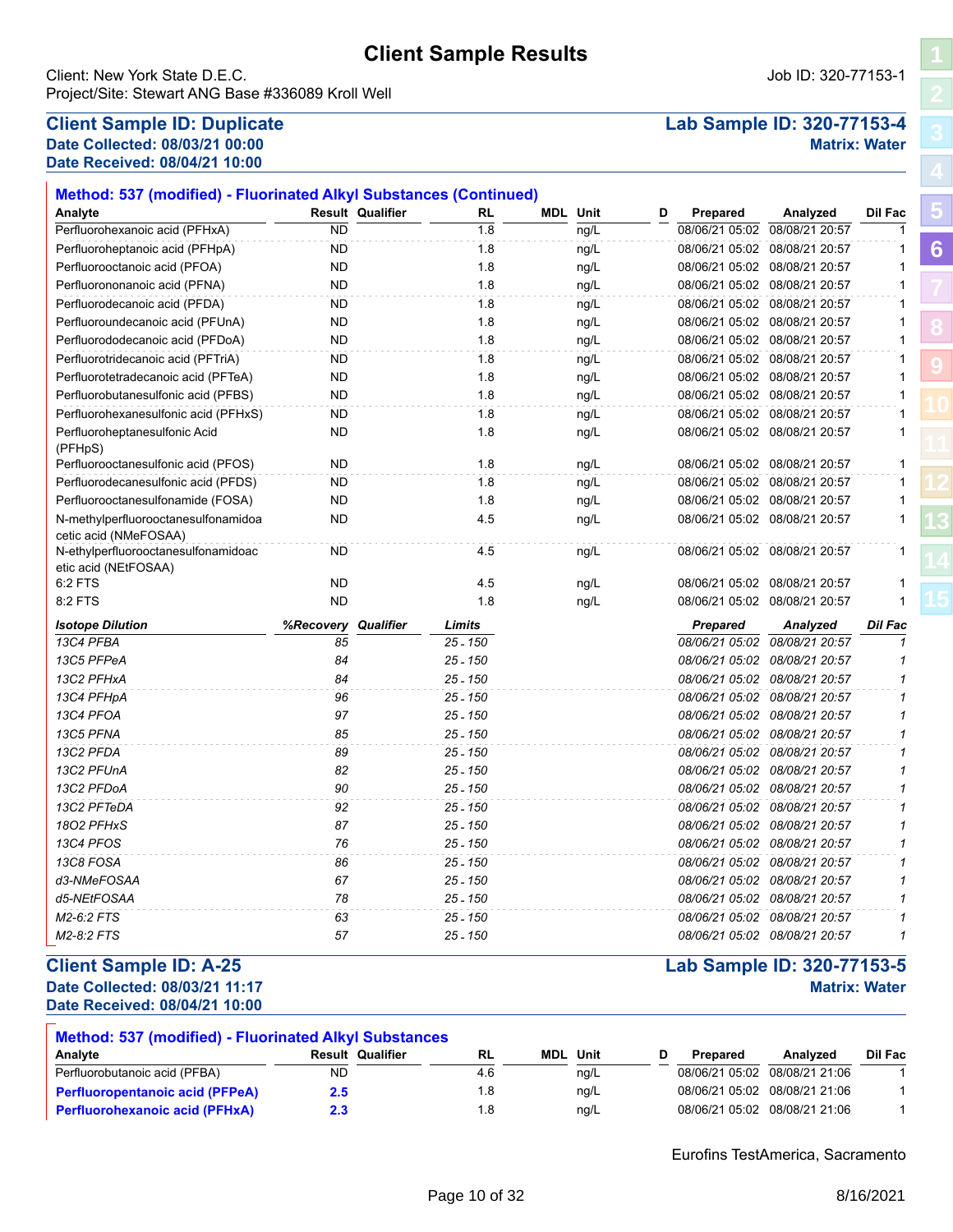Client: New York State D.E.C. Job ID: 320-77153-1 Project/Site: Stewart ANG Base #336089 Kroll Well

### **Client Sample ID: A-25 Lab Sample ID: 320-77153-5 Date Collected: 08/03/21 11:17 Matrix: Water Date Received: 08/04/21 10:00**

**[5](#page-5-0)**

**[6](#page-6-0)**

**[8](#page-18-0)**

**[9](#page-24-0)**

| Analyte                                                      |           | <b>Result Qualifier</b> | RL         | <b>MDL</b> Unit | D | Prepared        | Analyzed                      | Dil Fac        |
|--------------------------------------------------------------|-----------|-------------------------|------------|-----------------|---|-----------------|-------------------------------|----------------|
| Perfluoroheptanoic acid (PFHpA)                              | <b>ND</b> |                         | 1.8        | ng/L            |   |                 | 08/06/21 05:02 08/08/21 21:06 | 1              |
| <b>Perfluorooctanoic acid (PFOA)</b>                         | 4.9       |                         | 1.8        | ng/L            |   |                 | 08/06/21 05:02 08/08/21 21:06 | 1              |
| Perfluorononanoic acid (PFNA)                                | <b>ND</b> |                         | 1.8        | ng/L            |   |                 | 08/06/21 05:02 08/08/21 21:06 | 1              |
| Perfluorodecanoic acid (PFDA)                                | <b>ND</b> |                         | 1.8        | ng/L            |   |                 | 08/06/21 05:02 08/08/21 21:06 | 1              |
| Perfluoroundecanoic acid (PFUnA)                             | ND        |                         | 1.8        | ng/L            |   |                 | 08/06/21 05:02 08/08/21 21:06 | 1              |
| Perfluorododecanoic acid (PFDoA)                             | <b>ND</b> |                         | 1.8        | ng/L            |   |                 | 08/06/21 05:02 08/08/21 21:06 | $\mathbf{1}$   |
| Perfluorotridecanoic acid (PFTriA)                           | <b>ND</b> |                         | 1.8        | ng/L            |   |                 | 08/06/21 05:02 08/08/21 21:06 | $\mathbf{1}$   |
| Perfluorotetradecanoic acid (PFTeA)                          | <b>ND</b> |                         | 1.8        | ng/L            |   |                 | 08/06/21 05:02 08/08/21 21:06 | 1              |
| <b>Perfluorobutanesulfonic acid</b><br>(PFBS)                | 4.5       |                         | 1.8        | ng/L            |   |                 | 08/06/21 05:02 08/08/21 21:06 | 1              |
| Perfluorohexanesulfonic acid (PFHxS)                         | ND        |                         | 1.8        | ng/L            |   |                 | 08/06/21 05:02 08/08/21 21:06 | 1              |
| Perfluoroheptanesulfonic Acid<br>(PFHpS)                     | <b>ND</b> |                         | 1.8        | ng/L            |   |                 | 08/06/21 05:02 08/08/21 21:06 | $\mathbf{1}$   |
| <b>Perfluorooctanesulfonic acid</b><br>(PFOS)                | $4.3$     |                         | 1.8        | ng/L            |   |                 | 08/06/21 05:02 08/08/21 21:06 | 1              |
| Perfluorodecanesulfonic acid (PFDS)                          | <b>ND</b> |                         | 1.8        | ng/L            |   |                 | 08/06/21 05:02 08/08/21 21:06 | 1              |
| Perfluorooctanesulfonamide (FOSA)                            | <b>ND</b> |                         | 1.8        | ng/L            |   |                 | 08/06/21 05:02 08/08/21 21:06 | $\mathbf{1}$   |
| N-methylperfluorooctanesulfonamidoa<br>cetic acid (NMeFOSAA) | <b>ND</b> |                         | 4.6        | ng/L            |   |                 | 08/06/21 05:02 08/08/21 21:06 | 1              |
| N-ethylperfluorooctanesulfonamidoac<br>etic acid (NEtFOSAA)  | ND        |                         | 4.6        | ng/L            |   |                 | 08/06/21 05:02 08/08/21 21:06 | 1              |
| 6:2 FTS                                                      | <b>ND</b> |                         | 4.6        | ng/L            |   |                 | 08/06/21 05:02 08/08/21 21:06 | 1              |
| 8:2 FTS                                                      | <b>ND</b> |                         | 1.8        | ng/L            |   |                 | 08/06/21 05:02 08/08/21 21:06 | 1              |
| <b>Isotope Dilution</b>                                      | %Recovery | Qualifier               | Limits     |                 |   | <b>Prepared</b> | Analyzed                      | <b>Dil Fac</b> |
| 13C4 PFBA                                                    | 86        |                         | $25 - 150$ |                 |   |                 | 08/06/21 05:02 08/08/21 21:06 | 1              |
| 13C5 PFPeA                                                   | 92        |                         | $25 - 150$ |                 |   |                 | 08/06/21 05:02 08/08/21 21:06 | 1              |
| 13C2 PFHxA                                                   | 90        |                         | $25 - 150$ |                 |   |                 | 08/06/21 05:02 08/08/21 21:06 | $\mathbf{1}$   |
| 13C4 PFHpA                                                   | 103       |                         | $25 - 150$ |                 |   |                 | 08/06/21 05:02 08/08/21 21:06 | $\mathbf{1}$   |
| 13C4 PFOA                                                    | 96        |                         | $25 - 150$ |                 |   |                 | 08/06/21 05:02 08/08/21 21:06 | $\mathbf{1}$   |
| 13C5 PFNA                                                    | 89        |                         | $25 - 150$ |                 |   |                 | 08/06/21 05:02 08/08/21 21:06 | $\mathbf{1}$   |
| 13C2 PFDA                                                    | 103       |                         | $25 - 150$ |                 |   |                 | 08/06/21 05:02 08/08/21 21:06 | $\mathbf{1}$   |
| 13C2 PFUnA                                                   | 104       |                         | $25 - 150$ |                 |   |                 | 08/06/21 05:02 08/08/21 21:06 | 1              |
| 13C2 PFDoA                                                   | 107       |                         | $25 - 150$ |                 |   |                 | 08/06/21 05:02 08/08/21 21:06 | $\mathbf{1}$   |
| 13C2 PFTeDA                                                  | 99        |                         | $25 - 150$ |                 |   |                 | 08/06/21 05:02 08/08/21 21:06 | $\mathbf{1}$   |
| 1802 PFHxS                                                   | 84        |                         | $25 - 150$ |                 |   |                 | 08/06/21 05:02 08/08/21 21:06 | $\mathbf{1}$   |
| 13C4 PFOS                                                    | 81        |                         | $25 - 150$ |                 |   |                 | 08/06/21 05:02 08/08/21 21:06 | $\mathbf{1}$   |
| 13C8 FOSA                                                    | 87        |                         | $25 - 150$ |                 |   |                 | 08/06/21 05:02 08/08/21 21:06 | 1              |
| d3-NMeFOSAA                                                  | 72        |                         | $25 - 150$ |                 |   |                 | 08/06/21 05:02 08/08/21 21:06 | $\mathbf{1}$   |
| d5-NEtFOSAA                                                  | 85        |                         | $25 - 150$ |                 |   |                 | 08/06/21 05:02 08/08/21 21:06 | $\mathbf{1}$   |
| M2-6:2 FTS                                                   | 70        |                         | $25 - 150$ |                 |   |                 | 08/06/21 05:02 08/08/21 21:06 | 1              |
| M2-8:2 FTS                                                   | 65        |                         | 25 - 150   |                 |   |                 | 08/06/21 05:02 08/08/21 21:06 | 1              |

# **Date Collected: 08/03/21 11:12 Matrix: Water**

**Date Received: 08/04/21 10:00**

| <b>Method: 537 (modified) - Fluorinated Alkyl Substances</b> |                         |     |            |      |          |                               |         |
|--------------------------------------------------------------|-------------------------|-----|------------|------|----------|-------------------------------|---------|
| Analyte                                                      | <b>Result Qualifier</b> | RL  | <b>MDL</b> | Unit | Prepared | Analyzed                      | Dil Fac |
| Perfluorobutanoic acid (PFBA)                                | ND                      | 4.6 |            | nq/L |          | 08/06/21 05:02 08/08/21 21:15 |         |
| <b>Perfluoropentanoic acid (PFPeA)</b>                       |                         | 8.، |            | nq/L |          | 08/06/21 05:02 08/08/21 21:15 |         |
| Perfluorohexanoic acid (PFHxA)                               | <b>ND</b>               | .8  |            | na/L |          | 08/06/21 05:02 08/08/21 21:15 |         |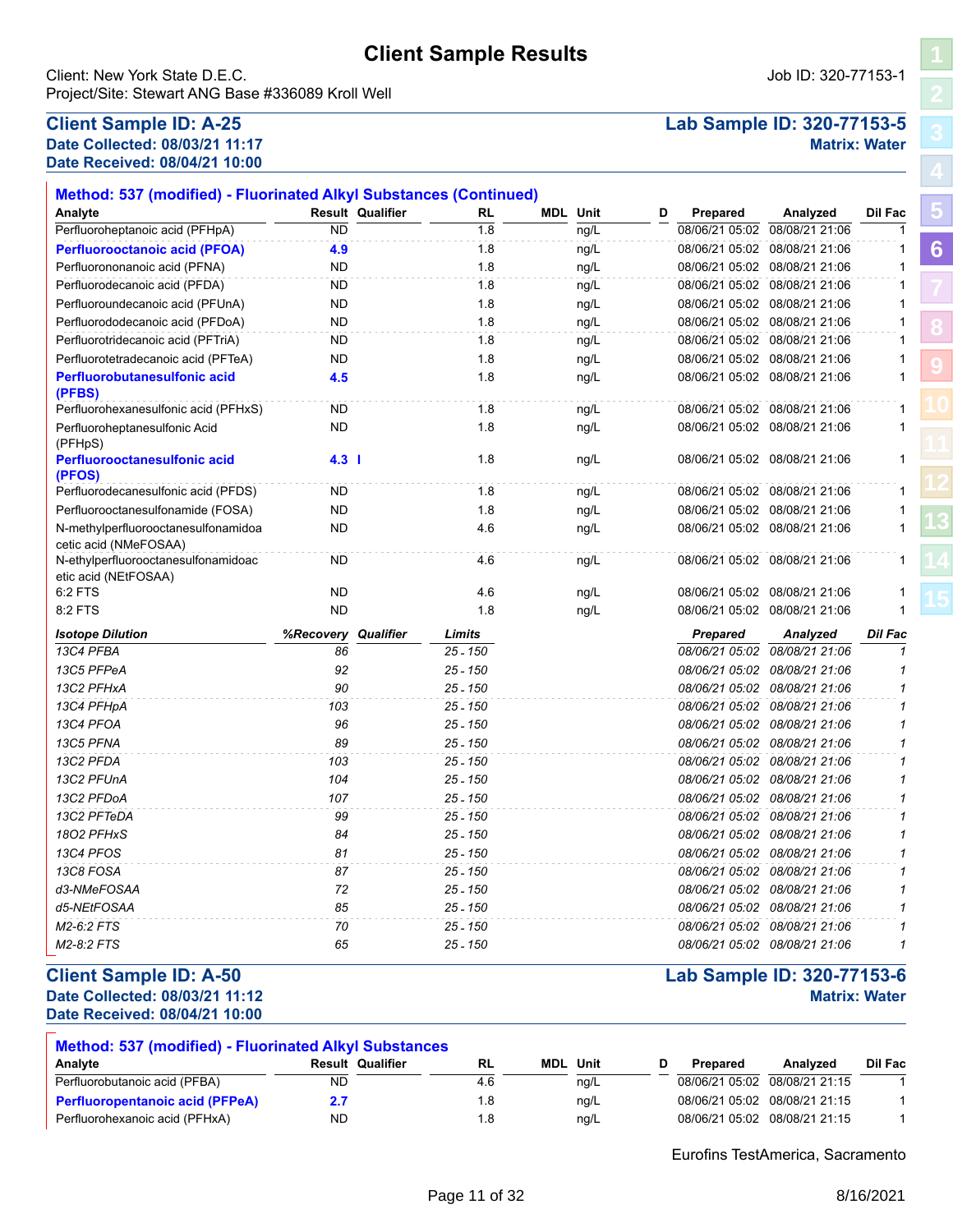Client: New York State D.E.C. Job ID: 320-77153-1 Project/Site: Stewart ANG Base #336089 Kroll Well

# **Date Collected: 08/03/21 11:12 Matrix: Water Date Received: 08/04/21 10:00**

# **Client Sample ID: A-50 Lab Sample ID: 320-77153-6**

**[5](#page-5-0)**

**[6](#page-6-0)**

**[8](#page-18-0)**

**[9](#page-24-0)**

**[13](#page-29-0)**

| Analyte                                                      |           | <b>Result Qualifier</b> | RL         | <b>MDL Unit</b> | D | Prepared        | Analyzed                      | Dil Fac        |
|--------------------------------------------------------------|-----------|-------------------------|------------|-----------------|---|-----------------|-------------------------------|----------------|
| Perfluoroheptanoic acid (PFHpA)                              | <b>ND</b> |                         | 1.8        | ng/L            |   | 08/06/21 05:02  | 08/08/21 21:15                | -1             |
| Perfluorooctanoic acid (PFOA)                                | ND.       |                         | 1.8        | ng/L            |   |                 | 08/06/21 05:02 08/08/21 21:15 | 1              |
| Perfluorononanoic acid (PFNA)                                | <b>ND</b> |                         | 1.8        | ng/L            |   |                 | 08/06/21 05:02 08/08/21 21:15 | $\mathbf{1}$   |
| Perfluorodecanoic acid (PFDA)                                | <b>ND</b> |                         | 1.8        | ng/L            |   |                 | 08/06/21 05:02 08/08/21 21:15 | 1              |
| Perfluoroundecanoic acid (PFUnA)                             | ND.       |                         | 1.8        | ng/L            |   |                 | 08/06/21 05:02 08/08/21 21:15 | 1              |
| Perfluorododecanoic acid (PFDoA)                             | <b>ND</b> |                         | 1.8        | ng/L            |   |                 | 08/06/21 05:02 08/08/21 21:15 | $\mathbf{1}$   |
| Perfluorotridecanoic acid (PFTriA)                           | <b>ND</b> |                         | 1.8        | ng/L            |   |                 | 08/06/21 05:02 08/08/21 21:15 | $\mathbf{1}$   |
| Perfluorotetradecanoic acid (PFTeA)                          | <b>ND</b> |                         | 1.8        | ng/L            |   |                 | 08/06/21 05:02 08/08/21 21:15 | $\mathbf{1}$   |
| <b>Perfluorobutanesulfonic acid</b><br>(PFBS)                | 2.4       |                         | 1.8        | ng/L            |   |                 | 08/06/21 05:02 08/08/21 21:15 | $\mathbf{1}$   |
| Perfluorohexanesulfonic acid (PFHxS)                         | ND        |                         | 1.8        | ng/L            |   |                 | 08/06/21 05:02 08/08/21 21:15 | 1              |
| Perfluoroheptanesulfonic Acid<br>(PFHpS)                     | <b>ND</b> |                         | 1.8        | ng/L            |   |                 | 08/06/21 05:02 08/08/21 21:15 | $\mathbf{1}$   |
| Perfluorooctanesulfonic acid (PFOS)                          | <b>ND</b> |                         | 1.8        | ng/L            |   |                 | 08/06/21 05:02 08/08/21 21:15 | $\mathbf{1}$   |
| Perfluorodecanesulfonic acid (PFDS)                          | ND.       |                         | 1.8        | ng/L            |   |                 | 08/06/21 05:02 08/08/21 21:15 | $\mathbf{1}$   |
| Perfluorooctanesulfonamide (FOSA)                            | <b>ND</b> |                         | 1.8        | ng/L            |   |                 | 08/06/21 05:02 08/08/21 21:15 | 1              |
| N-methylperfluorooctanesulfonamidoa<br>cetic acid (NMeFOSAA) | <b>ND</b> |                         | 4.6        | ng/L            |   |                 | 08/06/21 05:02 08/08/21 21:15 | $\mathbf{1}$   |
| N-ethylperfluorooctanesulfonamidoac<br>etic acid (NEtFOSAA)  | <b>ND</b> |                         | 4.6        | ng/L            |   |                 | 08/06/21 05:02 08/08/21 21:15 | $\mathbf{1}$   |
| 6:2 FTS                                                      | ND.       |                         | 4.6        | ng/L            |   |                 | 08/06/21 05:02 08/08/21 21:15 | $\mathbf{1}$   |
| 8:2 FTS                                                      | <b>ND</b> |                         | 1.8        | ng/L            |   |                 | 08/06/21 05:02 08/08/21 21:15 | $\mathbf{1}$   |
| <b>Isotope Dilution</b>                                      | %Recovery | Qualifier               | Limits     |                 |   | <b>Prepared</b> | Analyzed                      | <b>Dil Fac</b> |
| 13C4 PFBA                                                    | 87        |                         | 25 - 150   |                 |   |                 | 08/06/21 05:02 08/08/21 21:15 | $\mathbf{1}$   |
| 13C5 PFPeA                                                   | 86        |                         | 25 - 150   |                 |   |                 | 08/06/21 05:02 08/08/21 21:15 | 1              |
| 13C2 PFHxA                                                   | 88        |                         | 25 - 150   |                 |   |                 | 08/06/21 05:02 08/08/21 21:15 | 1              |
| 13C4 PFHpA                                                   | 105       |                         | 25 - 150   |                 |   |                 | 08/06/21 05:02 08/08/21 21:15 | 1              |
| 13C4 PFOA                                                    | 102       |                         | $25 - 150$ |                 |   |                 | 08/06/21 05:02 08/08/21 21:15 | $\mathbf{1}$   |
| 13C5 PFNA                                                    | 93        |                         | $25 - 150$ |                 |   |                 | 08/06/21 05:02 08/08/21 21:15 | $\mathbf{1}$   |
| 13C2 PFDA                                                    | 97        |                         | 25 - 150   |                 |   |                 | 08/06/21 05:02 08/08/21 21:15 | 1              |
| 13C2 PFUnA                                                   | 96        |                         | 25 - 150   |                 |   |                 | 08/06/21 05:02 08/08/21 21:15 | $\mathbf 1$    |
| 13C2 PFDoA                                                   | 100       |                         | 25 - 150   |                 |   |                 | 08/06/21 05:02 08/08/21 21:15 | 1              |
| 13C2 PFTeDA                                                  | 97        |                         | $25 - 150$ |                 |   |                 | 08/06/21 05:02 08/08/21 21:15 | $\mathbf{1}$   |
| 1802 PFHxS                                                   | 86        |                         | $25 - 150$ |                 |   |                 | 08/06/21 05:02 08/08/21 21:15 | $\mathbf{1}$   |
| 13C4 PFOS                                                    | 77        |                         | 25 - 150   |                 |   |                 | 08/06/21 05:02 08/08/21 21:15 | $\mathbf{1}$   |
| 13C8 FOSA                                                    | 88        |                         | $25 - 150$ |                 |   |                 | 08/06/21 05:02 08/08/21 21:15 | 1              |
| d3-NMeFOSAA                                                  | 68        |                         | $25 - 150$ |                 |   |                 | 08/06/21 05:02 08/08/21 21:15 | $\mathbf{1}$   |
| d5-NEtFOSAA                                                  | 82        |                         | 25 - 150   |                 |   |                 | 08/06/21 05:02 08/08/21 21:15 | 1              |
| M2-6:2 FTS                                                   | 62        |                         | $25 - 150$ |                 |   |                 | 08/06/21 05:02 08/08/21 21:15 | $\mathbf{1}$   |
| M2-8:2 FTS                                                   | 63        |                         | 25 - 150   |                 |   |                 | 08/06/21 05:02 08/08/21 21:15 | 1              |

### **Client Sample ID: A-75 Lab Sample ID: 320-77153-7 Date Collected: 08/03/21 11:07 Matrix: Water Date Received: 08/04/21 10:00**

### **Method: 537 (modified) - Fluorinated Alkyl Substances RL MDL**  $Perfluorobutanoic acid (PFBA)$   $ND$   $\overline{AD}$   $\overline{AD}$   $4.6$   $\overline{Hg/L}$   $0.08/021$   $0.08/21$   $0.08/21$   $0.124$   $1.24$ **Analyte Result Qualifier Unit D Prepared Analyzed Dil Fac Perfluoropentanoic acid (PFPeA) <b>2.1** 1.8 ng/L 08/06/21 05:02 08/08/21 21:24 1 Perfluorohexanoic acid (PFHxA) ND 1.8 ng/L 08/06/21 05:02 08/08/21 21:24 1 Perfluoroheptanoic acid (PFHpA) ND 1.8 ng/L 08/06/21 05:02 08/08/21 21:24 1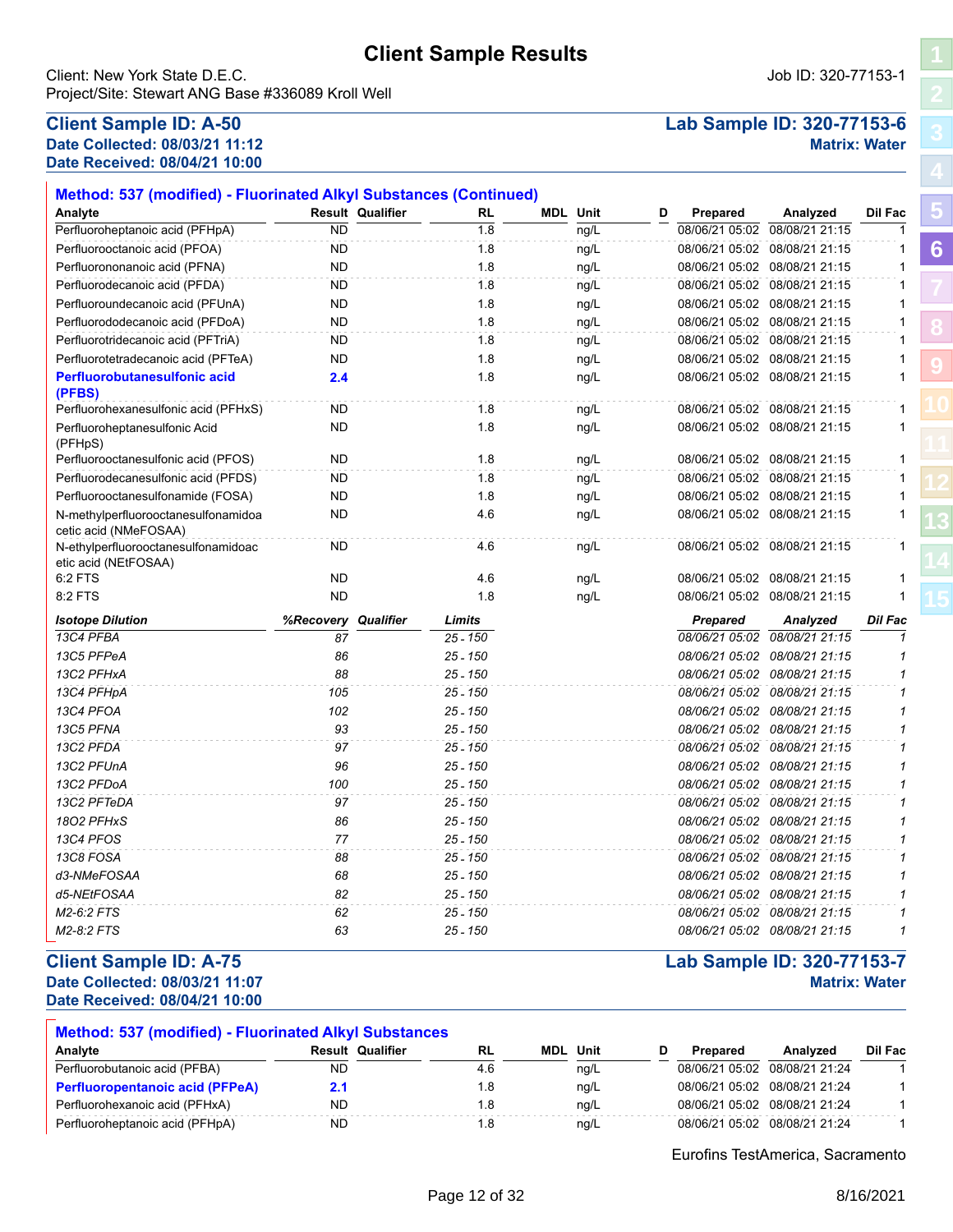Client: New York State D.E.C. Job ID: 320-77153-1 Project/Site: Stewart ANG Base #336089 Kroll Well

# **Date Collected: 08/03/21 11:07 Matrix: Water Date Received: 08/04/21 10:00**

# **Client Sample ID: A-75 Lab Sample ID: 320-77153-7**

| Method: 537 (modified) - Fluorinated Alkyl Substances (Continued) |                  |                         |            |                 |      |   |                 |                               |                |
|-------------------------------------------------------------------|------------------|-------------------------|------------|-----------------|------|---|-----------------|-------------------------------|----------------|
| Analyte                                                           |                  | <b>Result Qualifier</b> | <b>RL</b>  | <b>MDL</b> Unit |      | D | Prepared        | Analyzed                      | <b>Dil Fac</b> |
| Perfluorooctanoic acid (PFOA)                                     | <b>ND</b>        |                         | 1.8        |                 | ng/L |   | 08/06/21 05:02  | 08/08/21 21:24                | $\mathbf{1}$   |
| Perfluorononanoic acid (PFNA)                                     | <b>ND</b>        |                         | 1.8        |                 | ng/L |   | 08/06/21 05:02  | 08/08/21 21:24                | 1              |
| Perfluorodecanoic acid (PFDA)                                     | <b>ND</b>        |                         | 1.8        |                 | ng/L |   |                 | 08/06/21 05:02 08/08/21 21:24 | 1              |
| Perfluoroundecanoic acid (PFUnA)                                  | <b>ND</b>        |                         | 1.8        |                 | ng/L |   |                 | 08/06/21 05:02 08/08/21 21:24 | 1              |
| Perfluorododecanoic acid (PFDoA)                                  | <b>ND</b>        |                         | 1.8        |                 | ng/L |   |                 | 08/06/21 05:02 08/08/21 21:24 | $\mathbf{1}$   |
| Perfluorotridecanoic acid (PFTriA)                                | ND.              |                         | 1.8        |                 | ng/L |   |                 | 08/06/21 05:02 08/08/21 21:24 | 1              |
| Perfluorotetradecanoic acid (PFTeA)                               | <b>ND</b>        |                         | 1.8        |                 | ng/L |   |                 | 08/06/21 05:02 08/08/21 21:24 | 1              |
| Perfluorobutanesulfonic acid (PFBS)                               | <b>ND</b>        |                         | 1.8        |                 | ng/L |   |                 | 08/06/21 05:02 08/08/21 21:24 | $\mathbf{1}$   |
| Perfluorohexanesulfonic acid (PFHxS)                              | ND.              |                         | 1.8        |                 | ng/L |   |                 | 08/06/21 05:02 08/08/21 21:24 | 1              |
| Perfluoroheptanesulfonic Acid<br>(PFHpS)                          | <b>ND</b>        |                         | 1.8        |                 | ng/L |   |                 | 08/06/21 05:02 08/08/21 21:24 | $\mathbf{1}$   |
| Perfluorooctanesulfonic acid (PFOS)                               | <b>ND</b>        |                         | 1.8        |                 | ng/L |   |                 | 08/06/21 05:02 08/08/21 21:24 | $\mathbf{1}$   |
| Perfluorodecanesulfonic acid (PFDS)                               | ND.              |                         | 1.8        |                 | ng/L |   |                 | 08/06/21 05:02 08/08/21 21:24 | $\mathbf{1}$   |
| Perfluorooctanesulfonamide (FOSA)                                 | <b>ND</b>        |                         | 1.8        |                 | ng/L |   |                 | 08/06/21 05:02 08/08/21 21:24 | 1              |
| N-methylperfluorooctanesulfonamidoa<br>cetic acid (NMeFOSAA)      | <b>ND</b>        |                         | 4.6        |                 | ng/L |   |                 | 08/06/21 05:02 08/08/21 21:24 | 1              |
| N-ethylperfluorooctanesulfonamidoac<br>etic acid (NEtFOSAA)       | ND.              |                         | 4.6        |                 | ng/L |   |                 | 08/06/21 05:02 08/08/21 21:24 | 1              |
| 6:2 FTS                                                           | <b>ND</b>        |                         | 4.6        |                 | ng/L |   |                 | 08/06/21 05:02 08/08/21 21:24 | 1              |
|                                                                   |                  |                         |            |                 |      |   |                 |                               |                |
| 8:2 FTS                                                           | <b>ND</b>        |                         | 1.8        |                 | ng/L |   |                 | 08/06/21 05:02 08/08/21 21:24 | 1              |
| <b>Isotope Dilution</b>                                           | <b>%Recovery</b> | Qualifier               | Limits     |                 |      |   | <b>Prepared</b> | Analyzed                      | <b>Dil Fac</b> |
| 13C4 PFBA                                                         | 88               |                         | $25 - 150$ |                 |      |   |                 | 08/06/21 05:02 08/08/21 21:24 | 1              |
| 13C5 PFPeA                                                        | 88               |                         | 25 - 150   |                 |      |   |                 | 08/06/21 05:02 08/08/21 21:24 | 1              |
| 13C2 PFHxA                                                        | 93               |                         | $25 - 150$ |                 |      |   |                 | 08/06/21 05:02 08/08/21 21:24 | 1              |
| 13C4 PFHpA                                                        | 110              |                         | $25 - 150$ |                 |      |   |                 | 08/06/21 05:02 08/08/21 21:24 | 1              |
| 13C4 PFOA                                                         | 96               |                         | $25 - 150$ |                 |      |   |                 | 08/06/21 05:02 08/08/21 21:24 | $\mathbf{1}$   |
| 13C5 PFNA                                                         | 86               |                         | 25 - 150   |                 |      |   |                 | 08/06/21 05:02 08/08/21 21:24 | 1              |
| 13C2 PFDA                                                         | 99               |                         | $25 - 150$ |                 |      |   |                 | 08/06/21 05:02 08/08/21 21:24 | 1              |
| 13C2 PFUnA                                                        | 88               |                         | $25 - 150$ |                 |      |   |                 | 08/06/21 05:02 08/08/21 21:24 | 1              |
| 13C2 PFDoA                                                        | 95               |                         | $25 - 150$ |                 |      |   |                 | 08/06/21 05:02 08/08/21 21:24 | 1              |
| 13C2 PFTeDA                                                       | 94               |                         | $25 - 150$ |                 |      |   |                 | 08/06/21 05:02 08/08/21 21:24 | $\mathbf{1}$   |
| 1802 PFHxS                                                        | 90               |                         | $25 - 150$ |                 |      |   |                 | 08/06/21 05:02 08/08/21 21:24 | 1              |
| 13C4 PFOS                                                         | 78               |                         | $25 - 150$ |                 |      |   |                 | 08/06/21 05:02 08/08/21 21:24 | $\mathbf{1}$   |
| 13C8 FOSA                                                         | 87               |                         | 25 - 150   |                 |      |   |                 | 08/06/21 05:02 08/08/21 21:24 | 1              |
| d3-NMeFOSAA                                                       | 75               |                         | $25 - 150$ |                 |      |   |                 | 08/06/21 05:02 08/08/21 21:24 | 1              |
| d5-NEtFOSAA                                                       | 81               |                         | $25 - 150$ |                 |      |   |                 | 08/06/21 05:02 08/08/21 21:24 | 1              |
| M2-6:2 FTS                                                        | 65               |                         | 25 - 150   |                 |      |   |                 | 08/06/21 05:02 08/08/21 21:24 | 1              |

### **Client Sample ID: B-25 Lab Sample ID: 320-77153-8 Date Collected: 08/03/21 10:57 Matrix: Water Date Received: 08/04/21 10:00**

| <b>Method: 537 (modified) - Fluorinated Alkyl Substances</b> |     |                         |           |                 |      |          |                               |         |
|--------------------------------------------------------------|-----|-------------------------|-----------|-----------------|------|----------|-------------------------------|---------|
| Analyte                                                      |     | <b>Result Qualifier</b> | <b>RL</b> | <b>MDL</b> Unit |      | Prepared | Analyzed                      | Dil Fac |
| <b>Perfluorobutanoic acid (PFBA)</b>                         | 5.2 |                         | 4.6       |                 | nq/L |          | 08/06/21 05:02 08/08/21 21:33 |         |
| Perfluoropentanoic acid (PFPeA)                              | ND  |                         | 1.8       |                 | nq/L |          | 08/06/21 05:02 08/08/21 21:33 |         |
| Perfluorohexanoic acid (PFHxA)                               | ND  |                         | 1.8       |                 | nq/L |          | 08/06/21 05:02 08/08/21 21:33 |         |
| Perfluoroheptanoic acid (PFHpA)                              | ND  |                         | 1.8       |                 | nq/L |          | 08/06/21 05:02 08/08/21 21:33 |         |
| Perfluorooctanoic acid (PFOA)                                | ND  |                         | 1.8       |                 | ng/L |          | 08/06/21 05:02 08/08/21 21:33 |         |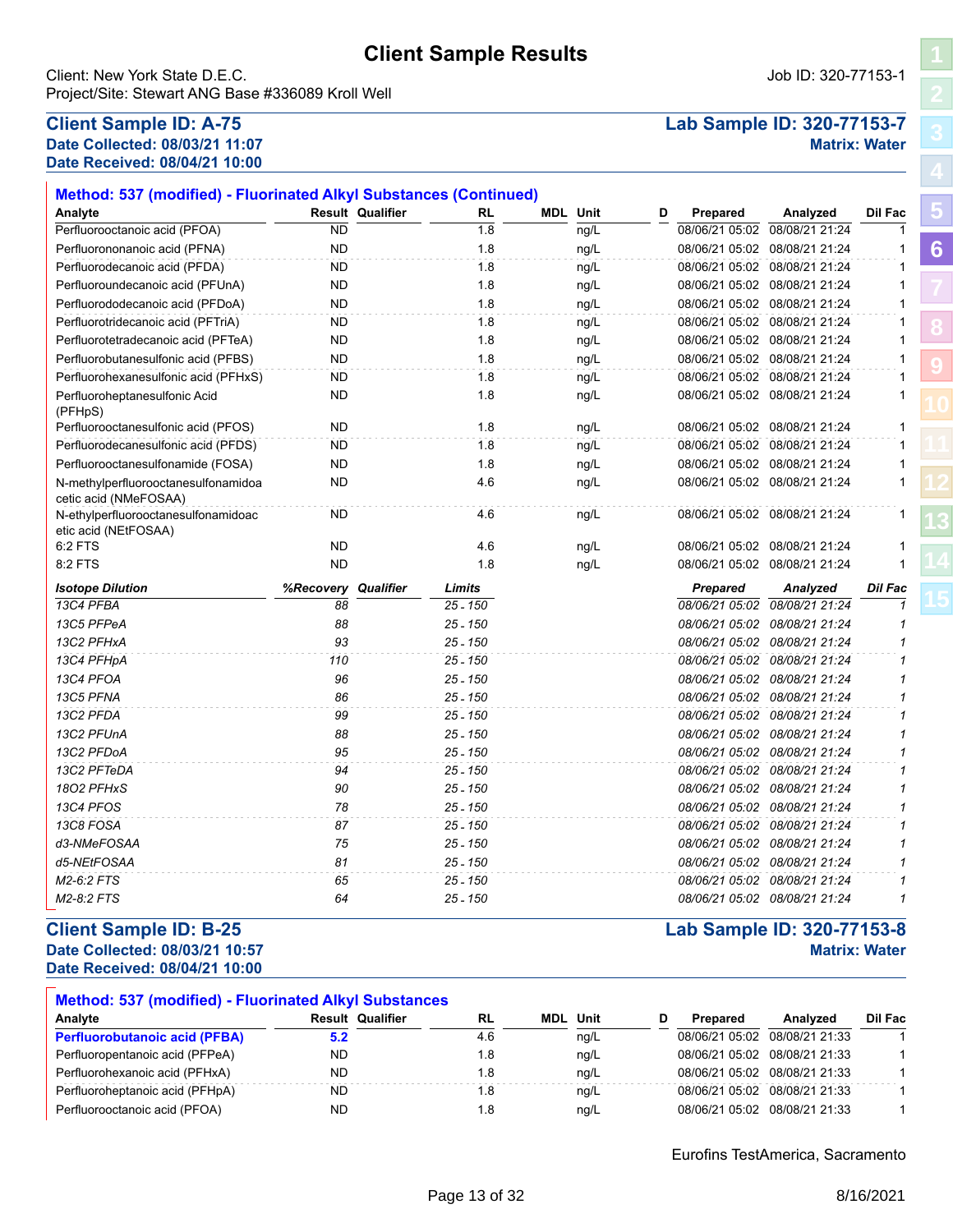Client: New York State D.E.C. Job ID: 320-77153-1 Project/Site: Stewart ANG Base #336089 Kroll Well

# **Date Collected: 08/03/21 10:57 Matrix: Water Date Received: 08/04/21 10:00**

# **Client Sample ID: B-25 Lab Sample ID: 320-77153-8**

| Method: 537 (modified) - Fluorinated Alkyl Substances (Continued) |                  |                         |            |                 |   |                 |                               |                |
|-------------------------------------------------------------------|------------------|-------------------------|------------|-----------------|---|-----------------|-------------------------------|----------------|
| Analyte                                                           |                  | <b>Result Qualifier</b> | RL         | <b>MDL Unit</b> | D | Prepared        | Analyzed                      | Dil Fac        |
| Perfluorononanoic acid (PFNA)                                     | <b>ND</b>        |                         | 1.8        | ng/L            |   |                 | 08/06/21 05:02 08/08/21 21:33 | $\mathbf{1}$   |
| Perfluorodecanoic acid (PFDA)                                     | ND.              |                         | 1.8        | ng/L            |   |                 | 08/06/21 05:02 08/08/21 21:33 | 1              |
| Perfluoroundecanoic acid (PFUnA)                                  | <b>ND</b>        |                         | 1.8        | ng/L            |   |                 | 08/06/21 05:02 08/08/21 21:33 | $\mathbf{1}$   |
| Perfluorododecanoic acid (PFDoA)                                  | <b>ND</b>        |                         | 1.8        | ng/L            |   |                 | 08/06/21 05:02 08/08/21 21:33 | $\mathbf{1}$   |
| Perfluorotridecanoic acid (PFTriA)                                | ND.              |                         | 1.8        | ng/L            |   |                 | 08/06/21 05:02 08/08/21 21:33 | 1              |
| Perfluorotetradecanoic acid (PFTeA)                               | <b>ND</b>        |                         | 1.8        | ng/L            |   |                 | 08/06/21 05:02 08/08/21 21:33 | 1              |
| Perfluorobutanesulfonic acid (PFBS)                               | <b>ND</b>        |                         | 1.8        | ng/L            |   |                 | 08/06/21 05:02 08/08/21 21:33 | $\mathbf{1}$   |
| Perfluorohexanesulfonic acid (PFHxS)                              | ND               |                         | 1.8        | ng/L            |   |                 | 08/06/21 05:02 08/08/21 21:33 | 1              |
| Perfluoroheptanesulfonic Acid<br>(PFHpS)                          | ND               |                         | 1.8        | ng/L            |   |                 | 08/06/21 05:02 08/08/21 21:33 | 1              |
| Perfluorooctanesulfonic acid (PFOS)                               | <b>ND</b>        |                         | 1.8        | ng/L            |   |                 | 08/06/21 05:02 08/08/21 21:33 | $\mathbf{1}$   |
| Perfluorodecanesulfonic acid (PFDS)                               | ND.              |                         | 1.8        | ng/L            |   |                 | 08/06/21 05:02 08/08/21 21:33 | $\mathbf{1}$   |
| Perfluorooctanesulfonamide (FOSA)                                 | <b>ND</b>        |                         | 1.8        | ng/L            |   |                 | 08/06/21 05:02 08/08/21 21:33 | $\mathbf{1}$   |
| N-methylperfluorooctanesulfonamidoa<br>cetic acid (NMeFOSAA)      | ND               |                         | 4.6        | ng/L            |   |                 | 08/06/21 05:02 08/08/21 21:33 | $\mathbf{1}$   |
| N-ethylperfluorooctanesulfonamidoac<br>etic acid (NEtFOSAA)       | <b>ND</b>        |                         | 4.6        | ng/L            |   |                 | 08/06/21 05:02 08/08/21 21:33 | $\mathbf{1}$   |
| 6:2 FTS                                                           | <b>ND</b>        |                         | 4.6        | ng/L            |   |                 | 08/06/21 05:02 08/08/21 21:33 | 1              |
| 8:2 FTS                                                           | ND               |                         | 1.8        | ng/L            |   |                 | 08/06/21 05:02 08/08/21 21:33 | $\mathbf{1}$   |
| <b>Isotope Dilution</b>                                           | <b>%Recovery</b> | Qualifier               | Limits     |                 |   | <b>Prepared</b> | Analyzed                      | <b>Dil Fac</b> |
| 13C4 PFBA                                                         | 90               |                         | 25 - 150   |                 |   |                 | 08/06/21 05:02 08/08/21 21:33 | $\mathbf{1}$   |
| 13C5 PFPeA                                                        | 93               |                         | $25 - 150$ |                 |   |                 | 08/06/21 05:02 08/08/21 21:33 | 1              |
| 13C2 PFHxA                                                        | 91               |                         | $25 - 150$ |                 |   |                 | 08/06/21 05:02 08/08/21 21:33 | 1              |
| 13C4 PFHpA                                                        | 109              |                         | $25 - 150$ |                 |   |                 | 08/06/21 05:02 08/08/21 21:33 | $\mathbf{1}$   |
| 13C4 PFOA                                                         | 107              |                         | 25 - 150   |                 |   |                 | 08/06/21 05:02 08/08/21 21:33 | 1              |
| 13C5 PFNA                                                         | 92               |                         | $25 - 150$ |                 |   |                 | 08/06/21 05:02 08/08/21 21:33 | 1              |
| 13C2 PFDA                                                         | 102              |                         | $25 - 150$ |                 |   |                 | 08/06/21 05:02 08/08/21 21:33 | 1              |
| 13C2 PFUnA                                                        | 96               |                         | $25 - 150$ |                 |   |                 | 08/06/21 05:02 08/08/21 21:33 | $\mathbf{1}$   |
| 13C2 PFDoA                                                        | 94               |                         | $25 - 150$ |                 |   |                 | 08/06/21 05:02 08/08/21 21:33 | $\mathcal I$   |
| 13C2 PFTeDA                                                       | 100              |                         | $25 - 150$ |                 |   |                 | 08/06/21 05:02 08/08/21 21:33 | 1              |
| 1802 PFHxS                                                        | 95               |                         | $25 - 150$ |                 |   |                 | 08/06/21 05:02 08/08/21 21:33 | $\mathcal I$   |
| 13C4 PFOS                                                         | 83               |                         | $25 - 150$ |                 |   |                 | 08/06/21 05:02 08/08/21 21:33 | $\mathbf{1}$   |
| 13C8 FOSA                                                         | 89               |                         | 25 - 150   |                 |   |                 | 08/06/21 05:02 08/08/21 21:33 | 1              |
| d3-NMeFOSAA                                                       | 76               |                         | $25 - 150$ |                 |   |                 | 08/06/21 05:02 08/08/21 21:33 | 1              |
| d5-NEtFOSAA                                                       | 85               |                         | $25 - 150$ |                 |   |                 | 08/06/21 05:02 08/08/21 21:33 | $\mathcal I$   |
| M2-6:2 FTS                                                        | 67               |                         | $25 - 150$ |                 |   |                 | 08/06/21 05:02 08/08/21 21:33 | 1              |
| M2-8:2 FTS                                                        | 68               |                         | $25 - 150$ |                 |   |                 | 08/06/21 05:02 08/08/21 21:33 | 1              |

# **Client Sample ID: B-50 Lab Sample ID: 320-77153-9**

**Date Collected: 08/03/21 10:52 Matrix: Water Date Received: 08/04/21 10:00**

| <b>Method: 537 (modified) - Fluorinated Alkyl Substances</b> |           |                         |      |  |                 |   |          |                               |         |  |
|--------------------------------------------------------------|-----------|-------------------------|------|--|-----------------|---|----------|-------------------------------|---------|--|
| Analyte                                                      |           | <b>Result Qualifier</b> | RL   |  | <b>MDL</b> Unit | D | Prepared | Analyzed                      | Dil Fac |  |
| Perfluorobutanoic acid (PFBA)                                | ND        |                         | 4.6  |  | nq/L            |   |          | 08/06/21 05:02 08/08/21 22:01 |         |  |
| Perfluoropentanoic acid (PFPeA)                              | ND        |                         | 1.8  |  | nq/L            |   |          | 08/06/21 05:02 08/08/21 22:01 |         |  |
| Perfluorohexanoic acid (PFHxA)                               | ND        |                         | 1.8  |  | nq/L            |   |          | 08/06/21 05:02 08/08/21 22:01 |         |  |
| Perfluoroheptanoic acid (PFHpA)                              | ND        |                         | 8.،  |  | nq/L            |   |          | 08/06/21 05:02 08/08/21 22:01 |         |  |
| Perfluorooctanoic acid (PFOA)                                | <b>ND</b> |                         | 1.8  |  | ng/L            |   |          | 08/06/21 05:02 08/08/21 22:01 |         |  |
| Perfluorononanoic acid (PFNA)                                | <b>ND</b> |                         | 8. ا |  | nq/L            |   |          | 08/06/21 05:02 08/08/21 22:01 |         |  |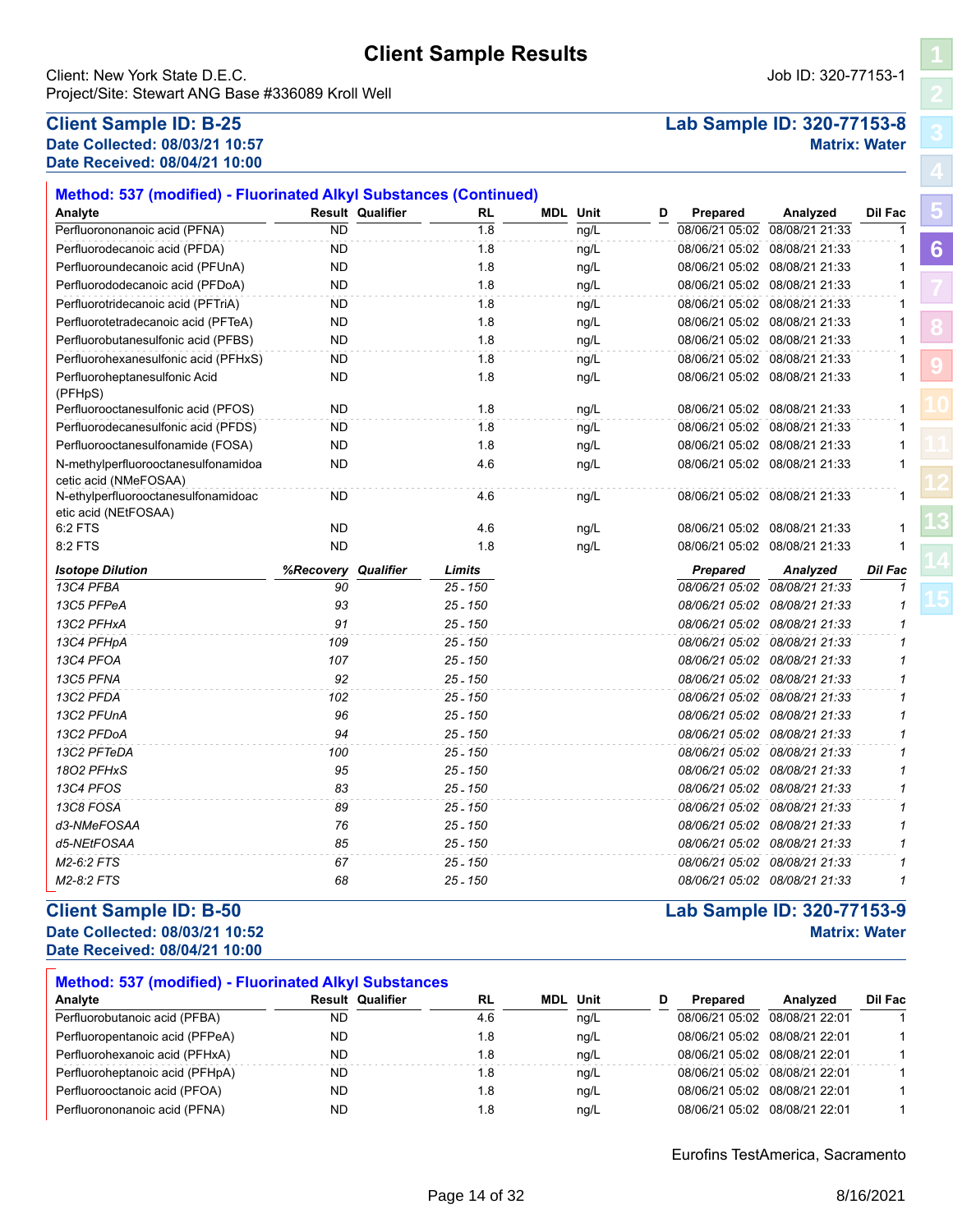Client: New York State D.E.C. Job ID: 320-77153-1 Project/Site: Stewart ANG Base #336089 Kroll Well

### **Client Sample ID: B-50 Lab Sample ID: 320-77153-9 Date Collected: 08/03/21 10:52 Matrix: Water Date Received: 08/04/21 10:00**

| Analyte                                                      |           | <b>Result Qualifier</b> | RL         | <b>MDL</b> Unit |      | D | Prepared                      | Analyzed                      | Dil Fac        | ю |
|--------------------------------------------------------------|-----------|-------------------------|------------|-----------------|------|---|-------------------------------|-------------------------------|----------------|---|
| Perfluorodecanoic acid (PFDA)                                | <b>ND</b> |                         | 1.8        |                 | ng/L |   |                               | 08/06/21 05:02 08/08/21 22:01 | 1              |   |
| Perfluoroundecanoic acid (PFUnA)                             | <b>ND</b> |                         | 1.8        |                 | ng/L |   |                               | 08/06/21 05:02 08/08/21 22:01 | 1              | 6 |
| Perfluorododecanoic acid (PFDoA)                             | <b>ND</b> |                         | 1.8        |                 | ng/L |   |                               | 08/06/21 05:02 08/08/21 22:01 | 1              |   |
| Perfluorotridecanoic acid (PFTriA)                           | ND        |                         | 1.8        |                 | ng/L |   | 08/06/21 05:02 08/08/21 22:01 |                               | 1              |   |
| Perfluorotetradecanoic acid (PFTeA)                          | <b>ND</b> |                         | 1.8        |                 | ng/L |   |                               | 08/06/21 05:02 08/08/21 22:01 | 1              |   |
| Perfluorobutanesulfonic acid (PFBS)                          | <b>ND</b> |                         | 1.8        |                 | ng/L |   |                               | 08/06/21 05:02 08/08/21 22:01 |                |   |
| Perfluorohexanesulfonic acid (PFHxS)                         | ND        |                         | 1.8        |                 | ng/L |   |                               | 08/06/21 05:02 08/08/21 22:01 | 1              |   |
| Perfluoroheptanesulfonic Acid<br>(PFHpS)                     | ND        |                         | 1.8        |                 | ng/L |   | 08/06/21 05:02 08/08/21 22:01 |                               |                |   |
| Perfluorooctanesulfonic acid (PFOS)                          | <b>ND</b> |                         | 1.8        |                 | ng/L |   |                               | 08/06/21 05:02 08/08/21 22:01 | $\mathbf 1$    |   |
| Perfluorodecanesulfonic acid (PFDS)                          | <b>ND</b> |                         | 1.8        |                 | ng/L |   |                               | 08/06/21 05:02 08/08/21 22:01 | 1              |   |
| Perfluorooctanesulfonamide (FOSA)                            | <b>ND</b> |                         | 1.8        |                 | ng/L |   |                               | 08/06/21 05:02 08/08/21 22:01 | 1              |   |
| N-methylperfluorooctanesulfonamidoa<br>cetic acid (NMeFOSAA) | ND        |                         | 4.6        |                 | ng/L |   |                               | 08/06/21 05:02 08/08/21 22:01 | 1              |   |
| N-ethylperfluorooctanesulfonamidoac<br>etic acid (NEtFOSAA)  | ND        |                         | 4.6        |                 | ng/L |   |                               | 08/06/21 05:02 08/08/21 22:01 |                |   |
| 6:2 FTS                                                      | <b>ND</b> |                         | 4.6        |                 | ng/L |   |                               | 08/06/21 05:02 08/08/21 22:01 |                |   |
| 8:2 FTS                                                      | <b>ND</b> |                         | 1.8        |                 | ng/L |   |                               | 08/06/21 05:02 08/08/21 22:01 |                |   |
| <b>Isotope Dilution</b>                                      | %Recovery | Qualifier               | Limits     |                 |      |   | Prepared                      | Analyzed                      | <b>Dil Fac</b> |   |
| 13C4 PFBA                                                    | 94        |                         | 25 - 150   |                 |      |   |                               | 08/06/21 05:02 08/08/21 22:01 |                |   |
| 13C5 PFPeA                                                   | 95        |                         | $25 - 150$ |                 |      |   |                               | 08/06/21 05:02 08/08/21 22:01 |                |   |
| 13C2 PFHxA                                                   | 93        |                         | $25 - 150$ |                 |      |   |                               | 08/06/21 05:02 08/08/21 22:01 | 1              |   |
| 13C4 PFHpA                                                   | 114       |                         | $25 - 150$ |                 |      |   |                               | 08/06/21 05:02 08/08/21 22:01 | 1              |   |
| 13C4 PFOA                                                    | 104       |                         | $25 - 150$ |                 |      |   |                               | 08/06/21 05:02 08/08/21 22:01 |                |   |
| 13C5 PFNA                                                    | 99        |                         | $25 - 150$ |                 |      |   |                               | 08/06/21 05:02 08/08/21 22:01 | 1              |   |
| 13C2 PFDA                                                    | 96        |                         | 25 - 150   |                 |      |   |                               | 08/06/21 05:02 08/08/21 22:01 | 1              |   |
| 13C2 PFUnA                                                   | 97        |                         | 25 - 150   |                 |      |   |                               | 08/06/21 05:02 08/08/21 22:01 | 1              |   |
| 13C2 PFDoA                                                   | 97        |                         | 25 - 150   |                 |      |   |                               | 08/06/21 05:02 08/08/21 22:01 | 1              |   |
| 13C2 PFTeDA                                                  | 100       |                         | 25 - 150   |                 |      |   |                               | 08/06/21 05:02 08/08/21 22:01 | 1              |   |
| 1802 PFHxS                                                   | 87        |                         | 25 - 150   |                 |      |   |                               | 08/06/21 05:02 08/08/21 22:01 | 1              |   |
| 13C4 PFOS                                                    | 82        |                         | 25 - 150   |                 |      |   |                               | 08/06/21 05:02 08/08/21 22:01 | 1              |   |
| 13C8 FOSA                                                    | 91        |                         | 25 - 150   |                 |      |   |                               | 08/06/21 05:02 08/08/21 22:01 | 1              |   |
| d3-NMeFOSAA                                                  | 72        |                         | $25 - 150$ |                 |      |   |                               | 08/06/21 05:02 08/08/21 22:01 | 1              |   |
| d5-NEtFOSAA                                                  | 85        |                         | $25 - 150$ |                 |      |   |                               | 08/06/21 05:02 08/08/21 22:01 | $\mathbf{1}$   |   |
| M2-6:2 FTS                                                   | 68        |                         | 25 - 150   |                 |      |   |                               | 08/06/21 05:02 08/08/21 22:01 | 1              |   |
|                                                              |           |                         |            |                 |      |   |                               |                               |                |   |

### **Client Sample ID: B-75 Lab Sample ID: 320-77153-10 Date Collected: 08/03/21 10:47 Matrix: Water Date Received: 08/04/21 10:00**

| <b>Method: 537 (modified) - Fluorinated Alkyl Substances</b> |                         |  |     |     |      |   |          |                               |         |  |
|--------------------------------------------------------------|-------------------------|--|-----|-----|------|---|----------|-------------------------------|---------|--|
| Analyte                                                      | <b>Result Qualifier</b> |  | RL  | MDL | Unit | D | Prepared | Analyzed                      | Dil Fac |  |
| Perfluorobutanoic acid (PFBA)                                | ND                      |  | 4.6 |     | ng/L |   |          | 08/06/21 05:02 08/08/21 22:10 |         |  |
| Perfluoropentanoic acid (PFPeA)                              | ND                      |  | 1.8 |     | nq/L |   |          | 08/06/21 05:02 08/08/21 22:10 |         |  |
| Perfluorohexanoic acid (PFHxA)                               | ND                      |  | 1.8 |     | nq/L |   |          | 08/06/21 05:02 08/08/21 22:10 |         |  |
| Perfluoroheptanoic acid (PFHpA)                              | ND                      |  | 1.8 |     | nq/L |   |          | 08/06/21 05:02 08/08/21 22:10 |         |  |
| Perfluorooctanoic acid (PFOA)                                | ND                      |  | 1.8 |     | nq/L |   |          | 08/06/21 05:02 08/08/21 22:10 |         |  |
| Perfluorononanoic acid (PFNA)                                | ND                      |  | 1.8 |     | nq/L |   |          | 08/06/21 05:02 08/08/21 22:10 |         |  |
| Perfluorodecanoic acid (PFDA)                                | ND                      |  | 1.8 |     | nq/L |   |          | 08/06/21 05:02 08/08/21 22:10 |         |  |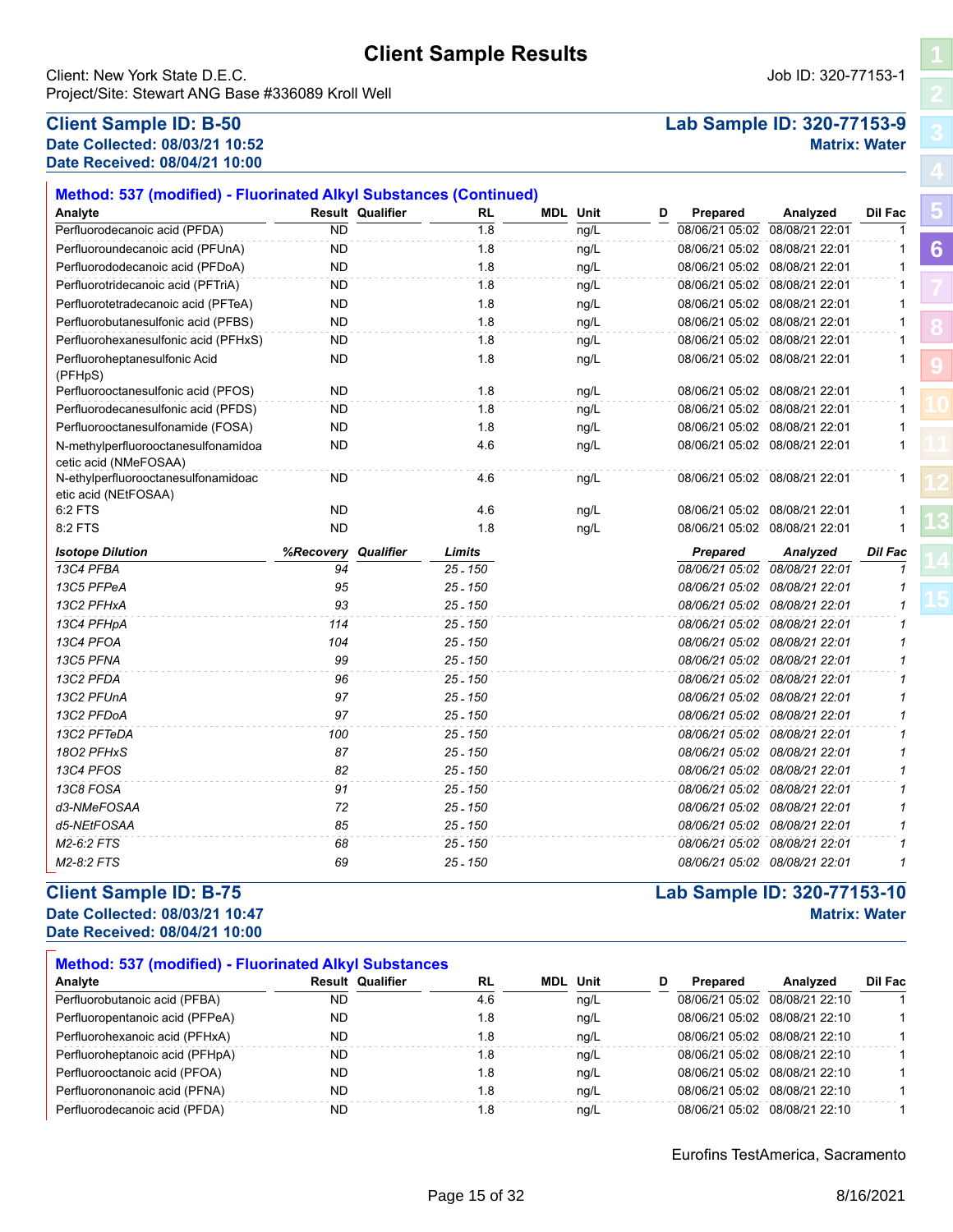Client: New York State D.E.C. **Community** Client: New York State D.E.C. Project/Site: Stewart ANG Base #336089 Kroll Well

# **Date Collected: 08/03/21 10:47 Matrix: Water Date Received: 08/04/21 10:00**

# **Client Sample ID: B-75 Lab Sample ID: 320-77153-10**

**[5](#page-5-0)**

**[6](#page-6-0)**

| Method: 537 (modified) - Fluorinated Alkyl Substances (Continued) |           |                         |            |                 |      |   |                |                               |                |
|-------------------------------------------------------------------|-----------|-------------------------|------------|-----------------|------|---|----------------|-------------------------------|----------------|
| Analyte                                                           |           | <b>Result Qualifier</b> | RL         | <b>MDL</b> Unit |      | D | Prepared       | Analyzed                      | Dil Fac        |
| Perfluoroundecanoic acid (PFUnA)                                  | <b>ND</b> |                         | 1.8        |                 | ng/L |   | 08/06/21 05:02 | 08/08/21 22:10                | $\mathbf{1}$   |
| Perfluorododecanoic acid (PFDoA)                                  | <b>ND</b> |                         | 1.8        |                 | ng/L |   |                | 08/06/21 05:02 08/08/21 22:10 |                |
| Perfluorotridecanoic acid (PFTriA)                                | ND        |                         | 1.8        |                 | ng/L |   |                | 08/06/21 05:02 08/08/21 22:10 | 1              |
| Perfluorotetradecanoic acid (PFTeA)                               | <b>ND</b> |                         | 1.8        |                 | ng/L |   |                | 08/06/21 05:02 08/08/21 22:10 | 1              |
| Perfluorobutanesulfonic acid (PFBS)                               | <b>ND</b> |                         | 1.8        |                 | ng/L |   |                | 08/06/21 05:02 08/08/21 22:10 | 1              |
| Perfluorohexanesulfonic acid (PFHxS)                              | <b>ND</b> |                         | 1.8        |                 | ng/L |   |                | 08/06/21 05:02 08/08/21 22:10 | 1              |
| Perfluoroheptanesulfonic Acid<br>(PFHpS)                          | <b>ND</b> |                         | 1.8        |                 | ng/L |   |                | 08/06/21 05:02 08/08/21 22:10 | 1              |
| Perfluorooctanesulfonic acid (PFOS)                               | <b>ND</b> |                         | 1.8        |                 | ng/L |   |                | 08/06/21 05:02 08/08/21 22:10 | $\mathbf{1}$   |
| Perfluorodecanesulfonic acid (PFDS)                               | ND        |                         | 1.8        |                 | ng/L |   |                | 08/06/21 05:02 08/08/21 22:10 | $\mathbf{1}$   |
| Perfluorooctanesulfonamide (FOSA)                                 | <b>ND</b> |                         | 1.8        |                 | ng/L |   |                | 08/06/21 05:02 08/08/21 22:10 | $\mathbf{1}$   |
| N-methylperfluorooctanesulfonamidoa<br>cetic acid (NMeFOSAA)      | <b>ND</b> |                         | 4.6        |                 | ng/L |   |                | 08/06/21 05:02 08/08/21 22:10 | 1              |
| N-ethylperfluorooctanesulfonamidoac<br>etic acid (NEtFOSAA)       | <b>ND</b> |                         | 4.6        |                 | ng/L |   |                | 08/06/21 05:02 08/08/21 22:10 | 1              |
| 6:2 FTS                                                           | <b>ND</b> |                         | 4.6        |                 | ng/L |   |                | 08/06/21 05:02 08/08/21 22:10 |                |
| 8:2 FTS                                                           | <b>ND</b> |                         | 1.8        |                 | ng/L |   |                | 08/06/21 05:02 08/08/21 22:10 | 1              |
|                                                                   |           |                         |            |                 |      |   |                |                               |                |
| <b>Isotope Dilution</b>                                           | %Recovery | Qualifier               | Limits     |                 |      |   | Prepared       | Analyzed                      | <b>Dil Fac</b> |
| 13C4 PFBA                                                         | 87        |                         | $25 - 150$ |                 |      |   |                | 08/06/21 05:02 08/08/21 22:10 | 1              |
| 13C5 PFPeA                                                        | 90        |                         | $25 - 150$ |                 |      |   |                | 08/06/21 05:02 08/08/21 22:10 | 1              |
| 13C2 PFHxA                                                        | 92        |                         | $25 - 150$ |                 |      |   |                | 08/06/21 05:02 08/08/21 22:10 | 1              |
| 13C4 PFHpA                                                        | 106       |                         | $25 - 150$ |                 |      |   |                | 08/06/21 05:02 08/08/21 22:10 | 1              |
| 13C4 PFOA                                                         | 95        |                         | $25 - 150$ |                 |      |   |                | 08/06/21 05:02 08/08/21 22:10 | 1              |
| 13C5 PFNA                                                         | 91        |                         | $25 - 150$ |                 |      |   |                | 08/06/21 05:02 08/08/21 22:10 | 1              |
| 13C2 PFDA                                                         | 91        |                         | $25 - 150$ |                 |      |   |                | 08/06/21 05:02 08/08/21 22:10 | 1              |
| 13C2 PFUnA                                                        | 93        |                         | $25 - 150$ |                 |      |   |                | 08/06/21 05:02 08/08/21 22:10 | 1              |
| 13C2 PFDoA                                                        | 105       |                         | $25 - 150$ |                 |      |   |                | 08/06/21 05:02 08/08/21 22:10 | 1              |
| 13C2 PFTeDA                                                       | 94        |                         | $25 - 150$ |                 |      |   |                | 08/06/21 05:02 08/08/21 22:10 | 1              |
| 1802 PFHxS                                                        | 86        |                         | $25 - 150$ |                 |      |   |                | 08/06/21 05:02 08/08/21 22:10 | 1              |
| 13C4 PFOS                                                         | 80        |                         | $25 - 150$ |                 |      |   |                | 08/06/21 05:02 08/08/21 22:10 | 1              |
| 13C8 FOSA                                                         | 89        |                         | $25 - 150$ |                 |      |   |                | 08/06/21 05:02 08/08/21 22:10 | 1              |
| d3-NMeFOSAA                                                       | 71        |                         | $25 - 150$ |                 |      |   |                | 08/06/21 05:02 08/08/21 22:10 | 1              |
| d5-NEtFOSAA                                                       | 89        |                         | $25 - 150$ |                 |      |   |                | 08/06/21 05:02 08/08/21 22:10 | 1              |
| M2-6:2 FTS                                                        | 64        |                         | $25 - 150$ |                 |      |   |                | 08/06/21 05:02 08/08/21 22:10 | $\mathbf{1}$   |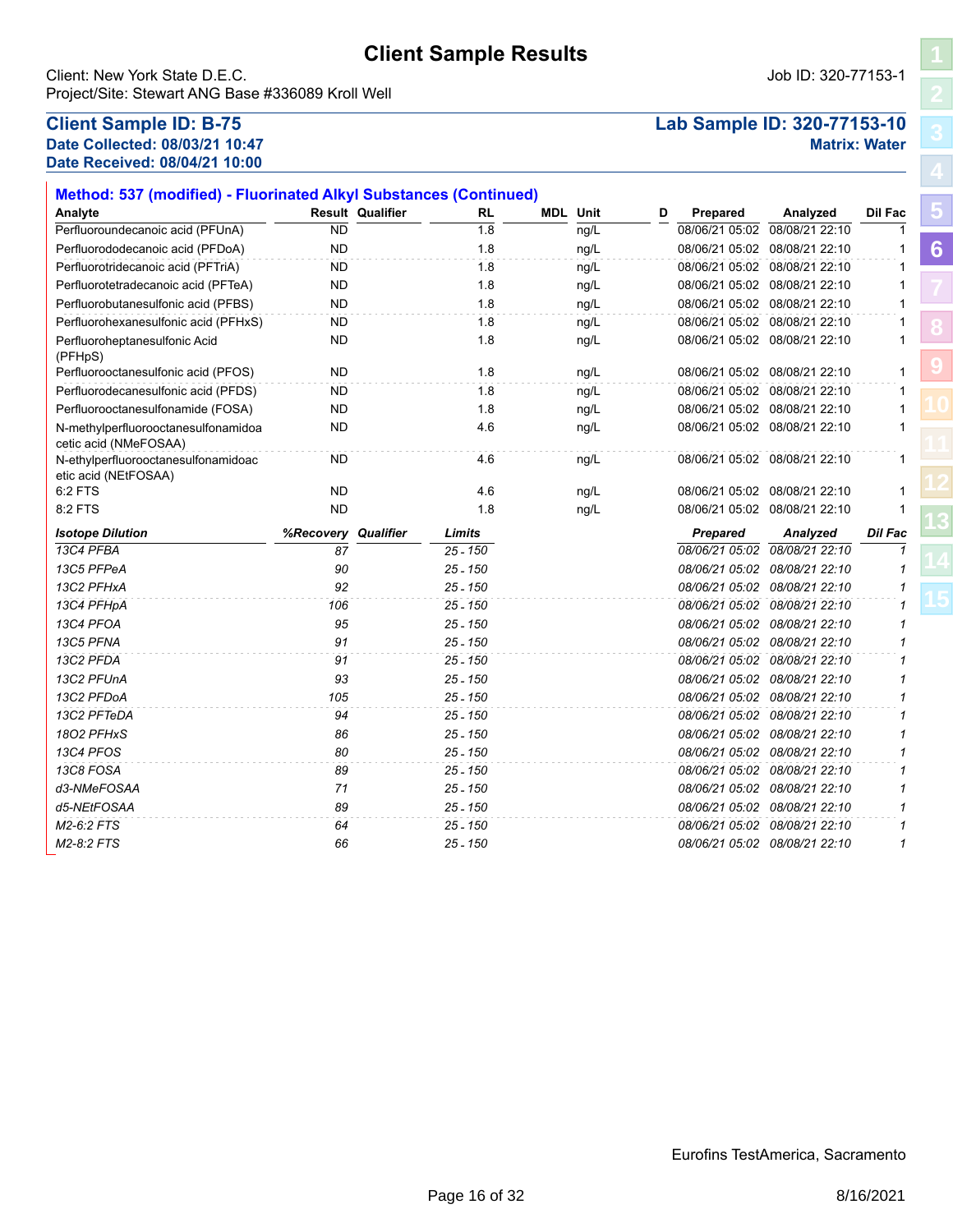# **Isotope Dilution Summary**

<span id="page-16-0"></span>Client: New York State D.E.C. Job ID: 320-77153-1 Project/Site: Stewart ANG Base #336089 Kroll Well

**Method: 537 (modified) - Fluorinated Alkyl Substances**

## **Matrix: Water Prep Type: Total/NA**

**PFBA PFPeA PFHxA C4PFHA PFOA PFNA PFDA PFUnA**

**Percent Isotope Dilution Recovery (Acceptance Limits)**

| ׅׅ֚֡֡֬֝<br>l           |
|------------------------|
| $\overline{1}$         |
| <b>CONTRACTOR</b><br>j |
| I                      |
|                        |
| ľ                      |
| ŀ<br>I<br>ı            |
| í<br>ĺ                 |
| í<br>I                 |
|                        |
| Í                      |

**[13](#page-29-0)**

| Lab Sample ID       | <b>Client Sample ID</b> | $(25-150)$     | $(25-150)$   | $(25-150)$   | $(25-150)$  | $(25-150)$   | $(25-150)$                                            | $(25-150)$              | $(25-150)$ |
|---------------------|-------------------------|----------------|--------------|--------------|-------------|--------------|-------------------------------------------------------|-------------------------|------------|
| 320-77153-1         | Influent                | 82             | 93           | 92           | 100         | 97           | 95                                                    | 100                     | 99         |
| 320-77153-2         | Mid point               | 88             | 88           | 89           | 98          | 98           | 89                                                    | 92                      | 93         |
| 320-77153-3         | Effluent                | 85             | 84           | 84           | 103         | 101          | 92                                                    | 92                      | 87         |
| 320-77153-3 MS      | Effluent                | 87             | 84           | 88           | 101         | 100          | 83                                                    | 97                      | 89         |
| 320-77153-3 MSD     | Effluent                | 92             | 95           | 100          | 105         | 101          | 88                                                    | 101                     | 106        |
| 320-77153-4         | Duplicate               | 85             | 84           | 84           | 96          | 97           | 85                                                    | 89                      | 82         |
| 320-77153-5         | $A-25$                  | 86             | 92           | 90           | 103         | 96           | 89                                                    | 103                     | 104        |
| 320-77153-6         | $A-50$                  | 87             | 86           | 88           | 105         | 102          | 93                                                    | 97                      | 96         |
| 320-77153-7         | $A-75$                  | 88             | 88           | 93           | 110         | 96           | 86                                                    | 99                      | 88         |
| 320-77153-8         | $B-25$                  | 90             | 93           | 91           | 109         | 107          | 92                                                    | 102                     | 96         |
| 320-77153-9         | <b>B-50</b>             | 94             | 95           | 93           | 114         | 104          | 99                                                    | 96                      | 97         |
| 320-77153-10        | $B-75$                  | 87             | 90           | 92           | 106         | 95           | 91                                                    | 91                      | 93         |
| LCS 320-513582/2-A  | Lab Control Sample      | 86             | 89           | 94           | 106         | 98           | 97                                                    | 105                     | 98         |
| LCSD 320-513582/3-A | Lab Control Sample Dup  | 87             | 95           | 95           | 103         | 95           | 96                                                    | 100                     | 98         |
| MB 320-513582/1-A   | <b>Method Blank</b>     | 90             | 90           | 98           | 103         | 99           | 94                                                    | 103                     | 95         |
|                     |                         |                |              |              |             |              | Percent Isotope Dilution Recovery (Acceptance Limits) |                         |            |
|                     |                         | <b>PFDoA</b>   | <b>PFTDA</b> | <b>PFHxS</b> | <b>PFOS</b> | <b>PFOSA</b> |                                                       | d3NMFOS d5NEFOS M262FTS |            |
| Lab Sample ID       | <b>Client Sample ID</b> | $(25-150)$     | $(25-150)$   | $(25-150)$   | $(25-150)$  | $(25-150)$   | $(25-150)$                                            | $(25-150)$              | $(25-150)$ |
| 320-77153-1         | Influent                | 99             | 99           | 83           | 78          | 88           | 75                                                    | 96                      | 77         |
| 320-77153-2         | Mid point               | 96             | 96           | 85           | 77          | 84           | 71                                                    | 84                      | 68         |
| 320-77153-3         | Effluent                | 89             | 90           | 85           | 73          | 84           | 68                                                    | 80                      | 70         |
| 320-77153-3 MS      | Effluent                | 90             | 96           | 85           | 79          | 87           | 69                                                    | 85                      | 67         |
| 320-77153-3 MSD     | Effluent                | 98             | 100          | 90           | 84          | 90           | 80                                                    | 83                      | 68         |
| 320-77153-4         | Duplicate               | 90             | 92           | 87           | 76          | 86           | 67                                                    | 78                      | 63         |
| 320-77153-5         | $A-25$                  | 107            | 99           | 84           | 81          | 87           | 72                                                    | 85                      | 70         |
| 320-77153-6         | A-50                    | 100            | 97           | 86           | 77          | 88           | 68                                                    | 82                      | 62         |
| 320-77153-7         | A-75                    | 95             | 94           | 90           | 78          | 87           | 75                                                    | 81                      | 65         |
| 320-77153-8         | $B-25$                  | 94             | 100          | 95           | 83          | 89           | 76                                                    | 85                      | 67         |
| 320-77153-9         | <b>B-50</b>             | 97             | 100          | 87           | 82          | 91           | 72                                                    | 85                      | 68         |
| 320-77153-10        | $B-75$                  | 105            | 94           | 86           | 80          | 89           | 71                                                    | 89                      | 64         |
| LCS 320-513582/2-A  | Lab Control Sample      | 91             | 102          | 86           | 83          | 85           | 82                                                    | 90                      | 91         |
| LCSD 320-513582/3-A | Lab Control Sample Dup  | 100            | 106          | 91           | 84          | 88           | 86                                                    | 93                      | 96         |
| MB 320-513582/1-A   | <b>Method Blank</b>     | 97             | 104          | 88           | 79          | 88           | 84                                                    | 95                      | 98         |
|                     |                         |                |              |              |             |              |                                                       |                         |            |
|                     |                         |                |              |              |             |              | Percent Isotope Dilution Recovery (Acceptance Limits) |                         |            |
|                     |                         | <b>M282FTS</b> |              |              |             |              |                                                       |                         |            |
| Lab Sample ID       | <b>Client Sample ID</b> | $(25-150)$     |              |              |             |              |                                                       |                         |            |
| 320-77153-1         | Influent                | 70             |              |              |             |              |                                                       |                         |            |
| 320-77153-2         | Mid point               | 65             |              |              |             |              |                                                       |                         |            |
| 320-77153-3         | Effluent                | 62             |              |              |             |              |                                                       |                         |            |
| 320-77153-3 MS      | Effluent                | 60             |              |              |             |              |                                                       |                         |            |
| 320-77153-3 MSD     | Effluent                | 65             |              |              |             |              |                                                       |                         |            |
| 320-77153-4         | Duplicate               | 57             |              |              |             |              |                                                       |                         |            |
| 320-77153-5         | A-25                    | 65             |              |              |             |              |                                                       |                         |            |
| 320-77153-6         | $A-50$                  | 63             |              |              |             |              |                                                       |                         |            |
| 320-77153-7         | A-75                    | 64             |              |              |             |              |                                                       |                         |            |
| 320-77153-8         | $B-25$                  | 68             |              |              |             |              |                                                       |                         |            |
| 320-77153-9         | $B-50$                  | 69             |              |              |             |              |                                                       |                         |            |
| 320-77153-10        | $B-75$                  | 66             |              |              |             |              |                                                       |                         |            |
| LCS 320-513582/2-A  | Lab Control Sample      | 90             |              |              |             |              |                                                       |                         |            |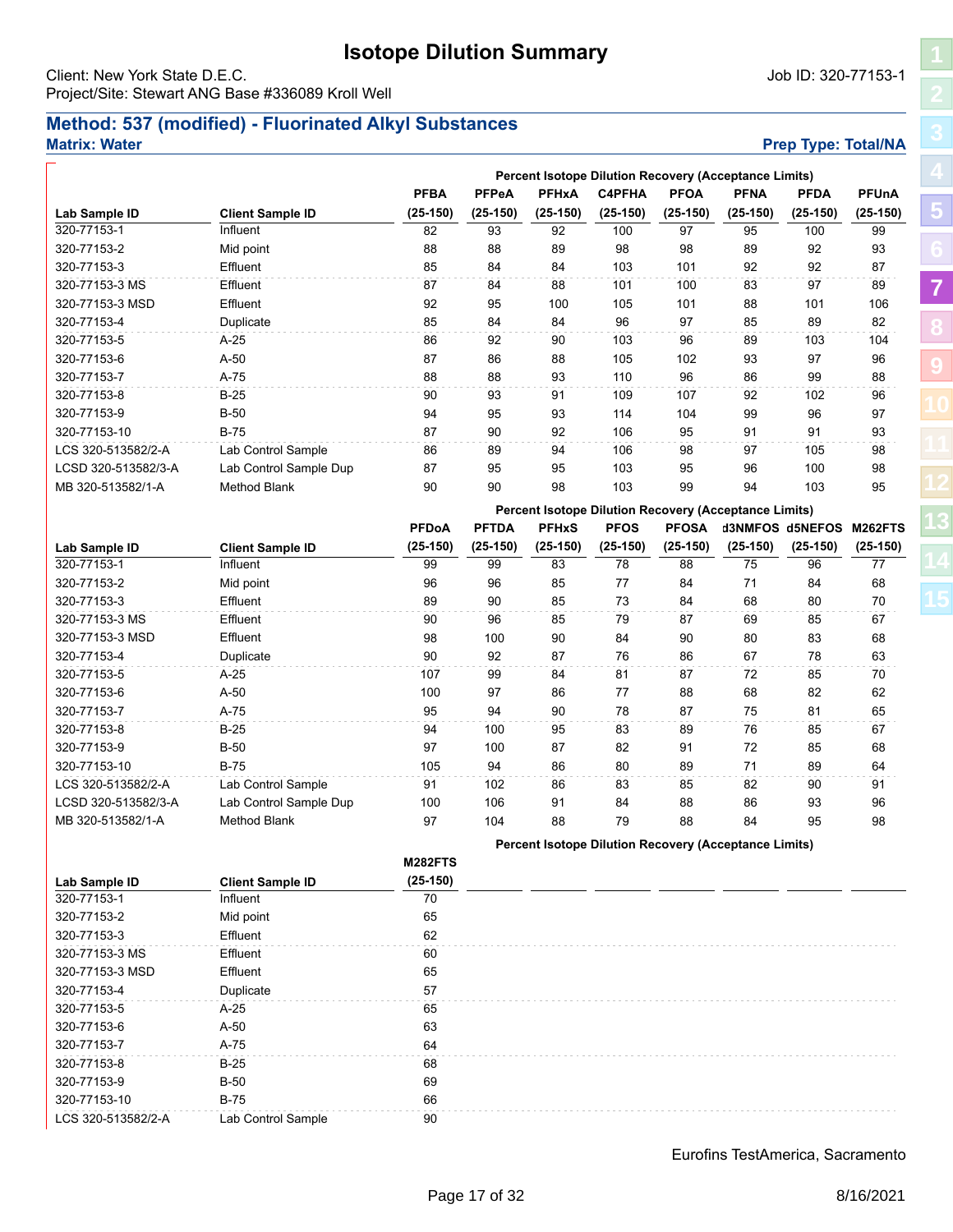|                               |                                                                   | <b>Isotope Dilution Summary</b> |                                                              |                            |
|-------------------------------|-------------------------------------------------------------------|---------------------------------|--------------------------------------------------------------|----------------------------|
| Client: New York State D.E.C. |                                                                   |                                 |                                                              | Job ID: 320-77153-1        |
|                               | Project/Site: Stewart ANG Base #336089 Kroll Well                 |                                 |                                                              |                            |
|                               | Method: 537 (modified) - Fluorinated Alkyl Substances (Continued) |                                 |                                                              |                            |
| <b>Matrix: Water</b>          |                                                                   |                                 |                                                              | <b>Prep Type: Total/NA</b> |
|                               |                                                                   |                                 |                                                              |                            |
|                               |                                                                   |                                 | <b>Percent Isotope Dilution Recovery (Acceptance Limits)</b> |                            |
|                               |                                                                   | <b>M282FTS</b>                  |                                                              |                            |
| Lab Sample ID                 | <b>Client Sample ID</b>                                           | $(25-150)$                      |                                                              |                            |
| LCSD 320-513582/3-A           | Lab Control Sample Dup                                            | 90                              |                                                              |                            |
| MB 320-513582/1-A             | Method Blank                                                      | 92                              |                                                              |                            |
| <b>Surrogate Legend</b>       |                                                                   |                                 |                                                              |                            |
| $PFBA = 13C4$ PFBA            |                                                                   |                                 |                                                              |                            |
| PFPeA = 13C5 PFPeA            |                                                                   |                                 |                                                              |                            |
| PFHxA = 13C2 PFHxA            |                                                                   |                                 |                                                              |                            |
| $C4$ PFHA = 13C4 PFHpA        |                                                                   |                                 |                                                              |                            |
| $PFOA = 13C4$ PFOA            |                                                                   |                                 |                                                              |                            |
| $PENA = 13C5 PENA$            |                                                                   |                                 |                                                              |                            |
| $PFDA = 13C2$ PFDA            |                                                                   |                                 |                                                              |                            |
| PFUnA = 13C2 PFUnA            |                                                                   |                                 |                                                              |                            |
| PFDoA = 13C2 PFDoA            |                                                                   |                                 |                                                              |                            |
| PFTDA = 13C2 PFTeDA           |                                                                   |                                 |                                                              |                            |
| PFHxS = 1802 PFHxS            |                                                                   |                                 |                                                              |                            |
| $PFOS = 13C4$ PFOS            |                                                                   |                                 |                                                              |                            |
| PFOSA = 13C8 FOSA             |                                                                   |                                 |                                                              |                            |
| d3NMFOS = d3-NMeFOSAA         |                                                                   |                                 |                                                              |                            |
| d5NEFOS = d5-NEtFOSAA         |                                                                   |                                 |                                                              |                            |
| $M262FTS = M2-6:2FTS$         |                                                                   |                                 |                                                              |                            |
| $M282FTS = M2-8:2FTS$         |                                                                   |                                 |                                                              |                            |

**[5](#page-5-0)**

**[7](#page-16-0)**

**[8](#page-18-0)**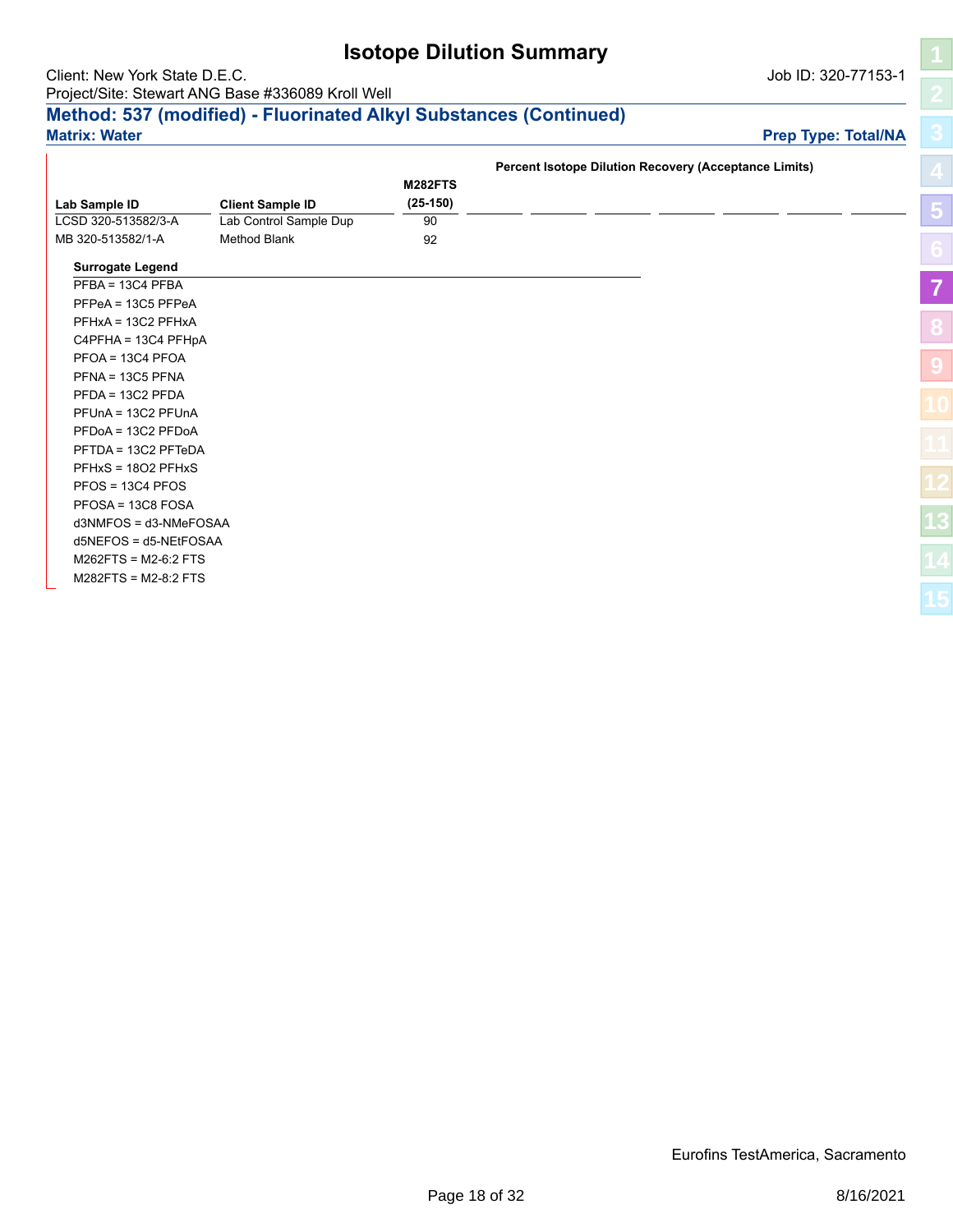### <span id="page-18-0"></span>Client: New York State D.E.C. Job ID: 320-77153-1 Project/Site: Stewart ANG Base #336089 Kroll Well

### **Lab Sample ID: MB 320-513582/1-A Client Sample ID: Method Blank Matrix: Water Prep Type: Total/NA Analysis Batch: 514511 Prep Batch: 513582**

|                                                              |           | MB MB                   |            |                 |   |                 |                               |                |
|--------------------------------------------------------------|-----------|-------------------------|------------|-----------------|---|-----------------|-------------------------------|----------------|
| Analyte                                                      |           | <b>Result Qualifier</b> | RL         | <b>MDL</b> Unit | D | Prepared        | Analyzed                      | <b>Dil Fac</b> |
| Perfluorobutanoic acid (PFBA)                                | <b>ND</b> |                         | 5.0        | ng/L            |   |                 | 08/06/21 05:02 08/08/21 18:22 | 1              |
| Perfluoropentanoic acid (PFPeA)                              | <b>ND</b> |                         | 2.0        | ng/L            |   |                 | 08/06/21 05:02 08/08/21 18:22 | 1              |
| Perfluorohexanoic acid (PFHxA)                               | <b>ND</b> |                         | 2.0        | ng/L            |   |                 | 08/06/21 05:02 08/08/21 18:22 | 1              |
| Perfluoroheptanoic acid (PFHpA)                              | <b>ND</b> |                         | 2.0        | ng/L            |   |                 | 08/06/21 05:02 08/08/21 18:22 | 1              |
| Perfluorooctanoic acid (PFOA)                                | <b>ND</b> |                         | 2.0        | ng/L            |   |                 | 08/06/21 05:02 08/08/21 18:22 | 1              |
| Perfluorononanoic acid (PFNA)                                | <b>ND</b> |                         | 2.0        | ng/L            |   |                 | 08/06/21 05:02 08/08/21 18:22 | $\mathbf{1}$   |
| Perfluorodecanoic acid (PFDA)                                | ND        |                         | 2.0        | ng/L            |   |                 | 08/06/21 05:02 08/08/21 18:22 | 1              |
| Perfluoroundecanoic acid (PFUnA)                             | <b>ND</b> |                         | 2.0        | ng/L            |   |                 | 08/06/21 05:02 08/08/21 18:22 | 1              |
| Perfluorododecanoic acid (PFDoA)                             | <b>ND</b> |                         | 2.0        | ng/L            |   |                 | 08/06/21 05:02 08/08/21 18:22 | $\mathbf{1}$   |
| Perfluorotridecanoic acid (PFTriA)                           | ND        |                         | 2.0        | ng/L            |   |                 | 08/06/21 05:02 08/08/21 18:22 | 1              |
| Perfluorotetradecanoic acid (PFTeA)                          | ND        |                         | 2.0        | ng/L            |   |                 | 08/06/21 05:02 08/08/21 18:22 | 1              |
| Perfluorobutanesulfonic acid (PFBS)                          | <b>ND</b> |                         | 2.0        | ng/L            |   |                 | 08/06/21 05:02 08/08/21 18:22 | $\mathbf{1}$   |
| Perfluorohexanesulfonic acid (PFHxS)                         | <b>ND</b> |                         | 2.0        | ng/L            |   |                 | 08/06/21 05:02 08/08/21 18:22 | 1              |
| Perfluoroheptanesulfonic Acid<br>(PFHpS)                     | ND        |                         | 2.0        | ng/L            |   |                 | 08/06/21 05:02 08/08/21 18:22 | 1              |
| Perfluorooctanesulfonic acid (PFOS)                          | <b>ND</b> |                         | 2.0        | ng/L            |   |                 | 08/06/21 05:02 08/08/21 18:22 | 1              |
| Perfluorodecanesulfonic acid (PFDS)                          | ND        |                         | 2.0        | ng/L            |   |                 | 08/06/21 05:02 08/08/21 18:22 | 1              |
| Perfluorooctanesulfonamide (FOSA)                            | <b>ND</b> |                         | 2.0        | ng/L            |   |                 | 08/06/21 05:02 08/08/21 18:22 | 1              |
| N-methylperfluorooctanesulfonamidoa<br>cetic acid (NMeFOSAA) | ND        |                         | 5.0        | ng/L            |   |                 | 08/06/21 05:02 08/08/21 18:22 | $\mathbf{1}$   |
| N-ethylperfluorooctanesulfonamidoac<br>etic acid (NEtFOSAA)  | ND        |                         | 5.0        | ng/L            |   |                 | 08/06/21 05:02 08/08/21 18:22 | $\mathbf{1}$   |
| 6:2 FTS                                                      | <b>ND</b> |                         | 5.0        | ng/L            |   |                 | 08/06/21 05:02 08/08/21 18:22 | 1              |
| 8:2 FTS                                                      | <b>ND</b> |                         | 2.0        | ng/L            |   |                 | 08/06/21 05:02 08/08/21 18:22 | $\mathbf{1}$   |
|                                                              |           | <b>MB MB</b>            |            |                 |   |                 |                               |                |
| <b>Isotope Dilution</b>                                      | %Recovery | Qualifier               | Limits     |                 |   | <b>Prepared</b> | Analyzed                      | <b>Dil Fac</b> |
| 13C4 PFBA                                                    | 90        |                         | $25 - 150$ |                 |   | 08/06/21 05:02  | 08/08/21 18:22                | $\mathcal I$   |
| 13C5 PFPeA                                                   | 90        |                         | $25 - 150$ |                 |   |                 | 08/06/21 05:02 08/08/21 18:22 | 1              |
| 13C2 PFHxA                                                   | 98        |                         | $25 - 150$ |                 |   |                 | 08/06/21 05:02 08/08/21 18:22 | 1              |
| 13C4 PFHpA                                                   | 103       |                         | $25 - 150$ |                 |   |                 | 08/06/21 05:02 08/08/21 18:22 | 1              |
| 13C4 PFOA                                                    | 99        |                         | $25 - 150$ |                 |   |                 | 08/06/21 05:02 08/08/21 18:22 | $\mathbf{1}$   |
| 13C5 PFNA                                                    | 94        |                         | $25 - 150$ |                 |   |                 | 08/06/21 05:02 08/08/21 18:22 | 1              |
| 13C2 PFDA                                                    | 103       |                         | $25 - 150$ |                 |   |                 | 08/06/21 05:02 08/08/21 18:22 | 1              |
| 13C2 PFUnA                                                   | 95        |                         | $25 - 150$ |                 |   |                 | 08/06/21 05:02 08/08/21 18:22 | $\mathbf{1}$   |
| 13C2 PFDoA                                                   | 97        |                         | $25 - 150$ |                 |   |                 | 08/06/21 05:02 08/08/21 18:22 | 1              |
| 13C2 PFTeDA                                                  | 104       |                         | $25 - 150$ |                 |   |                 | 08/06/21 05:02 08/08/21 18:22 | 1              |
| 1802 PFHxS                                                   | 88        |                         | $25 - 150$ |                 |   |                 | 08/06/21 05:02 08/08/21 18:22 | 1              |
| 13C4 PFOS                                                    | 79        |                         | $25 - 150$ |                 |   |                 | 08/06/21 05:02 08/08/21 18:22 | $\mathcal I$   |
| 13C8 FOSA                                                    | 88        |                         | $25 - 150$ |                 |   |                 | 08/06/21 05:02 08/08/21 18:22 | 1              |
| d3-NMeFOSAA                                                  | 84        |                         | $25 - 150$ |                 |   |                 | 08/06/21 05:02 08/08/21 18:22 | $\mathbf 1$    |
| d5-NEtFOSAA                                                  | 95        |                         | $25 - 150$ |                 |   |                 | 08/06/21 05:02 08/08/21 18:22 | 1              |
| M2-6:2 FTS                                                   | 98        |                         | $25 - 150$ |                 |   |                 | 08/06/21 05:02 08/08/21 18:22 | 1              |
| M2-8:2 FTS                                                   | 92        |                         | $25 - 150$ |                 |   |                 | 08/06/21 05:02 08/08/21 18:22 | $\mathbf{1}$   |

**[5](#page-5-0)**

**[8](#page-18-0)**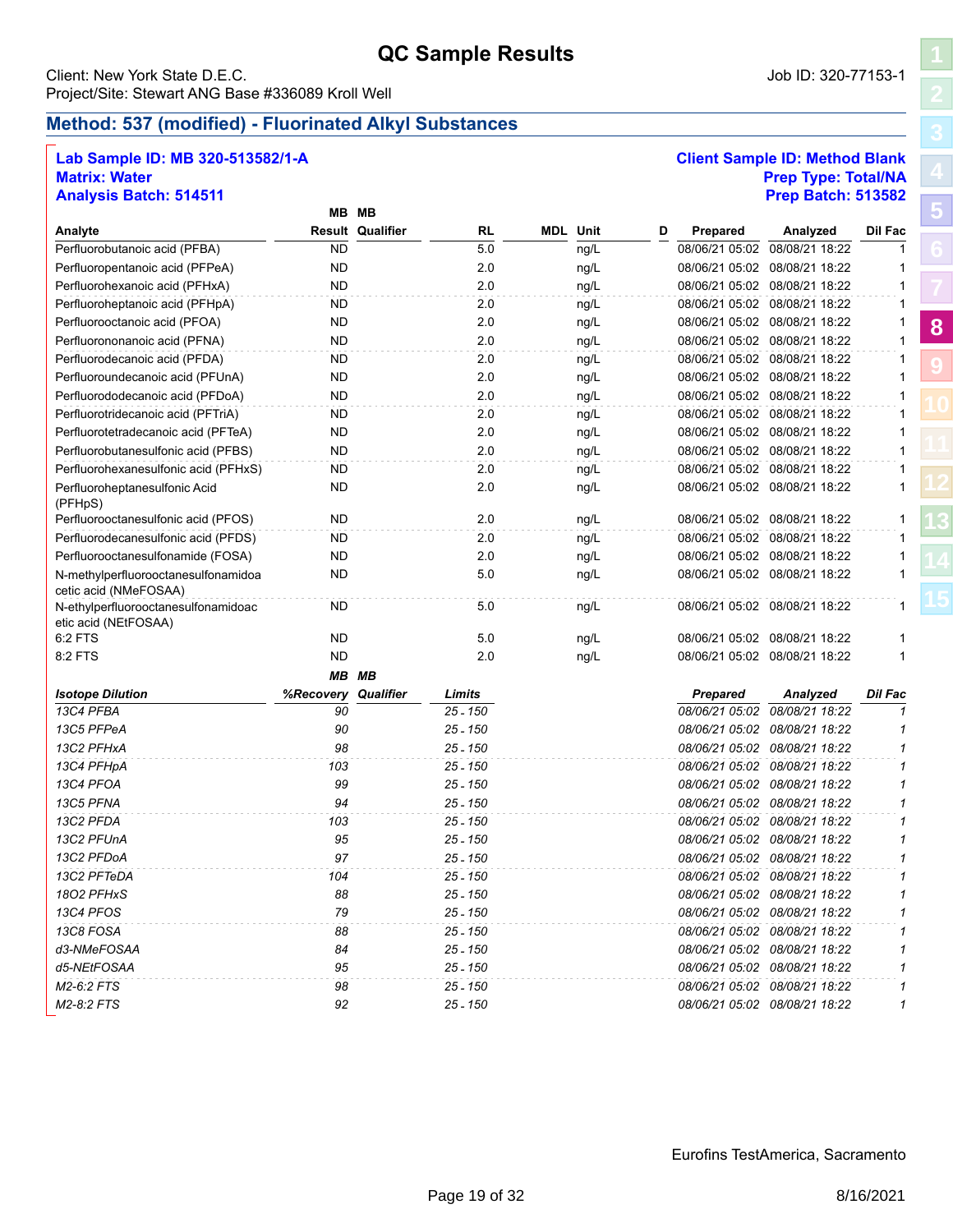### Client: New York State D.E.C. **Community** Client: New York State D.E.C. Project/Site: Stewart ANG Base #336089 Kroll Well

**Client Sample ID: Lab Control Sample** 

# **Method: 537 (modified) - Fluorinated Alkyl Substances (Continued)**

| Lab Sample ID: LCS 320-513582/2-A |  |
|-----------------------------------|--|
| <b>Matrix: Water</b>              |  |

| <b>Matrix: Water</b>                    |                     |         |              |      |                         |      |   |      | <b>Prep Type: Total/NA</b> |
|-----------------------------------------|---------------------|---------|--------------|------|-------------------------|------|---|------|----------------------------|
| <b>Analysis Batch: 514511</b>           |                     |         |              |      |                         |      |   |      | <b>Prep Batch: 513582</b>  |
|                                         |                     |         | <b>Spike</b> |      | LCS LCS                 |      |   |      | %Rec.                      |
| Analyte                                 |                     |         | Added        |      | <b>Result Qualifier</b> | Unit | D | %Rec | Limits                     |
| Perfluorobutanoic acid (PFBA)           |                     |         | 40.0         | 44.6 |                         | ng/L |   | 111  | 76 - 136                   |
| Perfluoropentanoic acid (PFPeA)         |                     |         | 40.0         | 40.9 |                         | ng/L |   | 102  | 71.131                     |
| Perfluorohexanoic acid (PFHxA)          |                     |         | 40.0         | 39.8 |                         | ng/L |   | 99   | 73.133                     |
| Perfluoroheptanoic acid (PFHpA)         |                     |         | 40.0         | 39.4 |                         | ng/L |   | 98   | 72.132                     |
| Perfluorooctanoic acid (PFOA)           |                     |         | 40.0         | 40.1 |                         | ng/L |   | 100  | 70 - 130                   |
| Perfluorononanoic acid (PFNA)           |                     |         | 40.0         | 42.0 |                         | ng/L |   | 105  | 75 - 135                   |
| Perfluorodecanoic acid (PFDA)           |                     |         | 40.0         | 36.9 |                         | ng/L |   | 92   | 76 - 136                   |
| Perfluoroundecanoic acid                |                     |         | 40.0         | 43.3 |                         | ng/L |   | 108  | 68 - 128                   |
| (PFUnA)                                 |                     |         |              |      |                         |      |   |      |                            |
| Perfluorododecanoic acid                |                     |         | 40.0         | 40.8 |                         | ng/L |   | 102  | 71.131                     |
| (PFDoA)                                 |                     |         |              |      |                         |      |   |      |                            |
| Perfluorotridecanoic acid               |                     |         | 40.0         | 41.0 |                         | ng/L |   | 103  | 71.131                     |
| (PFTriA)<br>Perfluorotetradecanoic acid |                     |         | 40.0         | 41.7 |                         | ng/L |   | 104  | 70 - 130                   |
| (PFTeA)                                 |                     |         |              |      |                         |      |   |      |                            |
| Perfluorobutanesulfonic acid            |                     |         | 35.4         | 40.1 |                         | ng/L |   | 113  | 67.127                     |
| (PFBS)                                  |                     |         |              |      |                         |      |   |      |                            |
| Perfluorohexanesulfonic acid            |                     |         | 36.4         | 37.2 |                         | ng/L |   | 102  | 59.119                     |
| (PFHxS)                                 |                     |         |              |      |                         |      |   |      |                            |
| Perfluoroheptanesulfonic Acid           |                     |         | 38.1         | 41.3 |                         | ng/L |   | 108  | 76 - 136                   |
| (PFHpS)                                 |                     |         |              |      |                         |      |   |      |                            |
| Perfluorooctanesulfonic acid            |                     |         | 37.1         | 38.4 |                         | ng/L |   | 104  | 70 - 130                   |
| (PFOS)<br>Perfluorodecanesulfonic acid  |                     |         | 38.6         | 43.0 |                         | ng/L |   | 111  | 71.131                     |
| (PFDS)                                  |                     |         |              |      |                         |      |   |      |                            |
| Perfluorooctanesulfonamide              |                     |         | 40.0         | 39.6 |                         | ng/L |   | 99   | 73 - 133                   |
| (FOSA)                                  |                     |         |              |      |                         |      |   |      |                            |
| N-methylperfluorooctanesulfona          |                     |         | 40.0         | 48.8 |                         | ng/L |   | 122  | 76 - 136                   |
| midoacetic acid (NMeFOSAA)              |                     |         |              |      |                         |      |   |      |                            |
| N-ethylperfluorooctanesulfonami         |                     |         | 40.0         | 43.2 |                         | ng/L |   | 108  | 76 - 136                   |
| doacetic acid (NEtFOSAA)                |                     |         | 37.9         |      |                         |      |   |      |                            |
| 6:2 FTS                                 |                     |         |              | 35.2 |                         | ng/L |   | 93   | 59 - 175                   |
| 8:2 FTS                                 |                     |         | 38.3         | 36.7 |                         | ng/L |   | 96   | 75.135                     |
|                                         |                     | LCS LCS |              |      |                         |      |   |      |                            |
| <b>Isotope Dilution</b>                 | %Recovery Qualifier |         | Limits       |      |                         |      |   |      |                            |
| 13C4 PFBA                               | 86                  |         | $25 - 150$   |      |                         |      |   |      |                            |
| 13C5 PFPeA                              | 89                  |         | $25 - 150$   |      |                         |      |   |      |                            |
| 13C2 PFHxA                              | 94                  |         | 25 - 150     |      |                         |      |   |      |                            |
| 13C4 PFHpA                              | 106                 |         | 25 - 150     |      |                         |      |   |      |                            |
| 13C4 PFOA                               | 98                  |         | $25 - 150$   |      |                         |      |   |      |                            |
| 13C5 PFNA                               | 97                  |         | $25 - 150$   |      |                         |      |   |      |                            |
| 13C2 PFDA                               | 105                 |         | $25 - 150$   |      |                         |      |   |      |                            |
| 13C2 PFUnA                              | 98                  |         | $25 - 150$   |      |                         |      |   |      |                            |
| 13C2 PFDoA                              | 91                  |         | $25 - 150$   |      |                         |      |   |      |                            |
| 13C2 PFTeDA                             | 102                 |         | $25 - 150$   |      |                         |      |   |      |                            |
| 1802 PFHxS                              | 86                  |         | $25 - 150$   |      |                         |      |   |      |                            |
| 13C4 PFOS                               | 83                  |         | $25 - 150$   |      |                         |      |   |      |                            |
| 13C8 FOSA                               | 85                  |         | $25 - 150$   |      |                         |      |   |      |                            |
| d3-NMeFOSAA                             | 82                  |         | $25 - 150$   |      |                         |      |   |      |                            |
| d5-NEtFOSAA                             | 90                  |         | $25 - 150$   |      |                         |      |   |      |                            |
| M2-6:2 FTS                              | 91                  |         | $25 - 150$   |      |                         |      |   |      |                            |

**[5](#page-5-0)**

**[8](#page-18-0)**

**[9](#page-24-0)**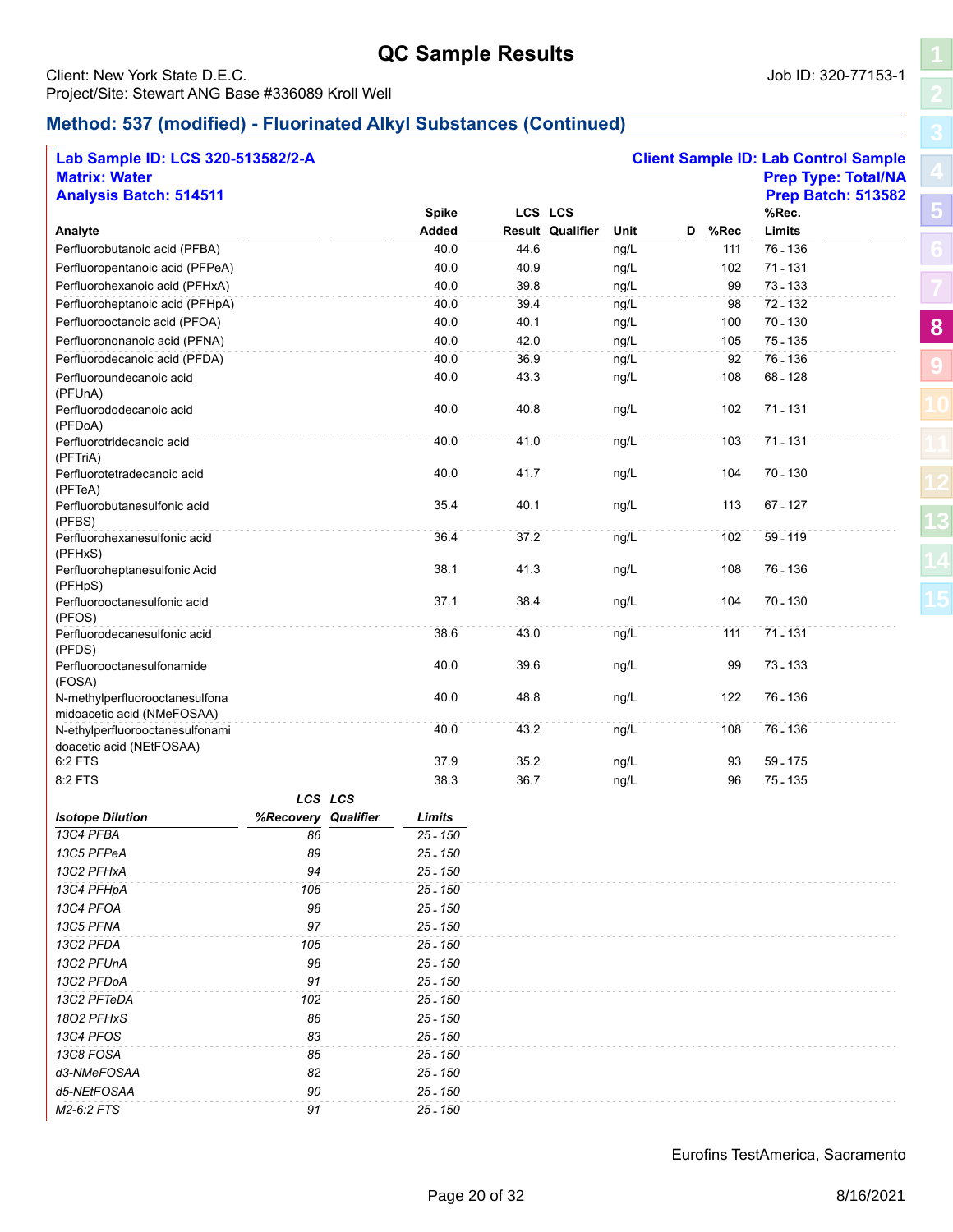**QC Sample Results** Client: New York State D.E.C. Job ID: 320-77153-1 Project/Site: Stewart ANG Base #336089 Kroll Well

# **Method: 537 (modified) - Fluorinated Alkyl Substances (Continued)**

| <b>Analysis Batch: 514511</b>                                |                     |              |      |                         |      |   |      | <b>Prep Batch: 513582</b>                       |             |            |
|--------------------------------------------------------------|---------------------|--------------|------|-------------------------|------|---|------|-------------------------------------------------|-------------|------------|
|                                                              | LCS LCS             |              |      |                         |      |   |      |                                                 |             |            |
| <b>Isotope Dilution</b>                                      | %Recovery Qualifier | Limits       |      |                         |      |   |      |                                                 |             |            |
| M2-8:2 FTS                                                   | 90                  | $25 - 150$   |      |                         |      |   |      |                                                 |             |            |
| Lab Sample ID: LCSD 320-513582/3-A                           |                     |              |      |                         |      |   |      | <b>Client Sample ID: Lab Control Sample Dup</b> |             |            |
| <b>Matrix: Water</b>                                         |                     |              |      |                         |      |   |      | <b>Prep Type: Total/NA</b>                      |             |            |
| <b>Analysis Batch: 514511</b>                                |                     |              |      |                         |      |   |      | <b>Prep Batch: 513582</b>                       |             |            |
|                                                              |                     | <b>Spike</b> |      | <b>LCSD LCSD</b>        |      |   |      | %Rec.                                           |             | <b>RPD</b> |
| Analyte                                                      |                     | Added        |      | <b>Result Qualifier</b> | Unit | D | %Rec | Limits                                          | <b>RPD</b>  | Limit      |
| Perfluorobutanoic acid (PFBA)                                |                     | 40.0         | 44.8 |                         | ng/L |   | 112  | 76 - 136                                        | $\mathbf 0$ | 30         |
| Perfluoropentanoic acid (PFPeA)                              |                     | 40.0         | 41.1 |                         | ng/L |   | 103  | 71.131                                          | 1           | 30         |
| Perfluorohexanoic acid (PFHxA)                               |                     | 40.0         | 40.6 |                         | ng/L |   | 101  | 73.133                                          | 2           | 30         |
| Perfluoroheptanoic acid (PFHpA)                              |                     | 40.0         | 40.4 |                         | ng/L |   | 101  | 72.132                                          | 3           | 30         |
| Perfluorooctanoic acid (PFOA)                                |                     | 40.0         | 43.7 |                         | ng/L |   | 109  | 70.130                                          | 8           | 30         |
| Perfluorononanoic acid (PFNA)                                |                     | 40.0         | 40.4 |                         | ng/L |   | 101  | 75 - 135                                        | 4           | 30         |
| Perfluorodecanoic acid (PFDA)                                |                     | 40.0         | 40.0 |                         | ng/L |   | 100  | 76.136                                          | 8           | 30         |
| Perfluoroundecanoic acid                                     |                     | 40.0         | 43.8 |                         | ng/L |   | 109  | 68.128                                          | 1           | 30         |
| (PFUnA)                                                      |                     |              |      |                         |      |   |      |                                                 |             |            |
| Perfluorododecanoic acid<br>(PFDoA)                          |                     | 40.0         | 40.7 |                         | ng/L |   | 102  | 71 - 131                                        | 0           | 30         |
| Perfluorotridecanoic acid<br>(PFTriA)                        |                     | 40.0         | 39.1 |                         | ng/L |   | 98   | 71 - 131                                        | 5           | 30         |
| Perfluorotetradecanoic acid<br>(PFTeA)                       |                     | 40.0         | 42.9 |                         | ng/L |   | 107  | 70 - 130                                        | 3           | 30         |
| Perfluorobutanesulfonic acid<br>(PFBS)                       |                     | 35.4         | 40.7 |                         | ng/L |   | 115  | 67 - 127                                        | 1           | 30         |
| Perfluorohexanesulfonic acid                                 |                     | 36.4         | 35.6 |                         | ng/L |   | 98   | 59.119                                          | 5           | 30         |
| (PFHxS)<br>Perfluoroheptanesulfonic Acid                     |                     | 38.1         | 43.7 |                         | ng/L |   | 115  | 76 - 136                                        | 6           | 30         |
| (PFHpS)<br>Perfluorooctanesulfonic acid                      |                     | 37.1         | 39.8 |                         | ng/L |   | 107  | 70 - 130                                        | 3           | 30         |
| (PFOS)<br>Perfluorodecanesulfonic acid                       |                     | 38.6         | 43.0 |                         | ng/L |   | 111  | 71 - 131                                        | 0           | 30         |
| (PFDS)                                                       |                     |              |      |                         |      |   |      |                                                 |             |            |
| Perfluorooctanesulfonamide<br>(FOSA)                         |                     | 40.0         | 39.9 |                         | ng/L |   | 100  | 73 - 133                                        | 1           | 30         |
| N-methylperfluorooctanesulfona<br>midoacetic acid (NMeFOSAA) |                     | 40.0         | 47.7 |                         | ng/L |   | 119  | 76 - 136                                        | 2           | 30         |
| N-ethylperfluorooctanesulfonami                              |                     | 40.0         | 42.1 |                         | ng/L |   | 105  | 76 - 136                                        | 2           | 30         |
| doacetic acid (NEtFOSAA)                                     |                     |              |      |                         |      |   |      |                                                 |             |            |
| 6:2 FTS                                                      |                     | 37.9         | 35.1 |                         | ng/L |   | 93   | 59 - 175                                        | 0           | 30         |
| 8:2 FTS                                                      |                     | 38.3         | 39.0 |                         | ng/L |   | 102  | 75.135                                          | 6           | 30         |
|                                                              | LCSD LCSD           |              |      |                         |      |   |      |                                                 |             |            |
| <b>Isotope Dilution</b>                                      | %Recovery Qualifier | Limits       |      |                         |      |   |      |                                                 |             |            |
| 13C4 PFBA                                                    | 87                  | $25 - 150$   |      |                         |      |   |      |                                                 |             |            |
| 13C5 PFPeA                                                   | 95                  | $25 - 150$   |      |                         |      |   |      |                                                 |             |            |
| 13C2 PFHxA                                                   | 95                  | $25 - 150$   |      |                         |      |   |      |                                                 |             |            |
| 13C4 PFHpA                                                   | 103                 | 25 - 150     |      |                         |      |   |      |                                                 |             |            |
| 13C4 PFOA                                                    | 95                  | $25 - 150$   |      |                         |      |   |      |                                                 |             |            |
| 13C5 PFNA                                                    | 96                  | $25 - 150$   |      |                         |      |   |      |                                                 |             |            |
| 13C2 PFDA                                                    | 100                 | 25 - 150     |      |                         |      |   |      |                                                 |             |            |
| 13C2 PFUnA                                                   | 98                  | 25 - 150     |      |                         |      |   |      |                                                 |             |            |
| 13C2 PFDoA                                                   | 100                 | $25 - 150$   |      |                         |      |   |      |                                                 |             |            |
| 13C2 PFTeDA                                                  | 106                 | $25 - 150$   |      |                         |      |   |      |                                                 |             |            |

**Lab Sample ID: LCS 320-513582/2-A Client Sample ID: Lab Control Sample Matrix: Water Prep Type: Total/NA** 

**[5](#page-5-0)**

**[8](#page-18-0)**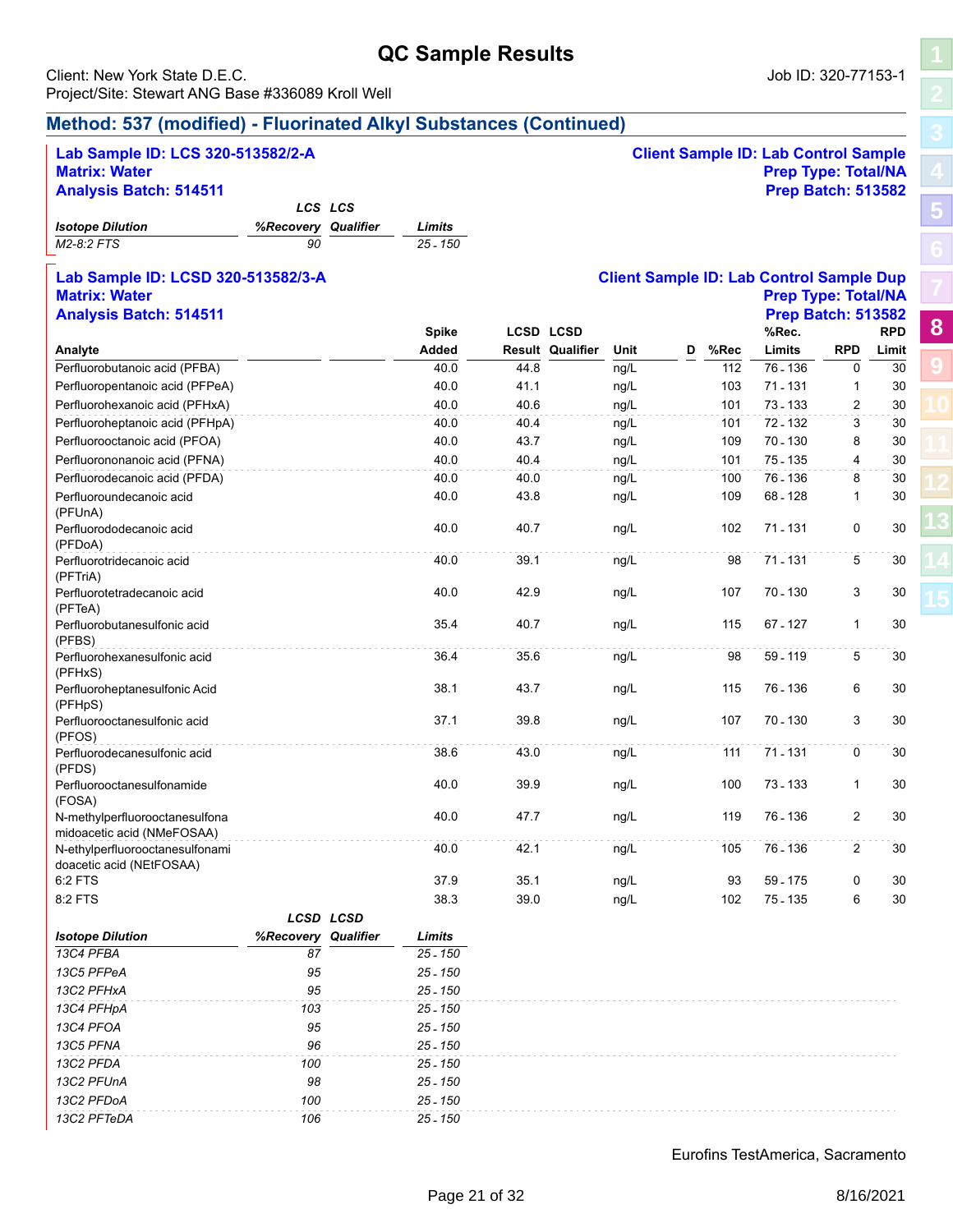**[5](#page-5-0)**

**[8](#page-18-0)**

**[9](#page-24-0)**

| Lab Sample ID: LCSD 320-513582/3-A<br><b>Matrix: Water</b><br><b>Analysis Batch: 514511</b> |                     |                         |              |      |                         |      |   |      | <b>Client Sample ID: Lab Control Sample Dup</b><br><b>Prep Type: Total/NA</b><br><b>Prep Batch: 513582</b> |  |
|---------------------------------------------------------------------------------------------|---------------------|-------------------------|--------------|------|-------------------------|------|---|------|------------------------------------------------------------------------------------------------------------|--|
|                                                                                             |                     | <b>LCSD LCSD</b>        |              |      |                         |      |   |      |                                                                                                            |  |
| <b>Isotope Dilution</b>                                                                     | %Recovery Qualifier |                         | Limits       |      |                         |      |   |      |                                                                                                            |  |
| 1802 PFHxS                                                                                  | 91                  |                         | $25 - 150$   |      |                         |      |   |      |                                                                                                            |  |
| 13C4 PFOS                                                                                   | 84                  |                         | $25 - 150$   |      |                         |      |   |      |                                                                                                            |  |
| 13C8 FOSA                                                                                   | 88                  |                         | $25 - 150$   |      |                         |      |   |      |                                                                                                            |  |
| d3-NMeFOSAA                                                                                 | 86                  |                         | $25 - 150$   |      |                         |      |   |      |                                                                                                            |  |
| d5-NEtFOSAA                                                                                 | 93                  |                         | $25 - 150$   |      |                         |      |   |      |                                                                                                            |  |
| M2-6:2 FTS                                                                                  | 96                  |                         | $25 - 150$   |      |                         |      |   |      |                                                                                                            |  |
| M2-8:2 FTS                                                                                  | 90                  |                         | $25 - 150$   |      |                         |      |   |      |                                                                                                            |  |
| Lab Sample ID: 320-77153-3 MS<br><b>Matrix: Water</b>                                       |                     |                         |              |      |                         |      |   |      | <b>Client Sample ID: Effluent</b><br><b>Prep Type: Total/NA</b>                                            |  |
| <b>Analysis Batch: 514511</b>                                                               |                     |                         |              |      |                         |      |   |      | <b>Prep Batch: 513582</b>                                                                                  |  |
|                                                                                             |                     | Sample Sample           | <b>Spike</b> |      | MS MS                   |      |   |      | %Rec.                                                                                                      |  |
| Analyte                                                                                     |                     | <b>Result Qualifier</b> | Added        |      | <b>Result Qualifier</b> | Unit | D | %Rec | Limits                                                                                                     |  |
| Perfluorobutanoic acid (PFBA)                                                               | ND.                 |                         | 37.2         | 41.6 |                         | ng/L |   | 112  | 76 - 136                                                                                                   |  |
| Perfluoropentanoic acid (PFPeA)                                                             | ND.                 |                         | 37.2         | 39.7 |                         | ng/L |   | 106  | 71 - 131                                                                                                   |  |
| Perfluorohexanoic acid (PFHxA)                                                              | <b>ND</b>           |                         | 37.2         | 39.1 |                         | ng/L |   | 105  | 73 - 133                                                                                                   |  |
| Perfluoroheptanoic acid (PFHpA)                                                             | ND.                 |                         | 37.2         | 35.8 |                         | ng/L |   | 96   | 72.132                                                                                                     |  |
| Perfluorooctanoic acid (PFOA)                                                               | <b>ND</b>           |                         | 37.2         | 34.1 |                         | ng/L |   | 92   | 70 - 130                                                                                                   |  |
| Perfluorononanoic acid (PFNA)                                                               | <b>ND</b>           |                         | 37.2         | 39.7 |                         | ng/L |   | 107  | 75.135                                                                                                     |  |
| Perfluorodecanoic acid (PFDA)                                                               | ND.                 |                         | 37.2         | 35.7 |                         | ng/L |   | 96   | 76 - 136                                                                                                   |  |
| Perfluoroundecanoic acid<br>(PFUnA)                                                         | ND.                 |                         | 37.2         | 41.5 |                         | ng/L |   | 111  | 68 - 128                                                                                                   |  |
| Perfluorododecanoic acid<br>(PFDoA)                                                         | ND.                 |                         | 37.2         | 33.3 |                         | ng/L |   | 89   | 71.131                                                                                                     |  |
| Perfluorotridecanoic acid<br>(PFTriA)                                                       | <b>ND</b>           |                         | 37.2         | 35.0 |                         | ng/L |   | 94   | 71.131                                                                                                     |  |
| Perfluorotetradecanoic acid<br>(PFTeA)                                                      | <b>ND</b>           |                         | 37.2         | 38.2 |                         | ng/L |   | 102  | 70 - 130                                                                                                   |  |
| Perfluorobutanesulfonic acid<br>(PFBS)                                                      | ND.                 |                         | 32.9         | 37.6 |                         | ng/L |   | 114  | 67 - 127                                                                                                   |  |
| Perfluorohexanesulfonic acid<br>(PFHxS)                                                     | ND.                 |                         | 33.9         | 33.2 |                         | ng/L |   | 98   | 59 - 119                                                                                                   |  |
| Perfluoroheptanesulfonic Acid<br>(PFHpS)                                                    | ND.                 |                         | 35.5         | 39.4 |                         | ng/L |   | 111  | 76 - 136                                                                                                   |  |
| Perfluorooctanesulfonic acid<br>(PFOS)                                                      | <b>ND</b>           |                         | 34.6         | 36.2 |                         | ng/L |   | 105  | 70.130                                                                                                     |  |
| Perfluorodecanesulfonic acid<br>(PFDS)                                                      | <b>ND</b>           |                         | 35.9         | 38.1 |                         | ng/L |   | 106  | 71 - 131                                                                                                   |  |
| Perfluorooctanesulfonamide<br>(FOSA)                                                        | <b>ND</b>           |                         | 37.2         | 34.3 |                         | ng/L |   | 92   | 73.133                                                                                                     |  |
| N-methylperfluorooctanesulfona<br>midoacetic acid (NMeFOSAA)                                | <b>ND</b>           |                         | 37.2         | 44.7 |                         | ng/L |   | 120  | 76 - 136                                                                                                   |  |
| N-ethylperfluorooctanesulfonami<br>doacetic acid (NEtFOSAA)                                 | <b>ND</b>           |                         | 37.2         | 39.7 |                         | ng/L |   | 107  | 76 - 136                                                                                                   |  |
| 6:2 FTS                                                                                     | <b>ND</b>           |                         | 35.3         | 32.0 |                         | ng/L |   | 91   | 59.175                                                                                                     |  |
| 8:2 FTS                                                                                     | <b>ND</b>           |                         | 35.7         | 34.4 |                         | ng/L |   | 96   | 75.135                                                                                                     |  |
|                                                                                             |                     | MS MS                   |              |      |                         |      |   |      |                                                                                                            |  |
| <b>Isotope Dilution</b>                                                                     | %Recovery Qualifier |                         | Limits       |      |                         |      |   |      |                                                                                                            |  |
| 13C4 PFBA                                                                                   | 87                  |                         | 25.150       |      |                         |      |   |      |                                                                                                            |  |
| 13C5 PFPeA                                                                                  | 84                  |                         | $25 - 150$   |      |                         |      |   |      |                                                                                                            |  |
| 13C2 PFHxA                                                                                  | 88                  |                         | $25 - 150$   |      |                         |      |   |      |                                                                                                            |  |

Eurofins TestAmerica, Sacramento

*13C4 PFHpA 101 25 - 150*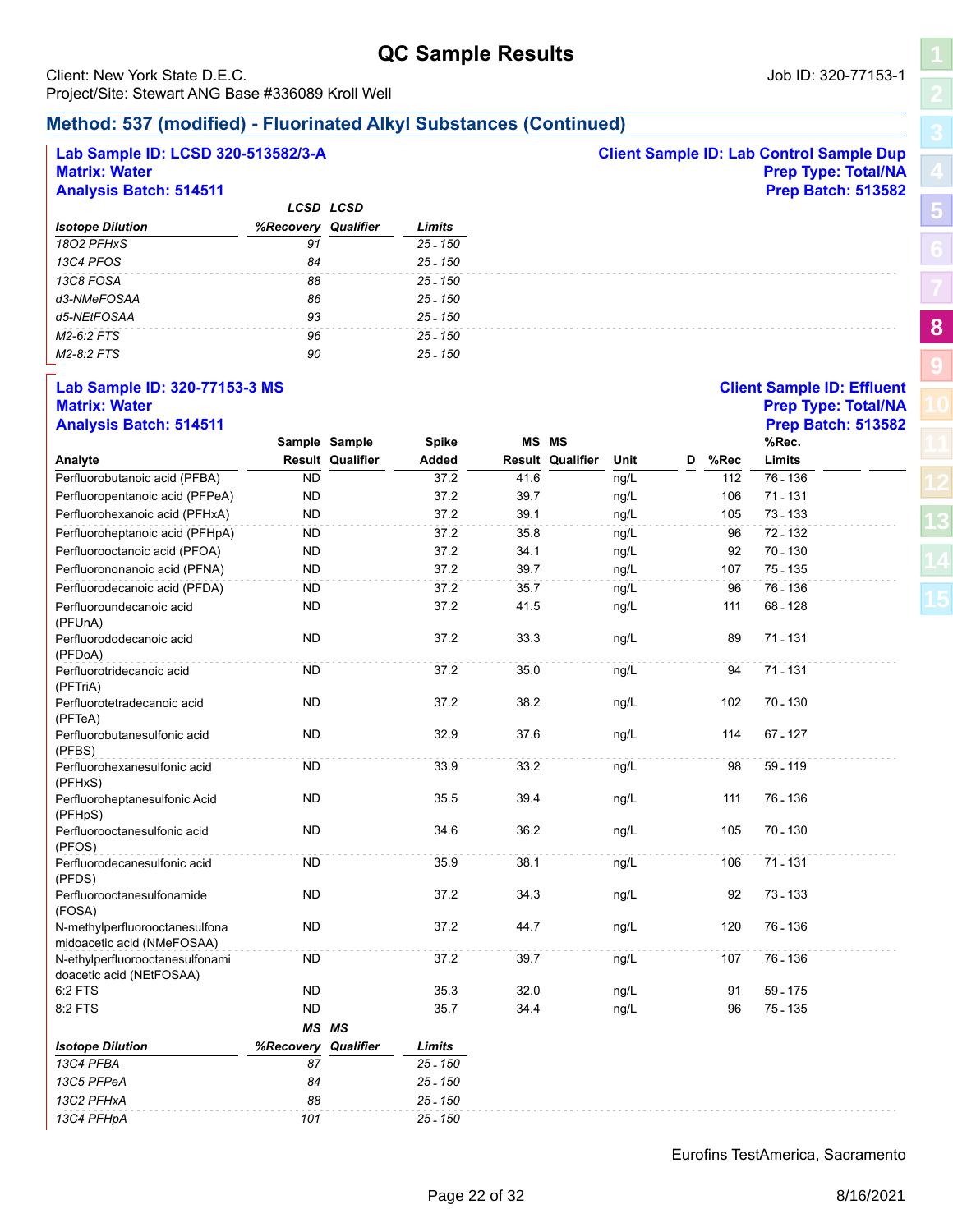# **Method: 537 (modified) - Fluorinated Alkyl Substances (Continued)**

# **Lab Sample ID: 320-77153-3 MS Client Sample ID: Effluent**

### **Matrix: Water Prep Type: Total/NA Analysis Batch: 514511 Prep Batch: 513582**

|                         |                     | <b>MS MS</b> |            |
|-------------------------|---------------------|--------------|------------|
| <b>Isotope Dilution</b> | %Recovery Qualifier |              | Limits     |
| 13C4 PFOA               | 100                 |              | 25 - 150   |
| 13C5 PFNA               | 83                  |              | 25 - 150   |
| 13C2 PFDA               | 97                  |              | 25 - 150   |
| 13C2 PFUnA              | 89                  |              | 25 - 150   |
| 13C2 PFDoA              | 90                  |              | $25 - 150$ |
| 13C2 PFTeDA             | 96                  |              | 25 - 150   |
| 1802 PFHxS              | 85                  |              | $25 - 150$ |
| 13C4 PFOS               | 79                  |              | 25 - 150   |
| 13C8 FOSA               | 87                  |              | 25 - 150   |
| d3-NMeFOSAA             | 69                  |              | 25 - 150   |
| d5-NEtFOSAA             | 85                  |              | 25 - 150   |
| M2-6:2 FTS              | 67                  |              | $25 - 150$ |
| M2-8:2 FTS              | 60                  |              | 25 - 150   |

### **Lab Sample ID: 320-77153-3 MSD Client Sample ID: Effluent Matrix: Water Prep Type: Total/NA Analysis Batch: 514511 Prep Batch: 513582**

| Andiyələ Datvin Vifori                                       |           | Sample Sample           | <b>Spike</b> |      | <b>MSD MSD</b>          |      |   |      | $115P$ Daton, 010004<br>%Rec. |                | <b>RPD</b> |
|--------------------------------------------------------------|-----------|-------------------------|--------------|------|-------------------------|------|---|------|-------------------------------|----------------|------------|
| Analyte                                                      |           | <b>Result Qualifier</b> | Added        |      | <b>Result Qualifier</b> | Unit | D | %Rec | Limits                        | <b>RPD</b>     | Limit      |
| Perfluorobutanoic acid (PFBA)                                | <b>ND</b> |                         | 37.2         | 41.5 |                         | ng/L |   | 111  | 76 - 136                      | 0              | 30         |
| Perfluoropentanoic acid (PFPeA)                              | <b>ND</b> |                         | 37.2         | 37.5 |                         | ng/L |   | 101  | $71 - 131$                    | 6              | 30         |
| Perfluorohexanoic acid (PFHxA)                               | <b>ND</b> |                         | 37.2         | 36.7 |                         | ng/L |   | 99   | 73 - 133                      | 6              | 30         |
| Perfluoroheptanoic acid (PFHpA)                              | <b>ND</b> |                         | 37.2         | 37.3 |                         | ng/L |   | 100  | 72 - 132                      | 4              | 30         |
| Perfluorooctanoic acid (PFOA)                                | <b>ND</b> |                         | 37.2         | 38.4 |                         | ng/L |   | 103  | $70 - 130$                    | 12             | 30         |
| Perfluorononanoic acid (PFNA)                                | <b>ND</b> |                         | 37.2         | 41.0 |                         | ng/L |   | 110  | 75 - 135                      | 3              | 30         |
| Perfluorodecanoic acid (PFDA)                                | <b>ND</b> |                         | 37.2         | 36.6 |                         | ng/L |   | 98   | 76 - 136                      | 2              | 30         |
| Perfluoroundecanoic acid<br>(PFUnA)                          | <b>ND</b> |                         | 37.2         | 38.3 |                         | ng/L |   | 103  | 68 - 128                      | 8              | 30         |
| Perfluorododecanoic acid<br>(PFDoA)                          | <b>ND</b> |                         | 37.2         | 34.5 |                         | ng/L |   | 93   | 71 - 131                      | 3              | 30         |
| Perfluorotridecanoic acid<br>(PFTriA)                        | <b>ND</b> |                         | 37.2         | 37.7 |                         | ng/L |   | 101  | 71 - 131                      | $\overline{7}$ | 30         |
| Perfluorotetradecanoic acid<br>(PFTeA)                       | <b>ND</b> |                         | 37.2         | 39.5 |                         | ng/L |   | 106  | 70 - 130                      | 4              | 30         |
| Perfluorobutanesulfonic acid<br>(PFBS)                       | <b>ND</b> |                         | 32.9         | 38.5 |                         | ng/L |   | 117  | 67 - 127                      | $\overline{2}$ | 30         |
| Perfluorohexanesulfonic acid<br>(PFHxS)                      | <b>ND</b> |                         | 33.9         | 34.3 |                         | ng/L |   | 101  | 59 - 119                      | 3              | 30         |
| Perfluoroheptanesulfonic Acid<br>(PFHpS)                     | <b>ND</b> |                         | 35.4         | 39.5 |                         | ng/L |   | 111  | 76 - 136                      | 0              | 30         |
| Perfluorooctanesulfonic acid<br>(PFOS)                       | <b>ND</b> |                         | 34.5         | 36.4 |                         | ng/L |   | 105  | 70 - 130                      | 0              | 30         |
| Perfluorodecanesulfonic acid<br>(PFDS)                       | <b>ND</b> |                         | 35.9         | 37.6 |                         | ng/L |   | 105  | $71 - 131$                    | $\mathbf{1}$   | 30         |
| Perfluorooctanesulfonamide<br>(FOSA)                         | <b>ND</b> |                         | 37.2         | 37.0 |                         | ng/L |   | 99   | 73 - 133                      | $\overline{7}$ | 30         |
| N-methylperfluorooctanesulfona<br>midoacetic acid (NMeFOSAA) | <b>ND</b> |                         | 37.2         | 40.1 |                         | ng/L |   | 108  | 76 - 136                      | 11             | 30         |
| N-ethylperfluorooctanesulfonami<br>doacetic acid (NEtFOSAA)  | <b>ND</b> |                         | 37.2         | 41.3 |                         | ng/L |   | 111  | 76 - 136                      | 4              | 30         |
| 6:2 FTS                                                      | <b>ND</b> |                         | 35.3         | 32.8 |                         | ng/L |   | 93   | 59 - 175                      | 3              | 30         |
| 8:2 FTS                                                      | <b>ND</b> |                         | 35.7         | 34.6 |                         | ng/L |   | 97   | $75 - 135$                    | 0              | 30         |

Eurofins TestAmerica, Sacramento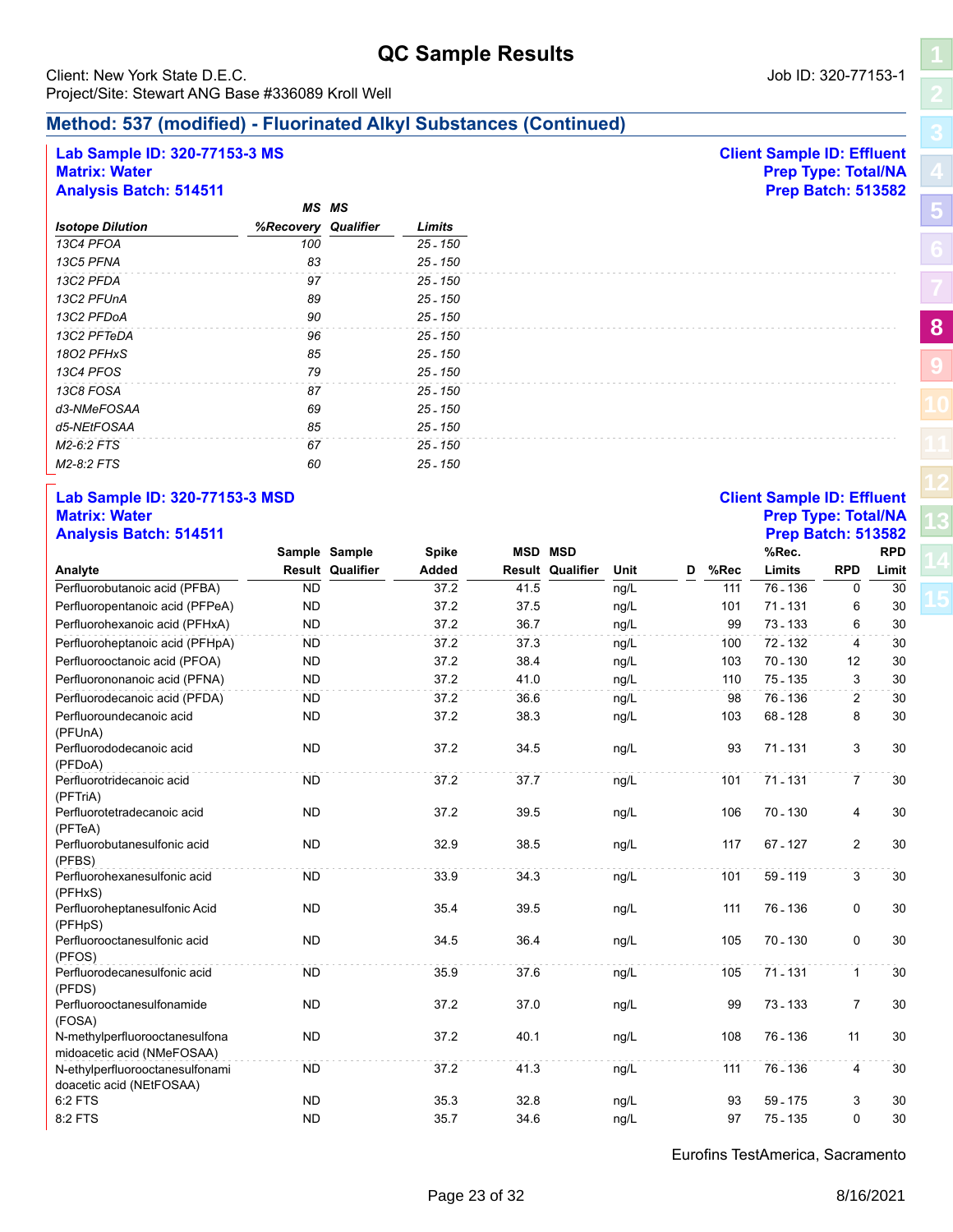### Client: New York State D.E.C. **Community** Client: New York State D.E.C. Project/Site: Stewart ANG Base #336089 Kroll Well

# **Method: 537 (modified) - Fluorinated Alkyl Substances (Continued)**

|                         |                     | <b>MSD MSD</b> |            |
|-------------------------|---------------------|----------------|------------|
| <b>Isotope Dilution</b> | %Recovery Qualifier |                | Limits     |
| 13C4 PFBA               | 92                  |                | $25 - 150$ |
| 13C5 PFPeA              | 95                  |                | $25 - 150$ |
| 13C2 PFHxA              | 100                 |                | $25 - 150$ |
| 13C4 PFHpA              | 105                 |                | 25 - 150   |
| 13C4 PFOA               | 101                 |                | $25 - 150$ |
| 13C5 PFNA               | 88                  |                | $25 - 150$ |
| 13C2 PFDA               | 101                 |                | 25 - 150   |
| 13C2 PFUnA              | 106                 |                | $25 - 150$ |
| 13C2 PFDoA              | 98                  |                | $25 - 150$ |
| 13C2 PFTeDA             | 100                 |                | $25 - 150$ |
| 1802 PFHxS              | 90                  |                | $25 - 150$ |
| 13C4 PFOS               | 84                  |                | $25 - 150$ |
| 13C8 FOSA               | 90                  |                | 25 - 150   |
| d3-NMeFOSAA             | 80                  |                | $25 - 150$ |
| d5-NEtFOSAA             | 83                  |                | $25 - 150$ |
| M2-6:2 FTS              | 68                  |                | 25 - 150   |
| M2-8:2 FTS              | 65                  |                | $25 - 150$ |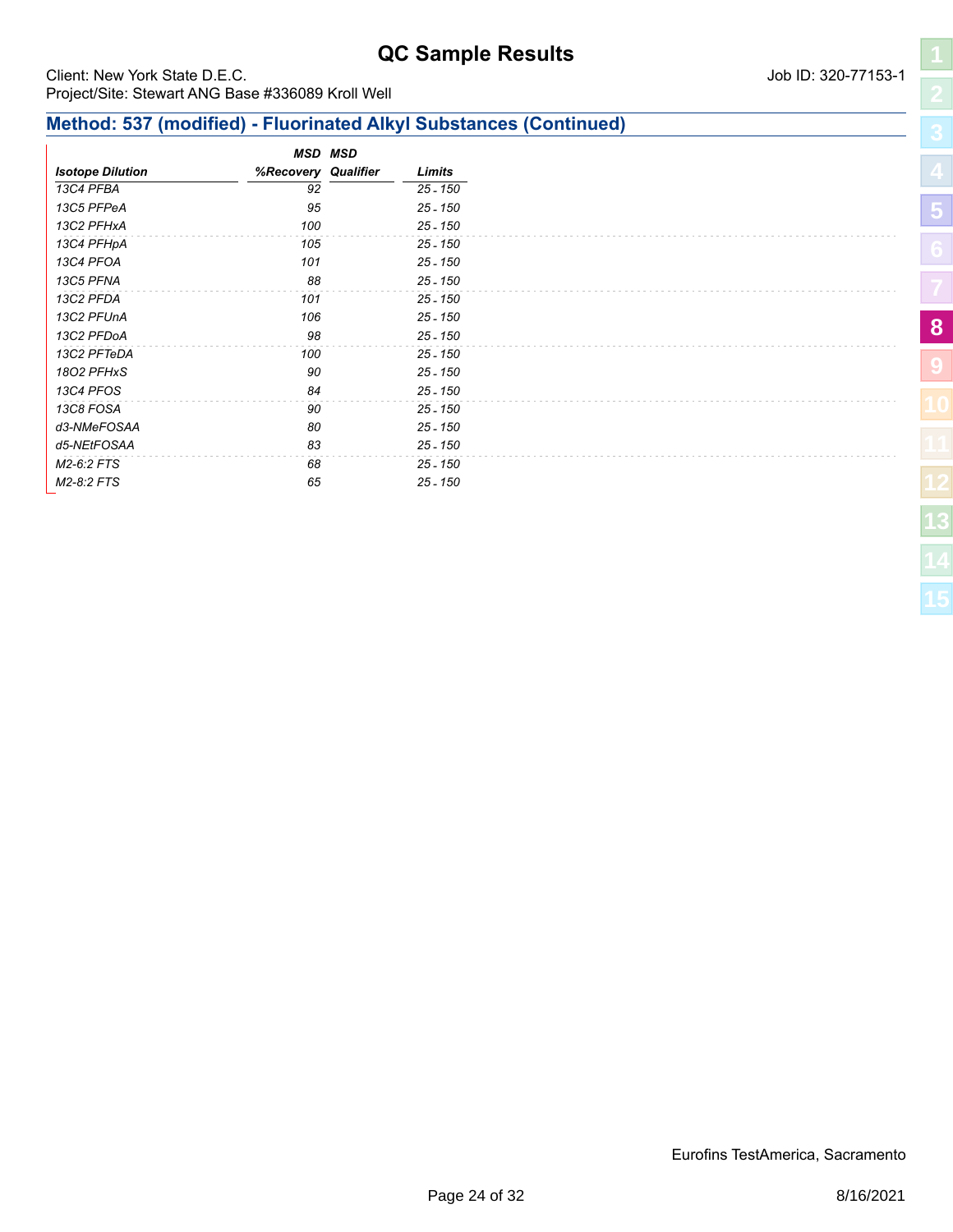# **QC Association Summary**

<span id="page-24-0"></span>Client: New York State D.E.C. **Community** Client: New York State D.E.C. Project/Site: Stewart ANG Base #336089 Kroll Well

# **LCMS**

## **Prep Batch: 513582**

| Lab Sample ID       | <b>Client Sample ID</b> | Prep Type | <b>Matrix</b> | Method | <b>Prep Batch</b> |
|---------------------|-------------------------|-----------|---------------|--------|-------------------|
| 320-77153-1         | Influent                | Total/NA  | Water         | 3535   |                   |
| 320-77153-2         | Mid point               | Total/NA  | Water         | 3535   |                   |
| 320-77153-3         | Effluent                | Total/NA  | Water         | 3535   |                   |
| 320-77153-4         | Duplicate               | Total/NA  | Water         | 3535   |                   |
| 320-77153-5         | $A-25$                  | Total/NA  | Water         | 3535   |                   |
| 320-77153-6         | $A-50$                  | Total/NA  | Water         | 3535   |                   |
| 320-77153-7         | A-75                    | Total/NA  | Water         | 3535   |                   |
| 320-77153-8         | $B-25$                  | Total/NA  | Water         | 3535   |                   |
| 320-77153-9         | $B-50$                  | Total/NA  | Water         | 3535   |                   |
| 320-77153-10        | <b>B-75</b>             | Total/NA  | Water         | 3535   |                   |
| MB 320-513582/1-A   | <b>Method Blank</b>     | Total/NA  | Water         | 3535   |                   |
| LCS 320-513582/2-A  | Lab Control Sample      | Total/NA  | Water         | 3535   |                   |
| LCSD 320-513582/3-A | Lab Control Sample Dup  | Total/NA  | Water         | 3535   |                   |
| 320-77153-3 MS      | Effluent                | Total/NA  | Water         | 3535   |                   |
| 320-77153-3 MSD     | Effluent                | Total/NA  | Water         | 3535   |                   |

# **Analysis Batch: 514511**

| Lab Sample ID<br>320-77153-1 | <b>Client Sample ID</b><br>Influent | Prep Type<br>Total/NA | <b>Matrix</b><br>Water | <b>Method</b><br>537 (modified) | <b>Prep Batch</b><br>513582 |
|------------------------------|-------------------------------------|-----------------------|------------------------|---------------------------------|-----------------------------|
| 320-77153-2                  | Mid point                           | Total/NA              | Water                  | 537 (modified)                  | 513582                      |
| 320-77153-3                  | Effluent                            | Total/NA              | Water                  | 537 (modified)                  | 513582                      |
| 320-77153-4                  | Duplicate                           | Total/NA              | Water                  | 537 (modified)                  | 513582                      |
| 320-77153-5                  | $A-25$                              | Total/NA              | Water                  | 537 (modified)                  | 513582                      |
| 320-77153-6                  | $A-50$                              | Total/NA              | Water                  | 537 (modified)                  | 513582                      |
| 320-77153-7                  | A-75                                | Total/NA              | Water                  | 537 (modified)                  | 513582                      |
| 320-77153-8                  | $B-25$                              | Total/NA              | Water                  | 537 (modified)                  | 513582                      |
| 320-77153-9                  | $B-50$                              | Total/NA              | Water                  | 537 (modified)                  | 513582                      |
| 320-77153-10                 | $B-75$                              | Total/NA              | Water                  | 537 (modified)                  | 513582                      |
| MB 320-513582/1-A            | Method Blank                        | Total/NA              | Water                  | 537 (modified)                  | 513582                      |
| LCS 320-513582/2-A           | Lab Control Sample                  | Total/NA              | Water                  | 537 (modified)                  | 513582                      |
| LCSD 320-513582/3-A          | Lab Control Sample Dup              | Total/NA              | Water                  | 537 (modified)                  | 513582                      |
| 320-77153-3 MS               | Effluent                            | Total/NA              | Water                  | 537 (modified)                  | 513582                      |
| 320-77153-3 MSD              | Effluent                            | Total/NA              | Water                  | 537 (modified)                  | 513582                      |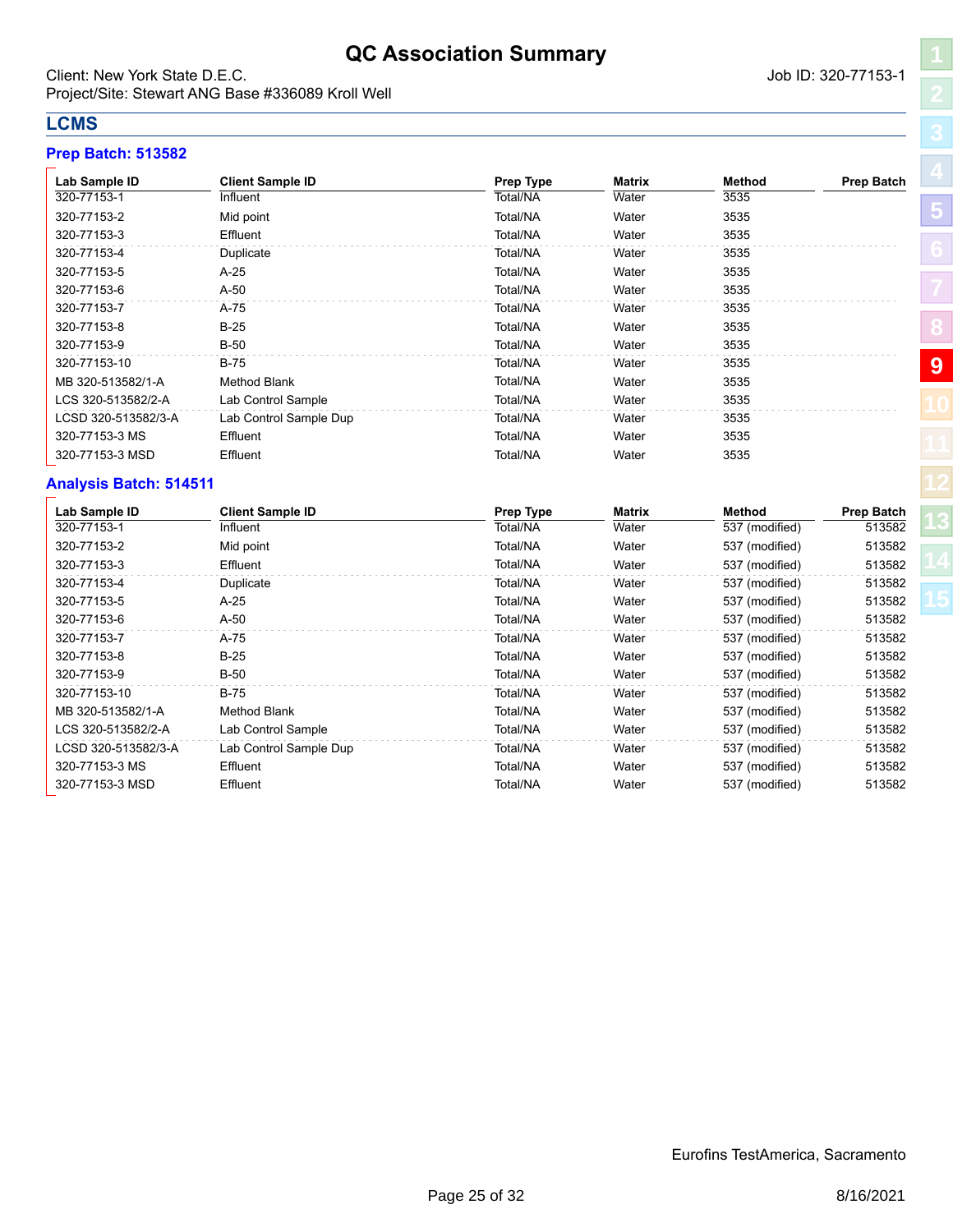<span id="page-25-0"></span>Client: New York State D.E.C. Job ID: 320-77153-1 Project/Site: Stewart ANG Base #336089 Kroll Well

**[5](#page-5-0)**

**[8](#page-18-0)**

**[9](#page-24-0)**

**[10](#page-25-0)**

### **Client Sample ID: Influent Lab Sample ID: 320-77153-1 Date Collected: 08/03/21 11:22 Matrix: Water Date Received: 08/04/21 10:00**  $\overline{ }$ **Batch Batch**

|                                    | <b>Batch</b> | <b>Batch</b>   |     | Dil    | <b>Initial</b> | Final     | <b>Batch</b>  | <b>Prepared</b>            |         |                      |
|------------------------------------|--------------|----------------|-----|--------|----------------|-----------|---------------|----------------------------|---------|----------------------|
| Prep Type                          | Type         | Method         | Run | Factor | Amount         | Amount    | <b>Number</b> | or Analyzed                | Analyst | Lab                  |
| Total/NA                           | Prep         | 3535           |     |        | 272.5 mL       | $10.0$ mL | 513582        | 08/06/21 05:02 HK          |         | <b>TAL SAC</b>       |
| Total/NA                           | Analysis     | 537 (modified) |     |        |                |           | 514511        | 08/08/21 20:11 S1M         |         | TAL SAC              |
| <b>Client Sample ID: Mid point</b> |              |                |     |        |                |           |               | Lab Sample ID: 320-77153-2 |         |                      |
| Date Collected: 08/03/21 11:02     |              |                |     |        |                |           |               |                            |         | <b>Matrix: Water</b> |

**Lab Chronicle**

**Date Received: 08/04/21 10:00**

|                  | <b>Batch</b> | <b>Batch</b>   |     | Dil    | <b>Initial</b> | Final     | <b>Batch</b> | <b>Prepared</b>    |         |                |
|------------------|--------------|----------------|-----|--------|----------------|-----------|--------------|--------------------|---------|----------------|
| <b>Prep Type</b> | Type         | Method         | Run | Factor | Amount         | Amount    | Number       | or Analyzed        | Analvst | Lab            |
| Total/NA         | Prep         | 3535           |     |        | 272.3 mL       | $10.0$ mL | 513582       | 08/06/21 05:02     | HK      | <b>TAL SAC</b> |
| Total/NA         | Analysis     | 537 (modified) |     |        |                |           | 514511       | 08/08/21 20:20 S1M |         | <b>TAL SAC</b> |

## **Client Sample ID: Effluent Lab Sample ID: 320-77153-3 Date Collected: 08/03/21 10:40 Matrix: Water Date Received: 08/04/21 10:00**

| <b>Prep Type</b> | <b>Batch</b><br>Type | <b>Batch</b><br><b>Method</b> | Run | Dil<br>Factor | <b>Initial</b><br>Amount | Final<br>Amount | <b>Batch</b><br><b>Number</b> | Prepared<br>or Analyzed | Analvst | Lab            |
|------------------|----------------------|-------------------------------|-----|---------------|--------------------------|-----------------|-------------------------------|-------------------------|---------|----------------|
| Total/NA         | Prep                 | 3535                          |     |               | 271.9 mL                 | $10.0$ mL       | 513582                        | 08/06/21 05:02          | HK      | <b>TAL SAC</b> |
| Total/NA         | Analvsis             | 537 (modified)                |     |               |                          |                 | 514511                        | 08/08/21 20:29 S1M      |         | <b>TAL SAC</b> |

### **Client Sample ID: Duplicate Lab Sample ID: 320-77153-4 Date Collected: 08/03/21 00:00 Matrix: Water Date Received: 08/04/21 10:00**

| <b>Prep Type</b> | <b>Batch</b><br>Type | <b>Batch</b><br><b>Method</b> | Run | Dil<br>Factor | <b>Initial</b><br>Amount | Final<br>Amount | <b>Batch</b><br><b>Number</b> | Prepared<br>or Analyzed | Analyst | Lab            |
|------------------|----------------------|-------------------------------|-----|---------------|--------------------------|-----------------|-------------------------------|-------------------------|---------|----------------|
| Total/NA         | Prep                 | 3535                          |     |               | 277.2 mL                 | $10.0$ mL       | 513582                        | 08/06/21 05:02          | HK      | <b>TAL SAC</b> |
| Total/NA         | Analvsis             | 537 (modified)                |     |               |                          |                 | 514511                        | 08/08/21 20:57 S1M      |         | <b>TAL SAC</b> |

### **Client Sample ID: A-25 Lab Sample ID: 320-77153-5 Date Collected: 08/03/21 11:17 Matrix: Water Date Received: 08/04/21 10:00**

|                  | <b>Batch</b> | <b>Batch</b>   |     | Dil    | <b>Initial</b> | Final     | <b>Batch</b>  | <b>Prepared</b>    |         |                |
|------------------|--------------|----------------|-----|--------|----------------|-----------|---------------|--------------------|---------|----------------|
| <b>Prep Type</b> | Type         | Method         | Run | Factor | Amount         | Amount    | <b>Number</b> | or Analyzed        | Analvst | Lab            |
| Total/NA         | Prep         | 3535           |     |        | 270.6 mL       | $10.0$ mL | 513582        | 08/06/21 05:02     | нк      | <b>TAL SAC</b> |
| Total/NA         | Analvsis     | 537 (modified) |     |        |                |           | 514511        | 08/08/21 21:06 S1M |         | <b>TAL SAC</b> |

# **Client Sample ID: A-50 Lab Sample ID: 320-77153-6 Date Collected: 08/03/21 11:12 Matrix: Water**

# **Date Received: 08/04/21 10:00**

|           | <b>Batch</b> | <b>Batch</b>   |     | Dil    | <b>Initial</b> | Final     | <b>Batch</b>  | <b>Prepared</b>    |         |                |
|-----------|--------------|----------------|-----|--------|----------------|-----------|---------------|--------------------|---------|----------------|
| Prep Type | Type         | Method         | Run | Factor | Amount         | Amount    | <b>Number</b> | or Analyzed        | Analvst | Lab            |
| Total/NA  | Prep         | 3535           |     |        | 272.8 mL       | $10.0$ mL | 513582        | 08/06/21 05:02     | HK      | <b>TAL SAC</b> |
| Total/NA  | Analysis     | 537 (modified) |     |        |                |           | 514511        | 08/08/21 21:15 S1M |         | <b>TAL SAC</b> |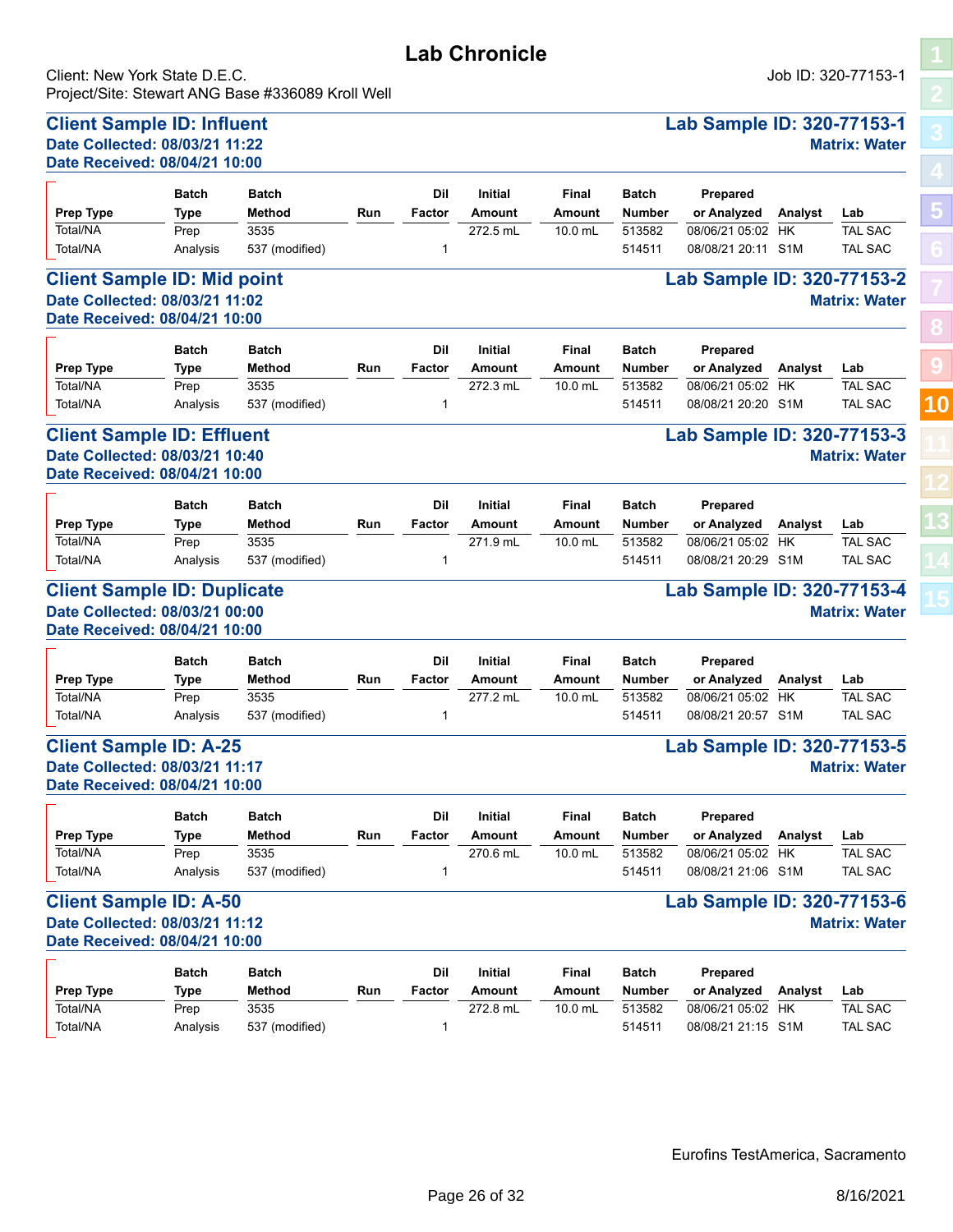# **Lab Chronicle** Client: New York State D.E.C. Job ID: 320-77153-1

Project/Site: Stewart ANG Base #336089 Kroll Well

### **Client Sample ID: A-75 Lab Sample ID: 320-77153-7 Date Collected: 08/03/21 11:07 Matrix: Water Date Received: 08/04/21 10:00**

|                  | <b>Batch</b> | <b>Batch</b>   |     | Dil    | <b>Initial</b> | Final     | <b>Batch</b> | Prepared           |         |                |
|------------------|--------------|----------------|-----|--------|----------------|-----------|--------------|--------------------|---------|----------------|
| <b>Prep Type</b> | Type         | Method         | Run | Factor | Amount         | Amount    | Number       | or Analyzed        | Analyst | Lab            |
| Total/NA         | Prep         | 3535           |     |        | 272.9 mL       | $10.0$ mL | 513582       | 08/06/21 05:02 HK  |         | <b>TAL SAC</b> |
| Total/NA         | Analysis     | 537 (modified) |     |        |                |           | 514511       | 08/08/21 21:24 S1M |         | <b>TAL SAC</b> |

### **Client Sample ID: B-25 Lab Sample ID: 320-77153-8 Date Collected: 08/03/21 10:57 Matrix: Water Date Received: 08/04/21 10:00**

| Prep Type | <b>Batch</b><br>Type | <b>Batch</b><br><b>Method</b> | Run | Dil<br>Factor | <b>Initial</b><br>Amount | Final<br>Amount | <b>Batch</b><br><b>Number</b> | <b>Prepared</b><br>or Analyzed | Analvst | Lab            |
|-----------|----------------------|-------------------------------|-----|---------------|--------------------------|-----------------|-------------------------------|--------------------------------|---------|----------------|
| Total/NA  | Prep                 | 3535                          |     |               | 272.6 mL                 | $10.0$ mL       | 513582                        | 08/06/21 05:02                 | HK      | <b>TAL SAC</b> |
| Total/NA  | Analvsis             | 537 (modified)                |     |               |                          |                 | 514511                        | 08/08/21 21:33 S1M             |         | <b>TAL SAC</b> |

### **Client Sample ID: B-50 Lab Sample ID: 320-77153-9 Date Collected: 08/03/21 10:52 Matrix: Water Date Received: 08/04/21 10:00**

| Prep Type | <b>Batch</b><br>Type | <b>Batch</b><br>Method | Run | Dil<br>Factor | <b>Initial</b><br>Amount | Final<br>Amount | <b>Batch</b><br><b>Number</b> | Prepared<br>or Analyzed | Analvst | ∟ab            |
|-----------|----------------------|------------------------|-----|---------------|--------------------------|-----------------|-------------------------------|-------------------------|---------|----------------|
| Total/NA  | Prep                 | 3535                   |     |               | 270.5 mL                 | $10.0$ mL       | 513582                        | 08/06/21 05:02          | HK      | <b>TAL SAC</b> |
| Total/NA  | Analysis             | 537 (modified)         |     |               |                          |                 | 514511                        | 08/08/21 22:01          | S1M     | <b>TAL SAC</b> |

### **Client Sample ID: B-75 Lab Sample ID: 320-77153-10 Date Collected: 08/03/21 10:47 Matrix: Water Date Received: 08/04/21 10:00**

|                  | <b>Batch</b> | <b>Batch</b>   |     | Dil    | <b>Initial</b> | Final   | <b>Batch</b> | <b>Prepared</b>    |         |                |
|------------------|--------------|----------------|-----|--------|----------------|---------|--------------|--------------------|---------|----------------|
| <b>Prep Type</b> | Type         | <b>Method</b>  | Run | Factor | Amount         | Amount  | Number       | or Analvzed        | Analyst | Lab            |
| Total/NA         | Prep         | 3535           |     |        | 272.4 mL       | 10.0 mL | 513582       | 08/06/21 05:02     | HK      | <b>TAL SAC</b> |
| Total/NA         | Analysis     | 537 (modified) |     |        |                |         | 514511       | 08/08/21 22:10 S1M |         | TAL SAC        |

**Laboratory References:**

TAL SAC = Eurofins TestAmerica, Sacramento, 880 Riverside Parkway, West Sacramento, CA 95605, TEL (916)373-5600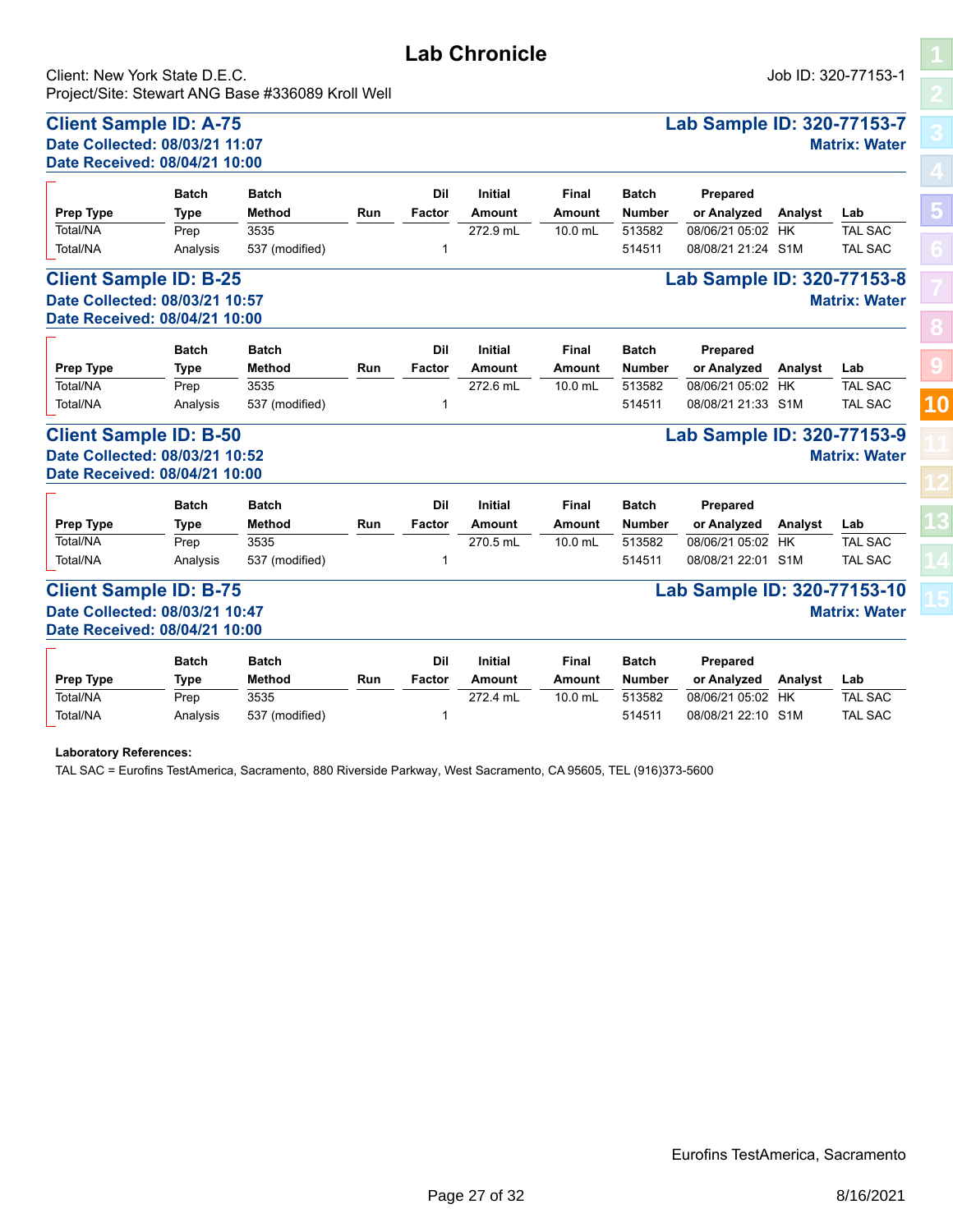# **Accreditation/Certification Summary**

<span id="page-27-0"></span>Client: New York State D.E.C. Job ID: 320-77153-1 Project/Site: Stewart ANG Base #336089 Kroll Well

### **Laboratory: Eurofins TestAmerica, Sacramento** Unless otherwise noted, all analytes for this laboratory were covered under each accreditation/certification below. **Authority Program Identification Number Expiration Date** New York NELAP 11666 04-01-22 The following analytes are included in this report, but the laboratory is not certified by the governing authority. This list may include analytes for which the agency does not offer certification. Analysis Method Prep Method Matrix Analyte 537 (modified) 3535 Water 6:2 FTS 537 (modified) 3535 Water 8:2 FTS 537 (modified) 3535 Water N-ethylperfluorooctanesulfonamidoacetic acid (NEtFOSAA) 537 (modified) 3535 Water N-methylperfluorooctanesulfonamidoacetic acid (NMeFOSAA) 537 (modified) 3535 Water Perfluorobutanesulfonic acid (PFBS) 537 (modified) 3535 Water Perfluorobutanoic acid (PFBA) 537 (modified) 3535 Water Perfluorodecanesulfonic acid (PFDS) 537 (modified) 3535 Water Perfluorodecanoic acid (PFDA) 537 (modified) 3535 Water Perfluorododecanoic acid (PFDoA) 537 (modified) 3535 Water Perfluoroheptanesulfonic Acid (PFHpS) 537 (modified) 3535 Water Perfluoroheptanoic acid (PFHpA) 537 (modified) 3535 Water Perfluorohexanesulfonic acid (PFHxS) 537 (modified) 3535 Water Perfluorohexanoic acid (PFHxA) 537 (modified) 3535 Water Perfluorononanoic acid (PFNA) 537 (modified) 3535 Water Perfluorooctanesulfonamide (FOSA) 537 (modified) 3535 Water Perfluorooctanesulfonic acid (PFOS) 537 (modified) 3535 Water Perfluorooctanoic acid (PFOA) 537 (modified) 3535 Water Perfluoropentanoic acid (PFPeA) 537 (modified) 3535 Water Perfluorotetradecanoic acid (PFTeA) 537 (modified) 3535 Water Perfluorotridecanoic acid (PFTriA) 537 (modified) 3535 Water Perfluoroundecanoic acid (PFUnA) **[5](#page-5-0) [8](#page-18-0) [9](#page-24-0) [11](#page-27-0)**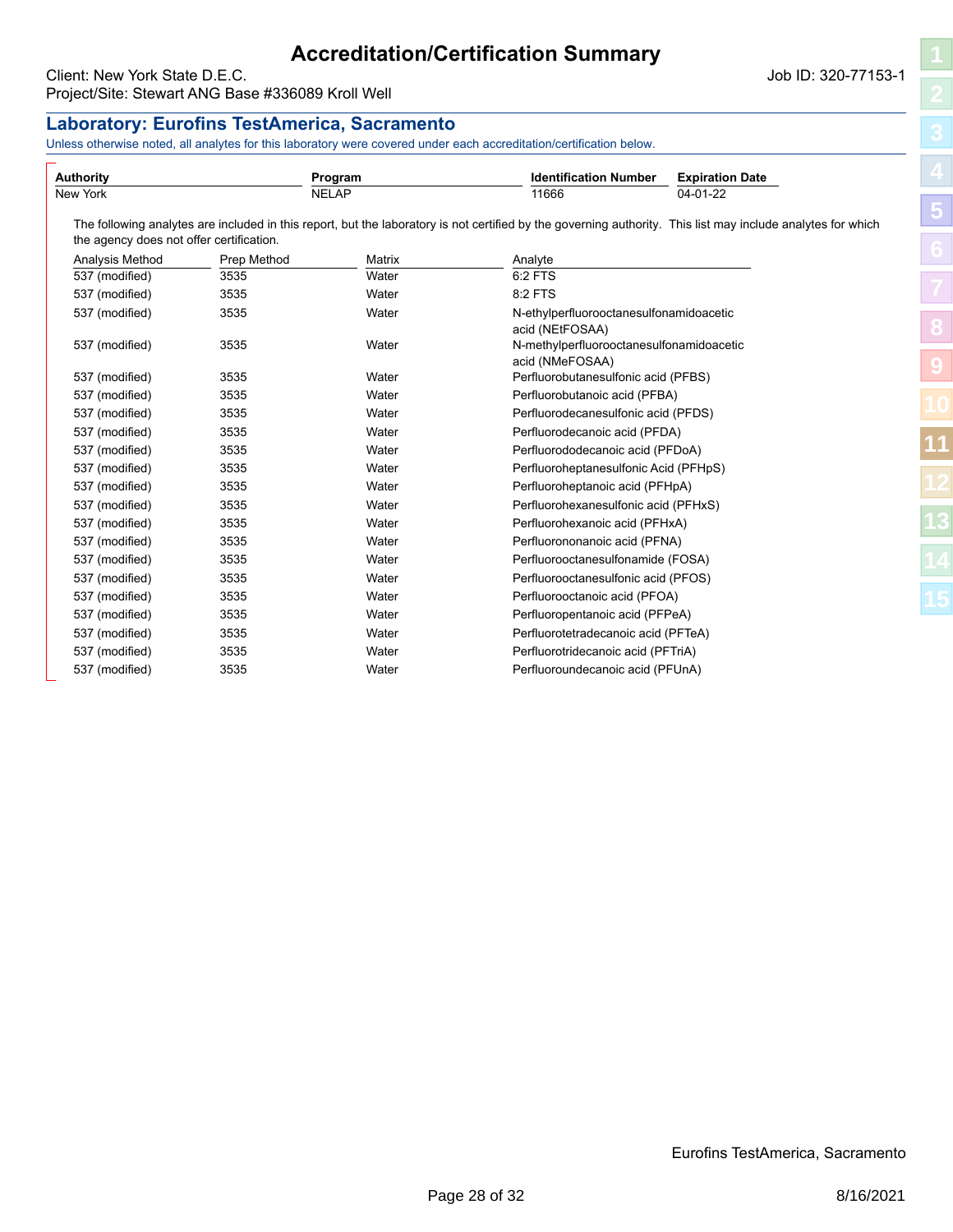# **Method Summary**

### <span id="page-28-0"></span>Client: New York State D.E.C. Job ID: 320-77153-1 Project/Site: Stewart ANG Base #336089 Kroll Well

| l                |  |
|------------------|--|
|                  |  |
|                  |  |
| $\overline{a}$   |  |
| ľ                |  |
|                  |  |
|                  |  |
| ļ<br>I<br>ו<br>ו |  |
| ֚֞<br>ŋ          |  |
| İ                |  |
|                  |  |
|                  |  |

| Method         | <b>Method Description</b>    | Protocol | ∟aboratorv     |
|----------------|------------------------------|----------|----------------|
| 537 (modified) | Fluorinated Alkyl Substances | EPA      | <b>TAL SAC</b> |
| 3535           | Solid-Phase Extraction (SPE) | SW846    | <b>TAL SAC</b> |

### **Protocol References:**

EPA = US Environmental Protection Agency

SW846 = "Test Methods For Evaluating Solid Waste, Physical/Chemical Methods", Third Edition, November 1986 And Its Updates.

### **Laboratory References:**

TAL SAC = Eurofins TestAmerica, Sacramento, 880 Riverside Parkway, West Sacramento, CA 95605, TEL (916)373-5600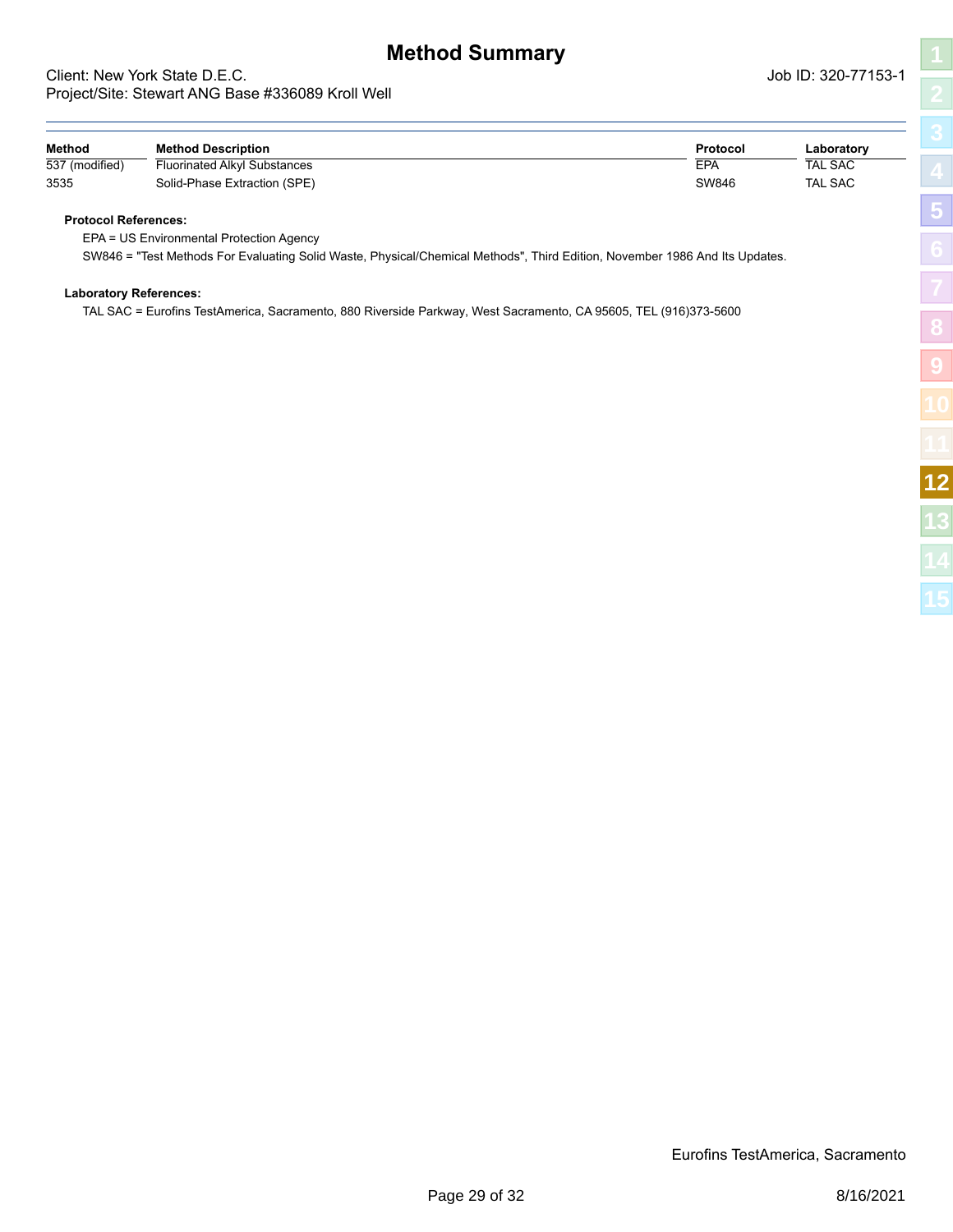# **Sample Summary**

**Lab Sample ID Client Sample ID Matrix Collected Received**  $\overline{320-77153-1}$  Influent Influent Mater 08/03/21 11:22 08/04/21 10:00 320-77153-2 Mid point Water 08/03/21 11:02 08/04/21 10:00 320-77153-3 Effluent Water 08/03/21 10:40 08/04/21 10:00 320-77153-4 Duplicate Water 08/03/21 00:00 08/04/21 10:00 320-77153-5 A-25 Water 08/03/21 11:17 08/04/21 10:00 320-77153-6 A-50 Water 08/03/21 11:12 08/04/21 10:00 320-77153-7 A-75 Water 08/03/21 11:07 08/04/21 10:00 320-77153-8 B-25 Water 08/03/21 10:57 08/04/21 10:00 320-77153-9 B-50 Water 08/03/21 10:52 08/04/21 10:00 320-77153-10 B-75 Water 08/03/21 10:47 08/04/21 10:00

### <span id="page-29-0"></span>Client: New York State D.E.C. Job ID: 320-77153-1 Project/Site: Stewart ANG Base #336089 Kroll Well

| ֘֒                                                    |
|-------------------------------------------------------|
| l                                                     |
| é                                                     |
| ֦֧ׅׅ֚֚֚֚֚֚֚֚֚֚֡֡֡֡֡֡֡֬֜֓֡֡֡֬֝֬֓֡֬֓֞֡֬֓֓֞֡֡֬֓֓֞֡֬<br>Ì |
| I                                                     |
| И                                                     |
|                                                       |
| l                                                     |
| I                                                     |
| Í                                                     |
|                                                       |

| Page 30 of 32 |  |  |
|---------------|--|--|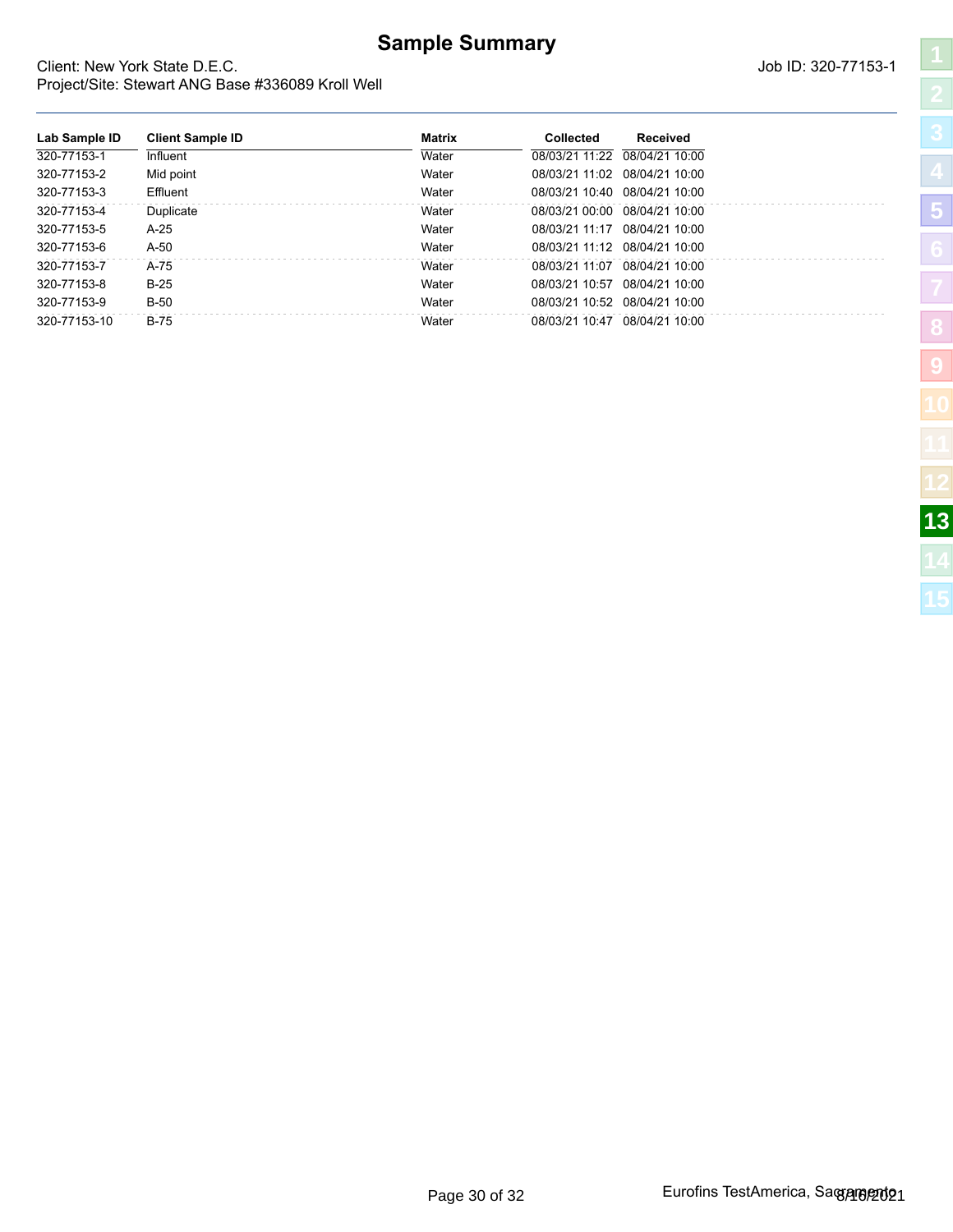| ă                                                      |        |
|--------------------------------------------------------|--------|
|                                                        |        |
| č<br>J                                                 |        |
|                                                        |        |
|                                                        |        |
|                                                        |        |
| ő                                                      |        |
|                                                        |        |
|                                                        |        |
|                                                        |        |
|                                                        |        |
| י המחוז                                                |        |
|                                                        | واثنته |
|                                                        |        |
| ֧֧֧֧֧֧֚֚֡֬֓֓֓֓֓֓֝֬֓֓֓֓֓֓֓֓֬֓֓֬֓֓֓֝֬֓֓֝֬֓֓֬֓֓֓֓֓֓֬<br>т |        |
|                                                        |        |
| Š                                                      |        |
|                                                        |        |
|                                                        |        |
| J.                                                     |        |
|                                                        |        |
| J                                                      | Š      |
|                                                        |        |
|                                                        |        |
| <b>Service Service</b>                                 | ្ច     |

Chain of Custody Record

**Noon**<br>Ausqly

<span id="page-30-0"></span> $\frac{1}{2}$  eurofins  $\left[\frac{1}{2} \arccos\frac{1}{2} \arccos\frac{1}{2} \arccos\frac{1}{2} \arccos\frac{1}{2} \arccos\frac{1}{2} \arccos\frac{1}{2} \arccos\frac{1}{2} \arccos\frac{1}{2} \arccos\frac{1}{2} \arccos\frac{1}{2} \arccos\frac{1}{2} \arccos\frac{1}{2} \arccos\frac{1}{2} \arccos\frac{1}{2} \arccos\frac{1}{2} \arccos\frac{1}{2} \arccos\frac{1}{2} \arccos\$ 

| South Burlington, VT 05403<br>Phone: 802-660-1990  Fax: 802-660-1919     |                                                                                            | Carrier Tracking No(s)<br>Md qe7                                                                                                                                                                             | COC No                                                                                                                                   |
|--------------------------------------------------------------------------|--------------------------------------------------------------------------------------------|--------------------------------------------------------------------------------------------------------------------------------------------------------------------------------------------------------------|------------------------------------------------------------------------------------------------------------------------------------------|
| <b>Client Information</b>                                                | Jakolowsk                                                                                  | Stone, Judy L                                                                                                                                                                                                | 480-163238-35194.2                                                                                                                       |
| <b>Brian Neumann</b><br><b>Client Contact</b>                            | Prince Sokol<br>Prince Sokol                                                               | State of Origin<br>Judy Stone@Eurofinset.com<br>E-Mail                                                                                                                                                       | Page 2 of 2<br>Page                                                                                                                      |
| Precision Environmental Services Inc.<br>Company:                        | <b>PWSID</b>                                                                               | <b>Analysis Requested</b>                                                                                                                                                                                    | a dcr                                                                                                                                    |
| Ste 38<br>831 State Route 67<br>Address:                                 | Due Date Requested:                                                                        |                                                                                                                                                                                                              | Preservation Codes                                                                                                                       |
| Ballston Spa<br>Ğ                                                        | ¥<br><b>TAT Requested (days</b>                                                            |                                                                                                                                                                                                              | M - Hexane<br>N - None<br>A - HCL<br>B - MaOH<br>C - Zn Acelate<br>C - Miric Add<br>E - MeOH<br>F - McOhor<br>G - Amchlor<br>C - Amchlor |
| State, Zip:<br>NY <sub>,</sub> 12020                                     | $\mathcal{L}$<br>A No<br>$\tilde{\mathbf{c}}$<br>A Yes<br>τ<br>$5 + 4 + 6 + 6$             |                                                                                                                                                                                                              | O - AsNaO2<br>P - Na2O4S<br>Q - Na2SO3                                                                                                   |
| 518-402-9813(Tel)<br>Phone:                                              | Callout ID: 137132<br>$\frac{1}{2}$                                                        |                                                                                                                                                                                                              | R - Na2S2O3<br>S - H2SO4<br>T - TSP Dodecahydrate                                                                                        |
| bneumann@pesnyinc.com<br>Email:                                          | WO #                                                                                       | 320-77153 Chain of Custody                                                                                                                                                                                   | U - Acetone<br>V - MCAA<br>$1 - \log$<br>$J - DI Water$<br>$K - EDTA$<br>$L + EDA$                                                       |
| Stewart ANG Base #336089 Kroll Well<br>Project Name                      | Project #<br>48020467                                                                      |                                                                                                                                                                                                              | $Z$ - other (specify)<br>$W$ - pH 4-5                                                                                                    |
| Site                                                                     | <b>BROOM</b>                                                                               |                                                                                                                                                                                                              | Other:                                                                                                                                   |
| Sample Identification                                                    | $(C=_{\text{Comp}},$<br>$G=grab$<br><b>Sample</b><br>Type<br>Sample<br>Time<br>Sample Date | PFC_IDA - PFAS, Standard List (21 Analytes) - BURL<br>(GM TO BEA) GRINICAL CHONG<br>Field Filtered Sample (Yes or No)<br><b>BT=Tissue</b> , A=AIr<br>(Virwater,<br>S=solid,<br>O=wastedell,<br><b>Matrix</b> | Special Instructions/Note:<br>Total Number of containers                                                                                 |
|                                                                          |                                                                                            | z<br>Preservation Code:                                                                                                                                                                                      |                                                                                                                                          |
| Influent                                                                 | $\mathcal{L}$<br>$\zeta_n^d$<br>22<br>$8 - 3 - 21$                                         | Water                                                                                                                                                                                                        | $\mathbf{z}$                                                                                                                             |
| $A_{\text{out}}$<br>M, d                                                 | م<br>م<br>$\blacksquare$                                                                   |                                                                                                                                                                                                              | r                                                                                                                                        |
| EATIVENT                                                                 | $\mathcal{U}^{\nu}$                                                                        |                                                                                                                                                                                                              | $\boldsymbol{\varphi}$                                                                                                                   |
| to Walkaste                                                              |                                                                                            |                                                                                                                                                                                                              | Z                                                                                                                                        |
| $A - 25$                                                                 | D                                                                                          |                                                                                                                                                                                                              | $\mathsf{M}$                                                                                                                             |
| $4 - 50$                                                                 | $\vec{b}$                                                                                  |                                                                                                                                                                                                              | $\overline{c}$                                                                                                                           |
| $A - 75$                                                                 | $\delta$<br>Ξ                                                                              |                                                                                                                                                                                                              | N                                                                                                                                        |
| $5 - 25$                                                                 | 57<br>∼                                                                                    |                                                                                                                                                                                                              | $\overline{2}$                                                                                                                           |
| $6 - 50$                                                                 | 55<br>≛                                                                                    |                                                                                                                                                                                                              | $\mathcal{L}$                                                                                                                            |
| $8 - 75$                                                                 | 1047<br>D                                                                                  |                                                                                                                                                                                                              | N                                                                                                                                        |
| Possible Hazard Identification                                           |                                                                                            | Sample Disposal (A fee may be assessed if samples are retained longer than 1 month)                                                                                                                          |                                                                                                                                          |
| Skin Initant<br>Flammable<br>Non-Hazard                                  | Radiological<br><b>Unknown</b><br>Poison B                                                 | Disposal By Lab<br>Return To Client                                                                                                                                                                          | <b>Months</b><br>Archive For                                                                                                             |
| Deliverable Requested: I, II, III, IV, Other (specify)                   |                                                                                            | $\tau_{\rm c}$<br>Special Instructions/QC Requirements:                                                                                                                                                      | , verrbler<br>$\overline{\mathcal{L}}$<br>$\mathscr{S}$                                                                                  |
| Empty Kit Relinquished by:                                               | Date                                                                                       | Method of Shipment<br>Time                                                                                                                                                                                   |                                                                                                                                          |
| Relinquished by                                                          | d<br>52<br>,<br>Ñ<br>Date/Time                                                             | Received by<br>Company                                                                                                                                                                                       | $\mathcal{A}$<br>Company<br>324<br>$ \mathcal{E}\mathcal{Z}^{\mathcal{Z}}\mathcal{Z}$                                                    |
| WAY<br>$\bar{3}$<br>Relinquished by<br>$\frac{1}{\text{Reliquisted by}}$ | 700<br>$\vec{r}$<br>Elaine                                                                 | Received by<br>Received by<br>Da<br>$E$ E+A<br>Company<br>Company                                                                                                                                            | Sac<br>Company<br>EM<br>Company<br>1000<br>$\mathbf{v}$<br>Date/Time<br>$\frac{1}{2}$<br>Date/Tim                                        |
| Custody Seal No.<br>Custody Seals Intact:                                | 2337                                                                                       | Τ<br>Cooler Temperature(s) °C and Other Remarks:                                                                                                                                                             |                                                                                                                                          |
|                                                                          |                                                                                            |                                                                                                                                                                                                              | Ver: 06/08/207                                                                                                                           |

**[1](#page-0-0)**

î.

**[2](#page-2-0)**

**[3](#page-3-0)**

**[4](#page-4-0)**

**[5](#page-5-0)**

**[9](#page-24-0)**